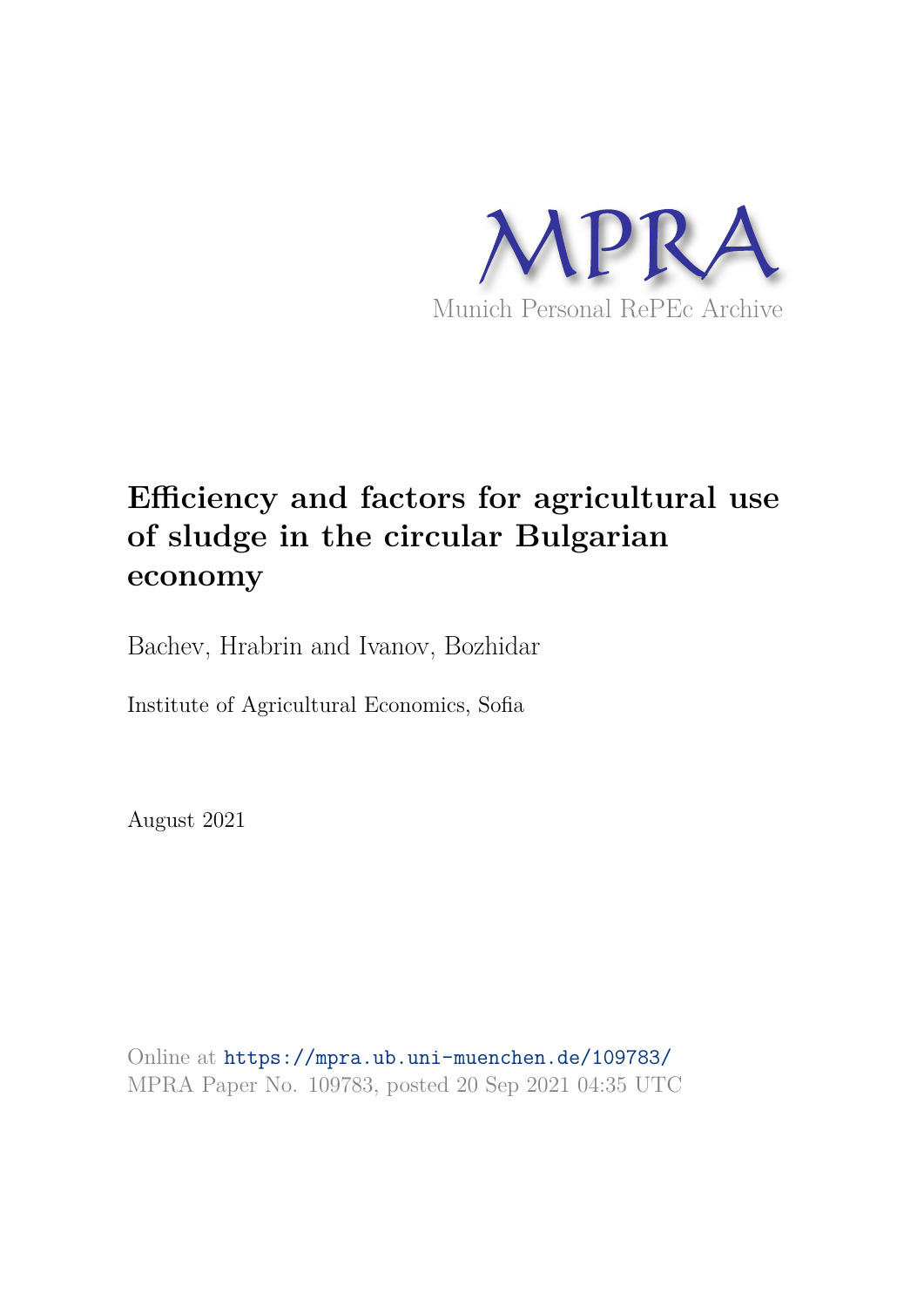# **Efficiency and factors for agricultural use of sludge in circular Bulgarian economy<sup>1</sup>**

*Hrabrin Baсhev<sup>2</sup> and Bozhidar Ivanov* 

## **Summary**

The issue of utilization of sludge from wastewater treatment in agriculture is an important socio-economic and environmental problem in the European Union and Bulgaria. Its significance is determined by the fact that the amount of sludge formed is constantly growing, as the annual amount of sludge produced in Europe is 8.7 million dry matter, and in Bulgaria reaches 53 thousand tons of dry matter. One of the main ways to utilize sludge from wastewater treatment in its use as fertilizer in agriculture. It is becoming topical issue along with the growing interests into effective "transformation of wastes into products" and their inclusion in supply chains and circular economy.

In other countries, there are numerous studies on the effects, factors and efficiencies of sludge use in agriculture. Despite their relevance, in-depth studies of the diverse effects and critical factors of sludge utilization in Bulgarian agriculture are at an early stage. This paper presents results of the first part of a large-scale study aimed at determining the socio-economic effects of sludge utilization in Bulgarian agriculture. First, an approach is presented to assess the multilateral effects, efficiencies and factors of sludge utilization in agriculture. Then the various factors stimulating and limiting the utilization of sludge in Bulgarian farms are identified. The results of a case study of a holding using sludge as fertilizer are then presented.

Based on a qualitative analysis of regulations and institutional structure, and surveys with managers and experts of urban wastewater treatment plants, and farmers using and notusing sludge, the institutional, political, organizational, personal, educational, informational, social, economic, and environmental factors influencing the utilization of sludge in agriculture in two regions of the country (Sofia and Burgas) are identified. Impact factors are generally divided into two types: factors influencing the behavior of agents, and factors determining the type and extent of the effects of sludge use in agriculture. Research of this type is to continue and deepen to establish the economic, sectoral and regional specificities on the basis of more representative information from all participants and interested parties in the effective utilization of sludge in the country.

**Key words:** sludge, use, agriculture, factors, efficiency, Bulgaria

-

 $<sup>1</sup>$  This study has been financialy supported by the National Science Fund of Bulgaria.</sup>

<sup>&</sup>lt;sup>2</sup> Corresponding author, Institute of Agricultural Economics, Sofia, BULGARIA, e-mail: hbachev@yahoo.com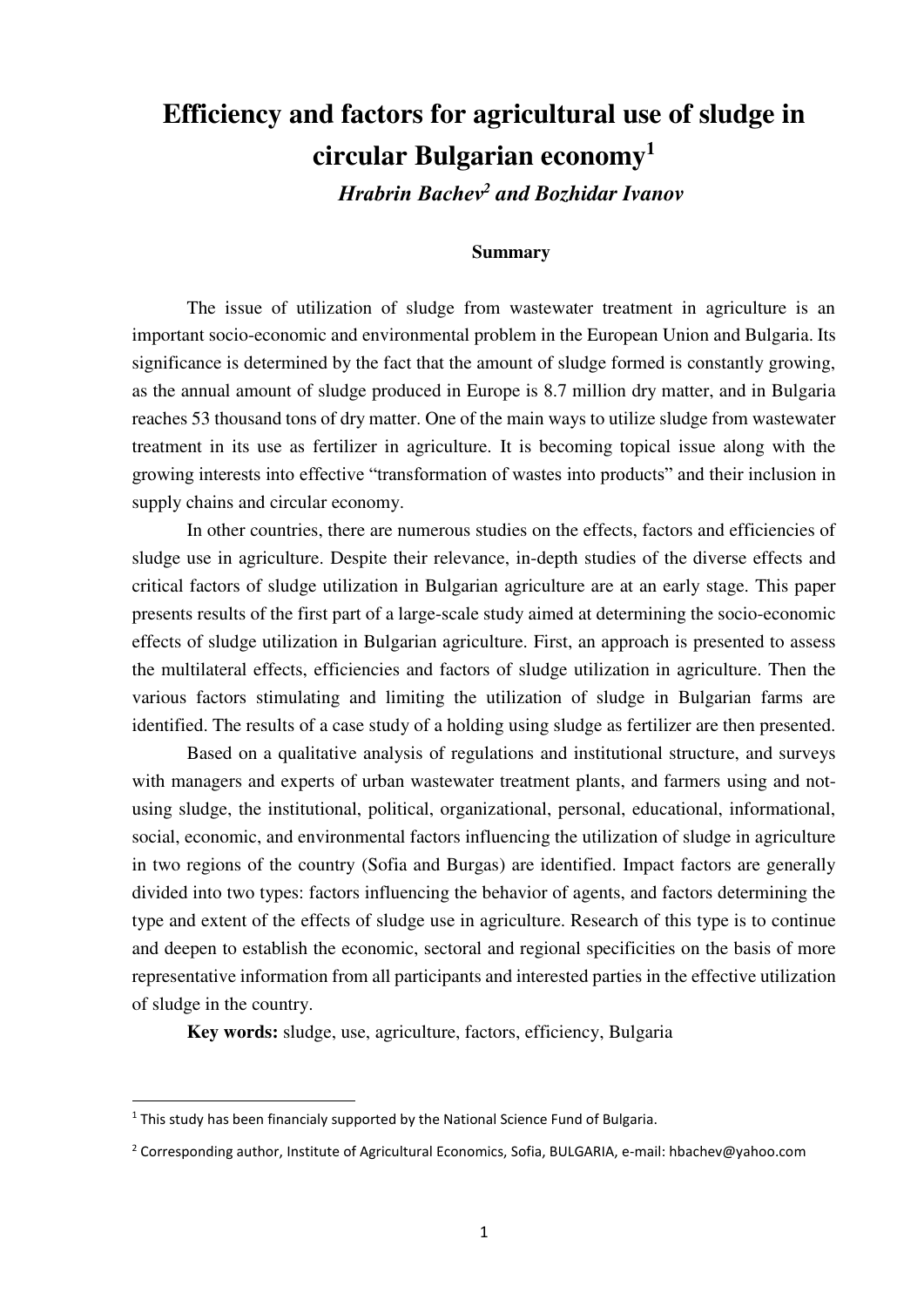## **Introduction**

The issue of utilization of sludge from wastewater treatment is an important socioeconomic and environmental problem in Bulgaria and the European Union (EC, 2021). The total amount of the European production of sludge is 8.7 Million tonnes DS/y (EurEau, 2021). Its significance of the issue in Bulgaria is determined by the fact that the amount of sludge formed in the country is constantly growing, and reaches 53 thousand tons of dry matter in 2018 (ИАОС, 2019). At the same time, according to the national goals by the end of 2020 as much as 65% of the sludge from Municipal Wastewater Treatment Plants is be recycled and materially utilized, and the remaining 35% of them is to be energetically utilized (НСПУУ, 2014).

One of the main ways to utilize sludge from wastewater treatment in its use as fertilizer in agriculture (Маринова, 2008; Usman et al., 2012). Sludge use in general, and in agriculture in particular, is not an automatic but a complex process that depends on many institutional, production, economic, psychological, social, environmental, etc. factors. As a result of the specific combination of the critical factors in the individual countries of the European Union, there is a great diversity in the degree of sludge ute in agriculture - from almost zero in Malta, Slovenia and Slovakia to 80% in Ireland (EU, 2016). Currently, agricultural destination or use of sludge in Europe accounts for 47% of the total or 4.1 Mt DS/y (EurEau, 2021). Our study found that a small proportion of Bulgarian farms utilize sludge on their farms (Башев и др., 2021; Bachev, 2007, 2012).

Arround the globe, there are numerous studies on the factors and efficiency of sludge use in agriculture (Barbu, 2012; Daniels, 2011; Iticescu et al., 2021; EC, 2008; 2021; Ekane et al., 2021; Hudcová et al., 2019; Rosiek, 2020; Rosemarin et al., 2020; Scozzari and Mansouri, 2011; Taşeli, 2020; Tesfamariam et al., 2020; Usman et al., 2012). Interest in this area is growing even more in connection with the new challenges related to environmental pollution, climate change, protection of human and animal health, the current COVID pandemic and others. Strict regulation and standards for sludge use have been introduced in most countries and the European Union, including in agricultural sector. Many countries (such as Germany, the Czech Republic, Hungary, France, etc.) have introduced greater restrictions than the EU minimum, and some countries (such as Switzerland, certain US states, etc.) have even banned the use in agriculture (Hudcová et al., 2019). Recent concerns about coronavirus have led some countries (such as France) to introduce mandatory disinfection of sludge before use in agriculture (ANSES, 2020).

In Bulgaria, regardless of their relevance, in-depth studies of the diverse effects and critical factors of sludge utilization in agriculture are a new phenomenon, single, unilateral (mainly bio-chemical and agronomic use) and at an early stage (Иванов и др., 2021; ИАИ, 2021; Маринова, 2008; Сяров, 2020; Ivanov and Bachev, 2021). This paper presents results of the first part of a large-scale study aimed at determining the socio-economic effects of sludge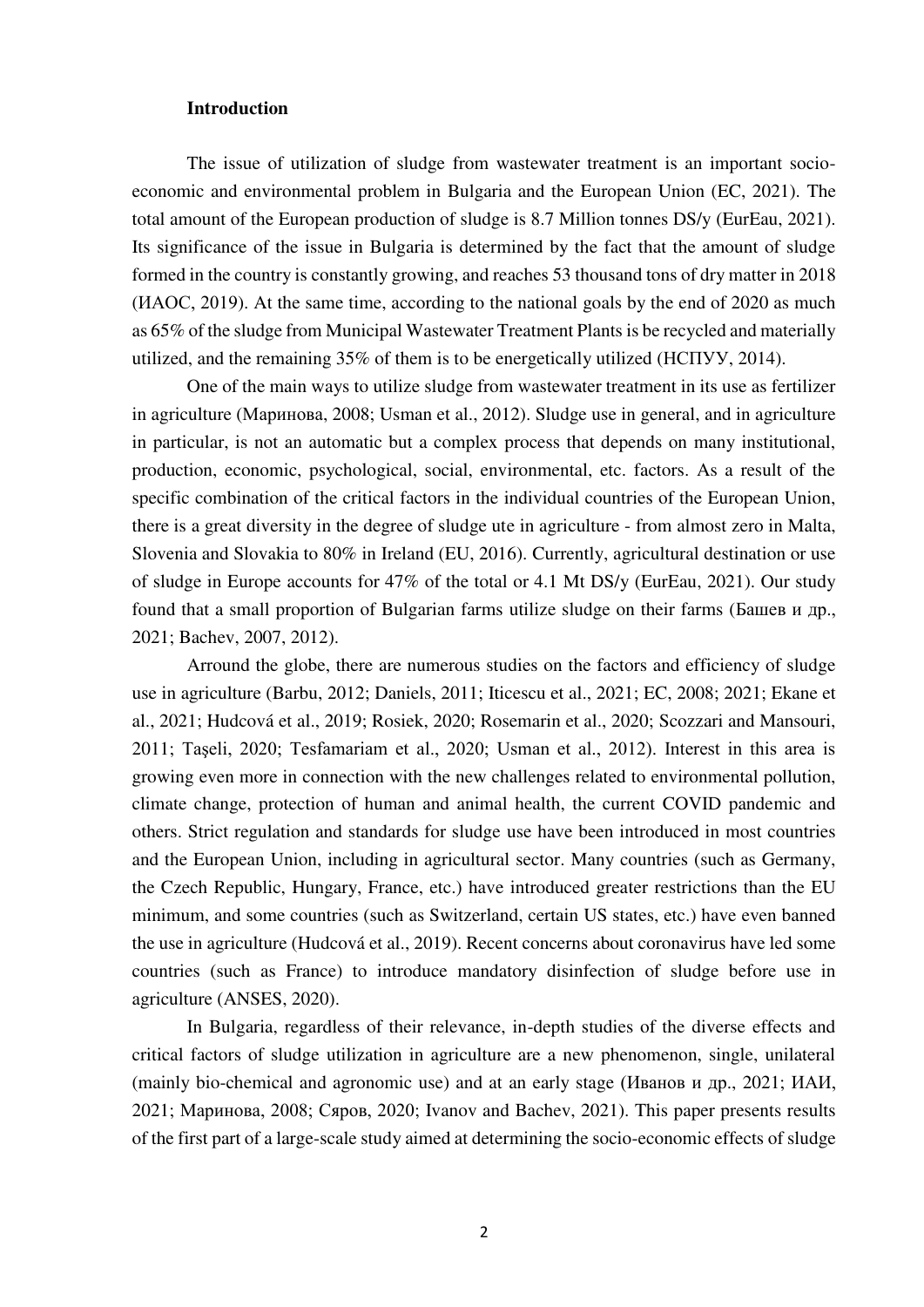utilization in Bulgarian agriculture. First, a framework is presented to assess the multilateral effects, efficiencies and factors of sludge utilization in agriculture. Then the various factors stimulating and limiting the utilization of sludge in Bulgarian farms are identified. The results of a case study of a holding using sludge as fertilizer are finally presented..

Impact factors can generally be divided into two types: factors influencing (motivating and demotivating) the behavior of agents, and factors determining the type and size (formation technology) of the effects of sludge use in agriculture. If the system of incentives of the various agents involved in the process is not properly formed ("managed"), the potential positive socioeconomic effect of the use of sludge in agriculture will not be realized (Bachev, 2009, 2013, 2015, 2018). Therefore, the specific interests and incentives of the main participants in the process (striving for maximum positive and minimum negative economic effects) should be analyzed and the extent to which the existing governance system contributes to the public interest (maximum positive and minimum negative public effects) should be assessed. In the specific conditions of each region, farm, etc. impact factors have different significance, and in many cases are interconnected or subordinate (Bachev and Terziev. 2018). The later requires the use of multifactorial and comparative structural analysis to correctly identify the factors and establish their significance, relationships, subordination, dynamics over time, etc.

This study is based on a qualitative analysis of the specific regulations and institutional structure related to the utilization of sludge in agriculture. It also uses the results of surveys conducted during 2020-21 with managers and experts of Municipal Wastewater Treatment Plants (WTPs) in Sofia and Burgas region, and with agricultural producers recovering and not using sludge from the two regions of the country<sup>3</sup>.

Nearly half of the total amount of sludge in the country is produced in the studied two regions (Table 1). According to the 2018 official information in agriculture about 56% of the total sludge formed in Bulgaria are utilized (ИАОС, 2019). In recent years, the sludge of "Sofiyska Voda" AD<sup>4</sup> has been mainly applied in agriculture, where all of the sludge formed by this treatment plant for 2018 is utilized. The Sofia region also utilizes the largest share of sludge used in the country's agriculture - 43.4% of the total. The sludge in this area has been utilized on 2169,7 ha of arable land as in 2018. A total of 38,440 tDS have been distributed, including quantities of temporarily stored sludge from 2017 (ИАОС, 2019).

-

<sup>&</sup>lt;sup>3</sup> The authors are grateful to all participants for their cooperation and provided information.

<sup>&</sup>lt;sup>4</sup> It is a part of French company VEOLIA.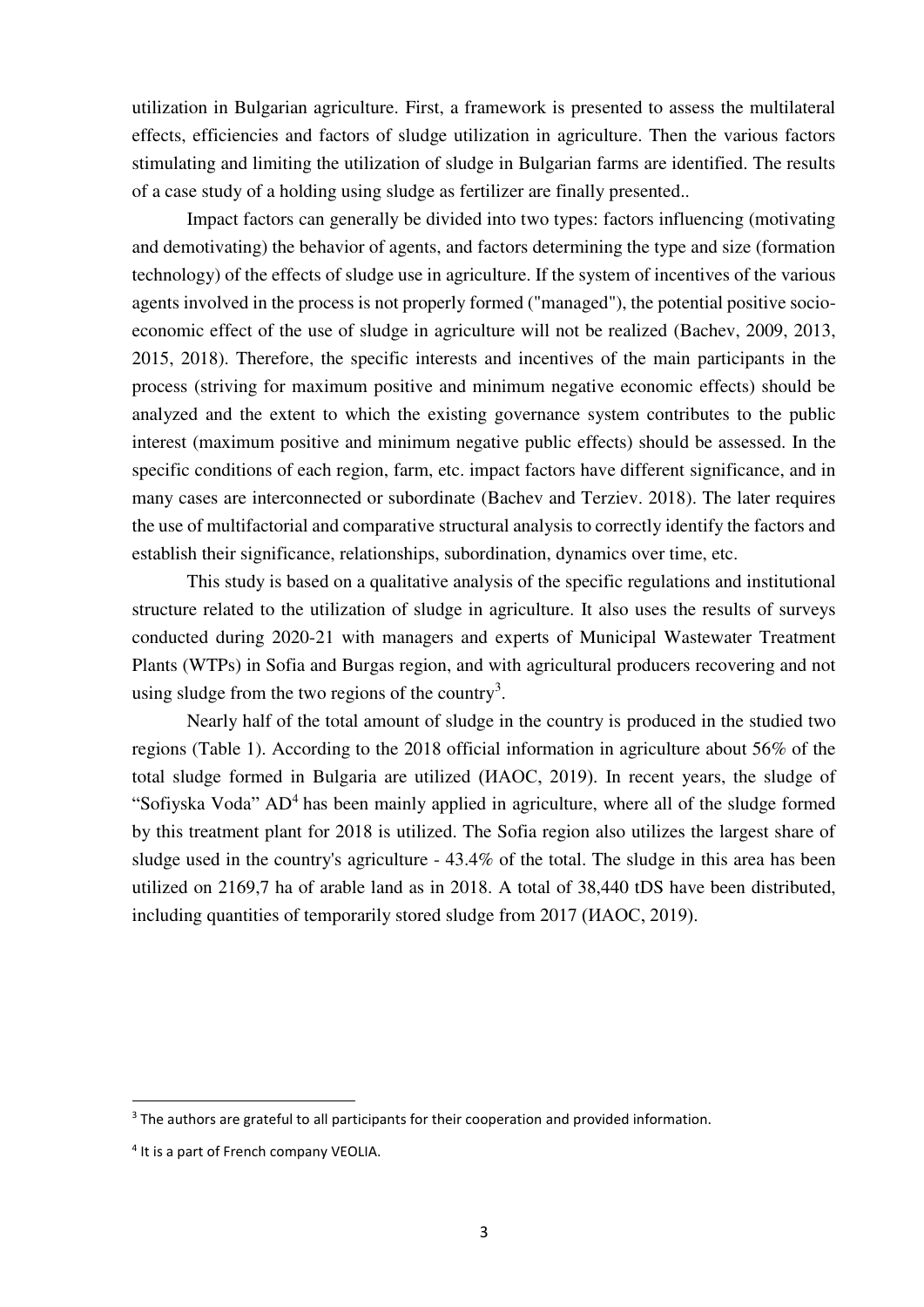| <b>REWI</b>   | <b>Ammount, tors of dry sludge</b> | Share in total, $%$ |
|---------------|------------------------------------|---------------------|
| Sofia         | 23101                              | 43,52               |
| <b>Burgas</b> | 3319,94                            | 6,25                |
| Bulgaria      | 53082,62                           | 100                 |

**Table 1. Ammount and share of the produced sludge on the territories of Regional Environment and Waters Inspections (REWI) in Sofia and Burgas, 2018** 

Source: ИАОС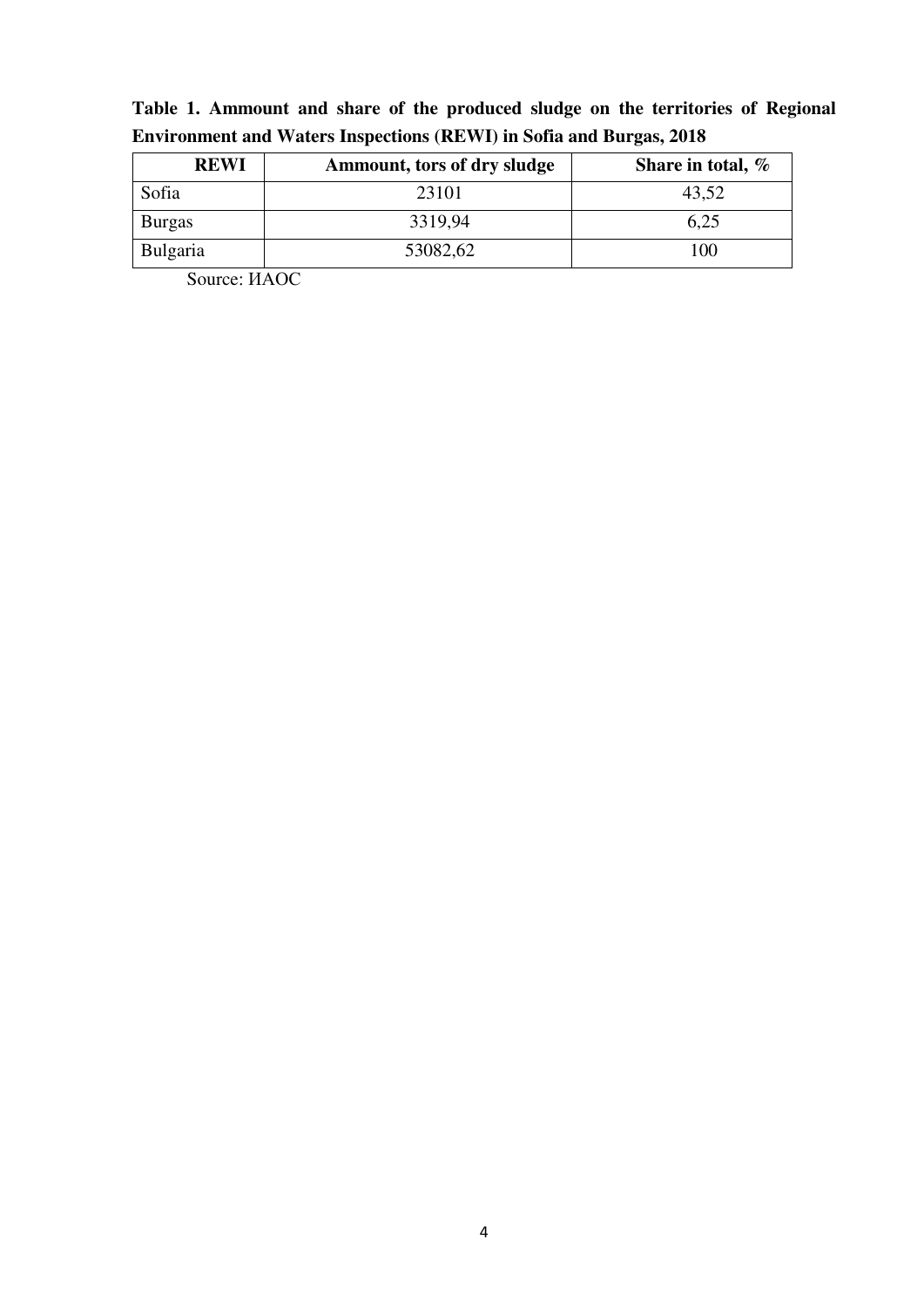### **Methodological issues of evaluation of effects and effectiveness**

The effects of sludge utilization in agriculture are understood as all results (direct and indirect) and consequences arising from the use of sludge in agriculture. These effects can be classified and defined as: positive (e.g. improving soil fertility, saving on fertilization costs, etc.), negative (e.g. soil, water and air pollution, etc.), or neutral (for example, no change in the required workforce, level of public subsidies, etc.). The calculation of the effects of the use of sludge in agriculture usually includes only positive or negative results, while the neutral effects are analyzed only when they affect the overall efficiency. For example, often the replacement of mineral fertilizers with the use of sludge does not lead to a change in the average yield or quality of production, but this is a positive result in terms of maintaining farm efficiency (total yield, land productivity, labor productivity, etc.). At the same time, the effects can be qualified and measured to a certain extent and through a ring assessment of the degree of positive and negative result. It is this ring score, which is located in the ranking scale, that serves to classify the effects.

The effects of sludge utilization can be of different types - production and agronomic (improving soil fertility, increasing yield and product quality, trampling the soil when importing sludge, changing technology and organization, etc.), economic (reduction of production costs and working capital or borrowing needs, increase of income, increase of transaction costs, etc.), social (reduction of the amount of waste, deteriorated working conditions during periods of sludge application, increased public concern, etc.), ecological (change of the chemical and mineral composition of the soil, improvement of the soil moisture retention, infiltration into the groundwater, pollution of the roads and air, etc.), etc.

The different types of effects are most often incommensurable with each other - income and expenses are in BGN, yields are in kg, reduced comfort of the population and air and soil pollution is in degree, etc. Moreover, even effects of a certain type are often difficult to measure - for example, the economic effect in the form of increased farm income from sludge use, and the additional costs of regulatory study, experimentation, monitoring, training, relations with supplier and and controling authorities, etc. This is one challenge that should address the diverse and multifaceted aspects of the observed and identified effects, while the other challenge for reliable and sound evaluation is related to the development of criteria and reference scales on which to interpret the results and effects.

In order to solve these issues, the following approach is adopted, which will be able to unite to the greatest extent the heterogeneous and heterogeneous dimensions arising from the individual indicators and which will contain a criterion system that will help in the ranking of the assessments. The approach that has been developed to study the socio-economic effects of sludge utilization in agriculture is an integrated-comparative assessment method. This method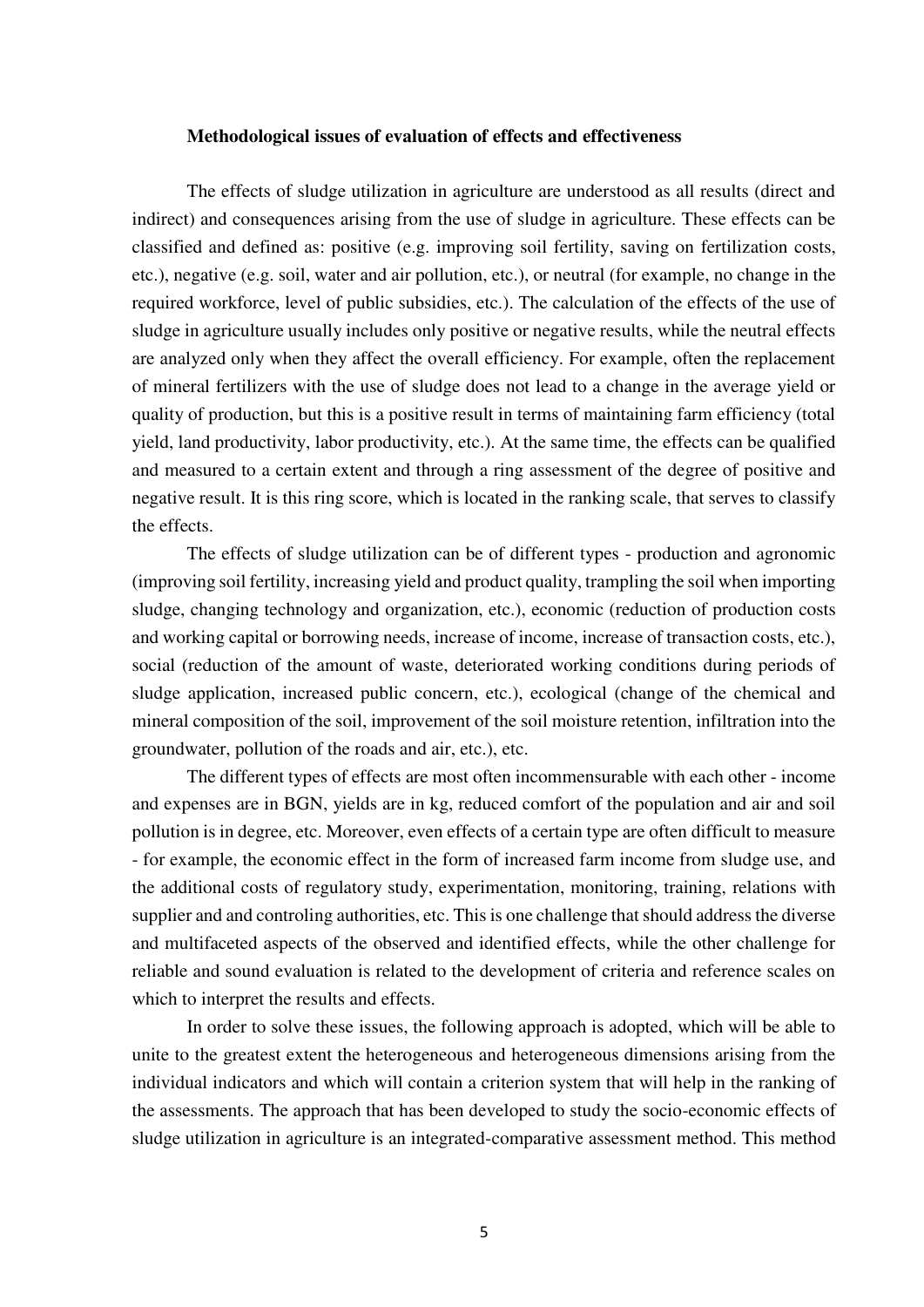is a tool for normalization of heterogeneous and multilayer results and values of the observed and covered indicators of the factors of production, economic, social and environmental impact in the use of sludge in agriculture. The integrated-comparative method works with quantitative ring evaluation, which is obtained by comparing the results and evaluations on the same indicator in two technological methods of agricultural production - conventional fertilization with mineral fertilizers and alternative fertilization with sludge. This can be represented by the formula:

 $RS_{In} = Ins_{ST} / Ins_{CT}$ , where

RSIn - ring assessment for each indicator and for the identified impact factors;

InSST - the specific indicator and its normalized assessment for sludge fertilization in agricultural production;

InSCT - the specific indicator and its normalized assessment in conventional fertilization with mineral fertilizers;

The normalization of the scores for each indicator is done using the formula:

RSIn - ring assessment for each indicator and for the identified impact factors;

InSST - the specific indicator and its normalized assessment for sludge fertilization in agricultural production;

InSCT - the specific indicator and its normalized assessment in conventional fertilization with mineral fertilizers;

The normalization of the scores for each indicator is done using the formula:

 $InS<sub>ST/CT</sub> = PV<sub>In</sub> / MAXPV<sub>In</sub> * RS, where$ 

PVIn - the primary and original value of the indicator, which can be in different units of measurement and classification;

MAXPVIn - the maximum threshold value in the favorable spectrum of impact, which can take the result of the specific indicator, taking into account the primary measure and classification unit used;

RS - the ranking assessment and the maximum assessment on this ring scale on which the integration of the assessments on indicators reflecting and revealing the effects of the utilization of sludge in agriculture is performed.

The specific effects are monitored and measured by specific and individual indicators, thus compiling a system of specific and specific indicators representing the multifaceted effects of sludge use, which is taken into account both at the farm level and at the territorial and sectoral level. The developed integrated-comparative assessment method presents the analysis and measurement of the effects of sludge utilization in agriculture, comparing the mirror effects on the selected indicators in an alternative method of production and conventional fertilization, which serves as a criterion. Thus, the assessment is relative in nature and cannot exist and be considered on its own.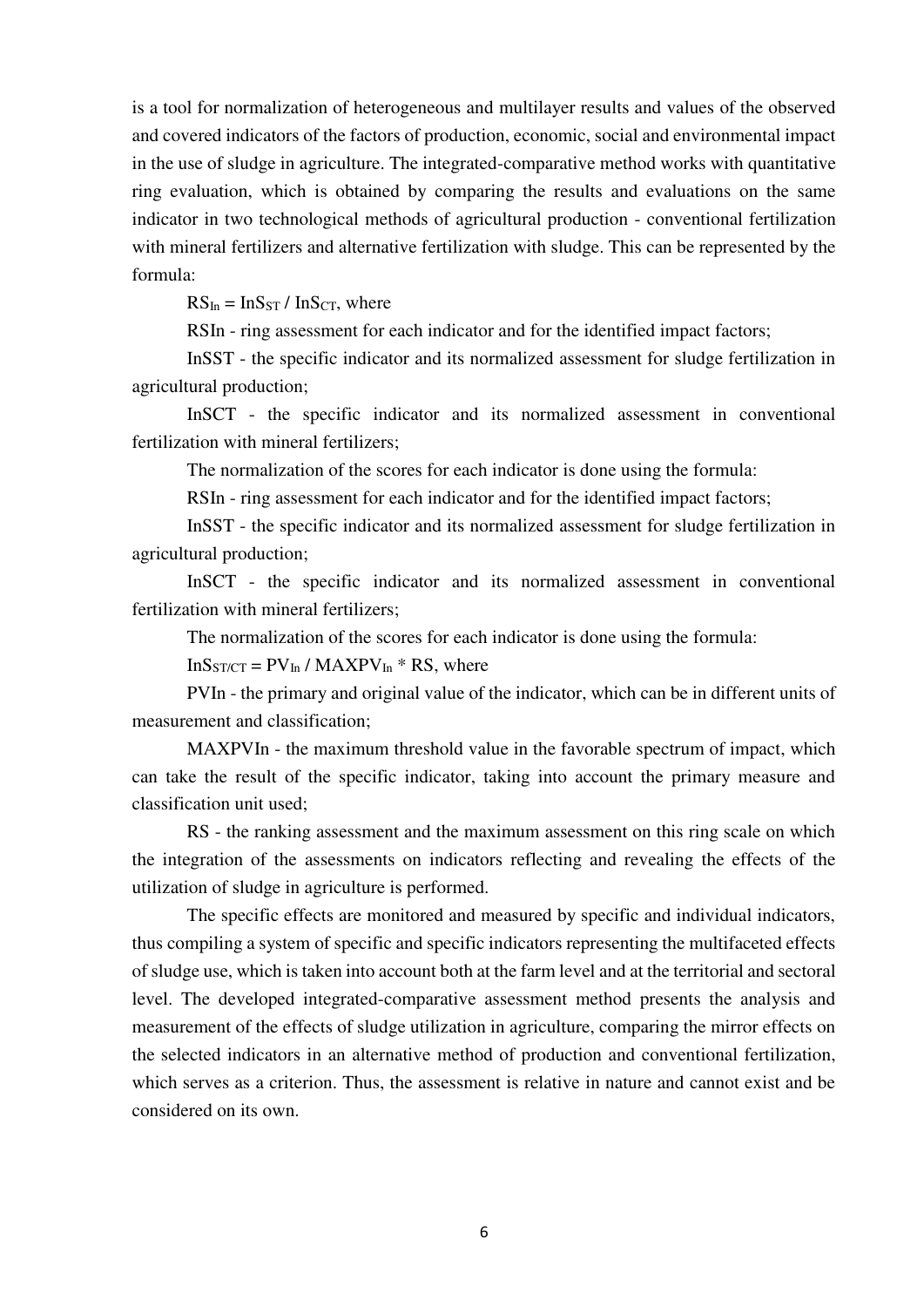In order to formulate the system of indicators for assessment of the various effects of sludge utilization in agriculture, which are generally considered in 4 areas and typologies, the specific properties and characteristics are established. For each of the principal types of effects, the most important and significant characteristics and properties are used in the four identified directions, where specific effects and consequences are established. For example, for the economic effect, the main characteristics and properties are the impact on income, production costs, change in transaction costs, etc. From these properties and characteristics, which generally describe the typology of the effects of sludge utilization in agriculture, specific and specific indicators for measuring the effect in Bulgarian conditions are included and selected. For example, as indicators for assessing the effect of the characteristics related to the "impact on income" are selected: change in income as a result of changes in yield, and change in income as a result of changed product quality and sales prices.

Table 2 presents the system of indicators for assessing the effects of sludge utilization in Bulgarian agriculture.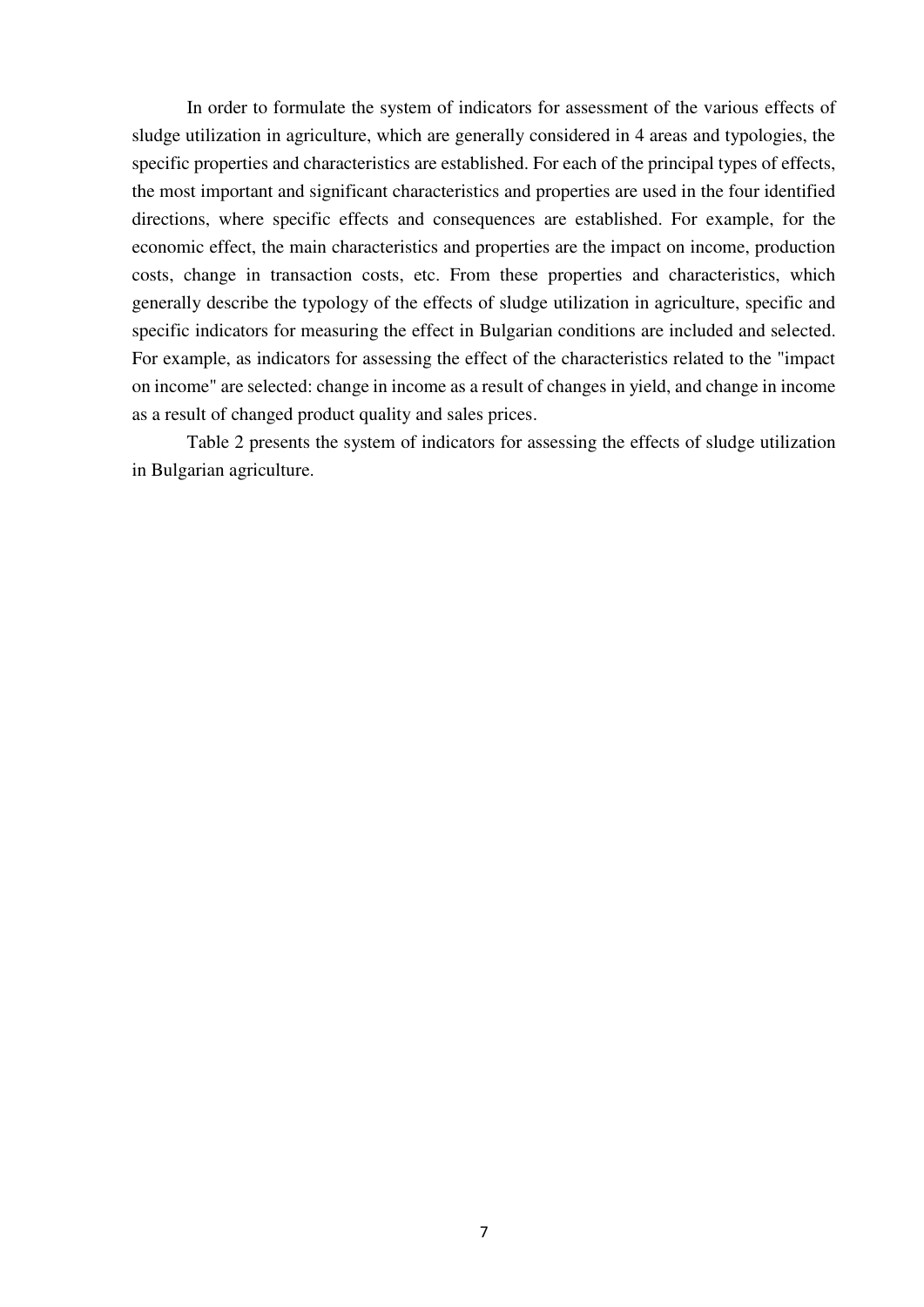| Table 2. The system of indicators for assessment of the effects of sludge use in Bulgarian |  |
|--------------------------------------------------------------------------------------------|--|
| agriculture                                                                                |  |

| Type of the effects | <b>Properties and characteristics</b> | <b>Measurement Indicator</b>        |  |  |
|---------------------|---------------------------------------|-------------------------------------|--|--|
|                     | of the effects                        |                                     |  |  |
| Production          | Change in the quality of used         | Soil structure                      |  |  |
|                     | agricultural land                     | Soil aeration                       |  |  |
|                     |                                       | Organic substances in the soil      |  |  |
|                     |                                       | Soil compaction                     |  |  |
|                     | soil<br>moisture<br>Change<br>in      | Degree of water retention           |  |  |
|                     | retention                             | Volume of irrigation                |  |  |
|                     | Yield change                          | Average yield                       |  |  |
|                     |                                       | Inputed mineral fertilizers on the  |  |  |
|                     |                                       | farm                                |  |  |
|                     | in<br>the<br>quality<br>of<br>Changes | Product quality                     |  |  |
|                     | production                            | Quantity of hazardous elements in   |  |  |
|                     |                                       | the production                      |  |  |
|                     | in the<br>Changes<br>technology,      | Degree of change in technology      |  |  |
|                     | organization and management of        | and agricultural techniques         |  |  |
|                     | the farm                              | of<br>Degree<br>change<br>in<br>the |  |  |
|                     |                                       | organization of production and      |  |  |
|                     |                                       | labor                               |  |  |
|                     |                                       | Degree of change in farm            |  |  |
|                     |                                       | management                          |  |  |
| Economic            | Impact on income                      | <b>Gross Production</b>             |  |  |
|                     |                                       | Sale prices                         |  |  |
|                     |                                       | Leaf mass                           |  |  |
|                     | Impact on production costs            | Expenses for purchase<br>and        |  |  |
|                     |                                       | delivery of sludge                  |  |  |
|                     |                                       | Costs for mineral fertilizers       |  |  |
|                     |                                       | Labor costs                         |  |  |
|                     | Change in the amount of own or        | Own funds for working capital       |  |  |
|                     | borrowed working capital              | Borrowings for working capital      |  |  |
|                     |                                       | and interest                        |  |  |
|                     | Change in the cost of training,       | information,<br>Expenditure<br>on   |  |  |
|                     | information,<br>sharing               | exchange of experience<br>and       |  |  |
|                     |                                       | training related to sludge use      |  |  |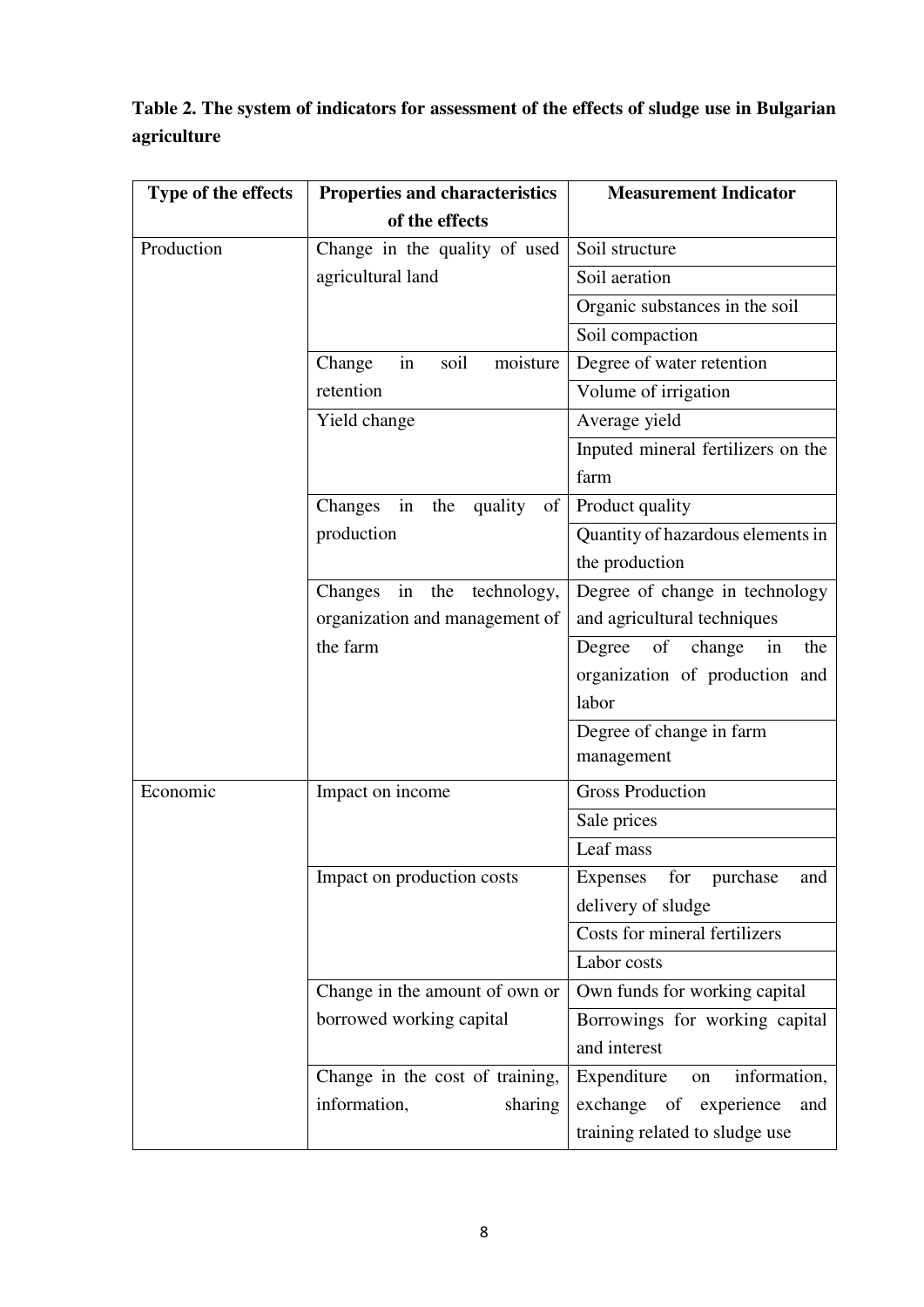|            | experiences, experimenting, and   |                                     |
|------------|-----------------------------------|-------------------------------------|
|            | testing                           | Costs for experimentation and       |
|            |                                   | tests related to sludge use         |
|            | Change in transaction costs       | of<br>negotiating<br>Costs<br>and   |
|            |                                   | executing contracts for the supply  |
|            |                                   | of sludge                           |
|            |                                   | Costs for studying regulations and  |
|            |                                   | obtaining permits                   |
|            |                                   | Expenses for relationships with     |
|            |                                   | landowners                          |
|            |                                   | Costs for marketing of produce      |
|            | of<br>one-time<br>Efficiency      | Patback period for return of        |
|            | investments and transition to     | investments in sludge from the      |
|            | non-traditional fertilization     | profit                              |
|            |                                   |                                     |
|            |                                   | Rate of return on investment in     |
|            |                                   | sludge                              |
|            |                                   | discontinuing<br>of<br>the<br>Costs |
|            |                                   | practice of sludge use              |
|            | Change in competitiveness         | Level of competitiveness            |
|            | Sustainability of innovation      | Period of use of sludge on the      |
|            |                                   | farm                                |
| Social     | Change in working conditions      | Deterioration<br>of<br>working      |
|            |                                   | conditions                          |
|            | Change in living conditions       | Deteriorated comfort of the         |
|            |                                   | population                          |
|            | Change in relations with other    | Conflicts with landowners           |
|            | agents                            | Conflicts with other farmers and    |
|            |                                   | stakeholders                        |
|            | Change in sustainability of farms | Farm viability                      |
|            | Waste reduction                   | Amount of sludge used on the        |
|            |                                   | holding                             |
| Ecological | Maintaining and improving soil    | Level of soil fertility             |
|            | quality                           | Amount of hazardous elements in     |
|            |                                   | the soil                            |
|            | Water storage and savings         | Degree of irrigation                |
|            | Air and road pollution            | Degree of pollution                 |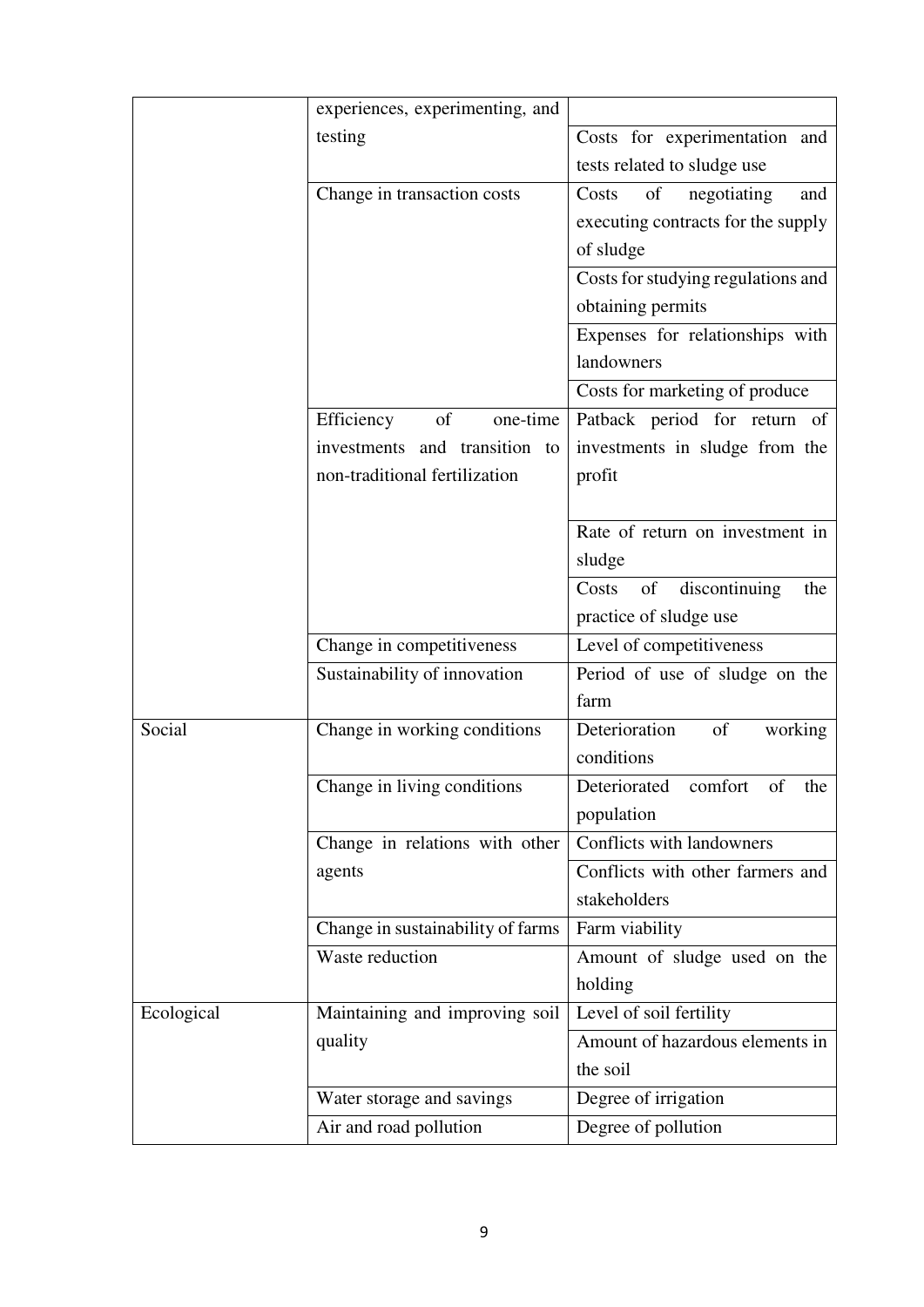| Change                 | in |     | environmental | Level          | of                     | environmental                      |
|------------------------|----|-----|---------------|----------------|------------------------|------------------------------------|
| sustainability         |    |     |               | sustainability |                        |                                    |
| Waste management       |    |     |               |                |                        | Used sludge in the region, in the  |
|                        |    |     |               |                |                        | sub-sector, in the country         |
| Greenhouse             |    | gas | emmision      |                |                        | Reduction of the amount of used    |
| change                 |    |     |               |                |                        | mineral fertilizers in the country |
| Change in soil erosion |    |     |               |                | Degree of soil erosion |                                    |

*Source: authors* 

In view of the fact that the different effects and indicators are measured and presented in different units of measurement and classification, a ring evaluation and a method for normalization of the primary and original values or qualitative effects are used - large, good, medium, small, unsatisfactory, unacceptable, etc. The determination of the primary and original values or qualitative effects on the individual indicators is very differentiated, which depends on the indicator itself, on the availability of specific data and information, on the degree of complexity, on how the specific data can be obtained and the initial quantitative or qualitative classification of the effect and of the reference properties of the indicator. In this way, the initial values and the classification of the individual indicators are made as an external or internal evaluation. An external evaluation is one in which the data are external to that study and are taken from statistical, normative, literary or other sources and an internal evaluation that uses expert judgment.

For many of the social and environmental effects, qualitative classifications are used to assess the effect. For many of these effects, there are also normatively (institutionally) defined standards that show minimum or maximum limits within which certain (mostly negative) effects are socially and / or environmentally acceptable and permissible. For example, if the permissible "contamination" of the soil or product exceeds certain safe limits, the effect is considered negative or unacceptable.

The integration of the indicators is achieved by normalizing the initial and original values and classifications of the individual indicators and transforming them into a ring score, which compares and compares how much better (for ring score in 1) or less favorable (for ring score <1) for each indicator is the effect of sludge utilization in agriculture compared to the conventional method of production and fertilization in agriculture. This can be represented by the formula:

 $OIRS_{ST} = \frac{\sum_{n=k} RS_{In}}{n_{I}}$  $\frac{k \text{N}}{n_I}$ , where

 $OIRS_{ST}$  - the integrated ring assessment in the utilization of sludge in agriculture compared to the conventional production practice and technology.

The criterion used to perform this assessment is comparative, as the rank ratings require the normalization to be set so that RS is in the range from 0 to 1, where the unfavorable defined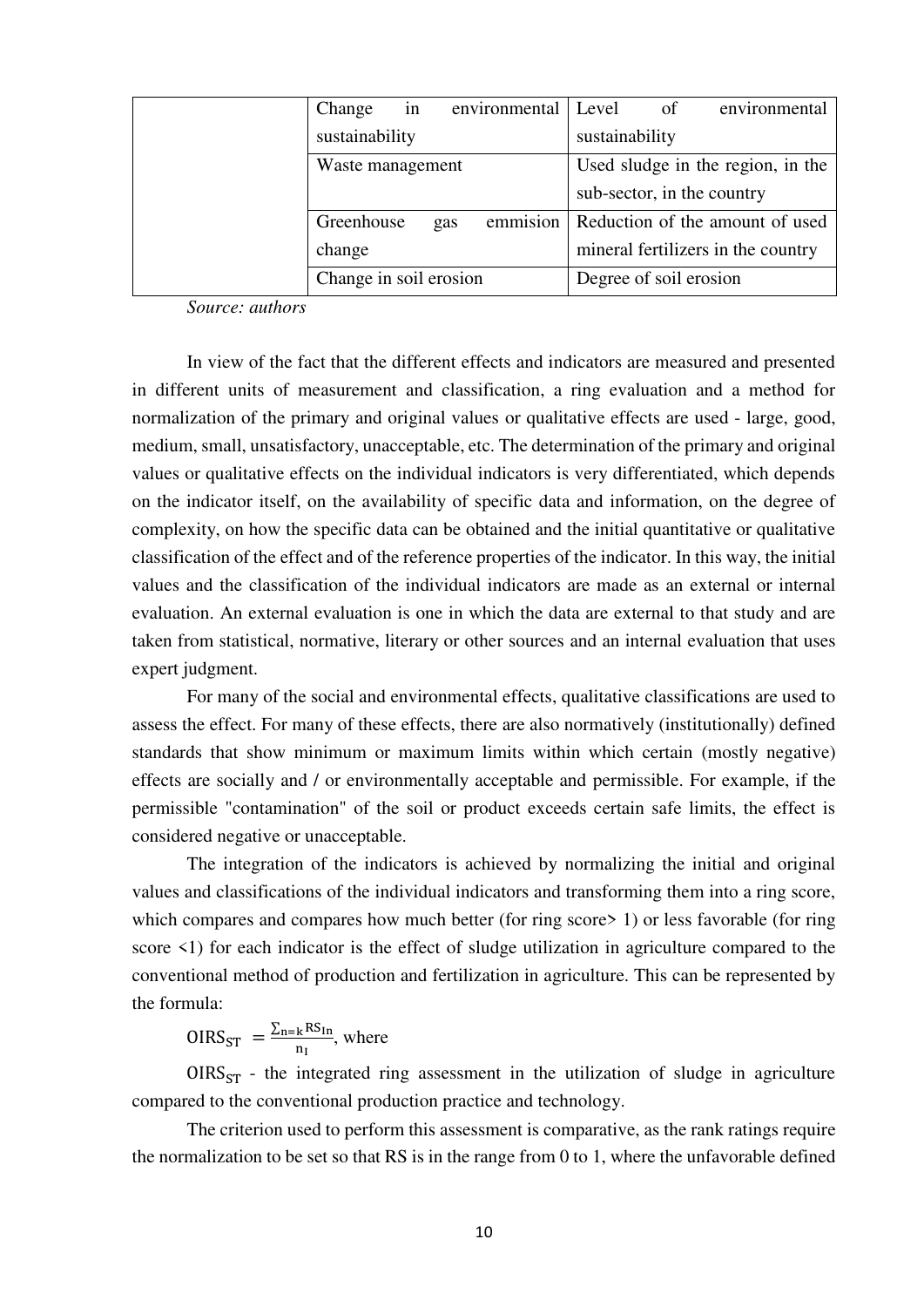and defined result and consequence is scaled close to 0, and the favorable positive impact and consequence is close to 1. This requires in certain cases, such as in environmental areas and typology of effects to propose a reversible calculation by the formula:

 $InS<sub>ST/CT</sub> = MINPV<sub>In</sub> / PV<sub>In</sub> * RS,$ 

where the lower the original and primary values and classification definitions for the specific indicator PVIn, the more favorable is the obtained and available effect. This is precisely the criterion logic that is used to operationalize and adjust the evaluation system.

Ефектите от използването на утайките в земеделието обикновено се получават в определен (The effects of the use of sludge in agriculture usually occur in a certain (long) period of time. For example, in the year of sludge input, savings are made from the purchase of mineral fertilizers while at the same time making costs for negotiating, obtaining permits, delivery and spreading of sludge; a positive effect on crop yields is usually observed between the second and fifth year, etc. In this regard, a distinction should be made between current effect during a given (economic) season or year, and long-term (aggregate) effect for the entire period of the effect. The main effect of the use of sludge in agriculture is in (partial or complete) replacement of mineral fertilizers and the associated change in farm costs and income. Therefore, the impact assessment will use a period in which the initial "one-off" investments (sludge input and associated costs) are "pay-back" by maintaining or increasing the yield and quality of production (about 3-5 years). In this way it will be taken into account the cumulative effects when reporting the results of specific indicators.

When assessing the effect of sludge use in agriculture, a distinction should be made between private economic effect (effects for the farmer who uses sludge in his economic activity), sectoral effects (extrapolation effects in agriculture, taking into account the effects for sludge user and non-user farms) and external (external) effects (effects on other farmers, nonfarmers, the public in the region, and the country as a whole). The assessment of external (spillover) effects is important, as farmers are usually only interested in the direct benefits and costs of using sludge on their own farms. At the same time, the use of sludge on a holding may be associated with side effects for other farms and / or entire communities, or may have significant positive social and environmental effects for the region, sub-sector, country as a whole and even internationally.

The effects of sludge utilization in agriculture do not in themselves give an idea of the effectiveness of this process. Only when the effects of the use of sludge in agriculture exceed the costs associated with this use can we talk about increased efficiency or effectiveness. When assessing effectiveness, account should be taken of the different types (social, economic, environmental, etc.) and the unequal "social" value of the different effects and costs. For example, the accumulation of sludge as waste is socially unacceptable at the current stage of the country's development. This makes the additional (economic) costs for their proper treatment and use in agriculture and other sectors of public life highly effective.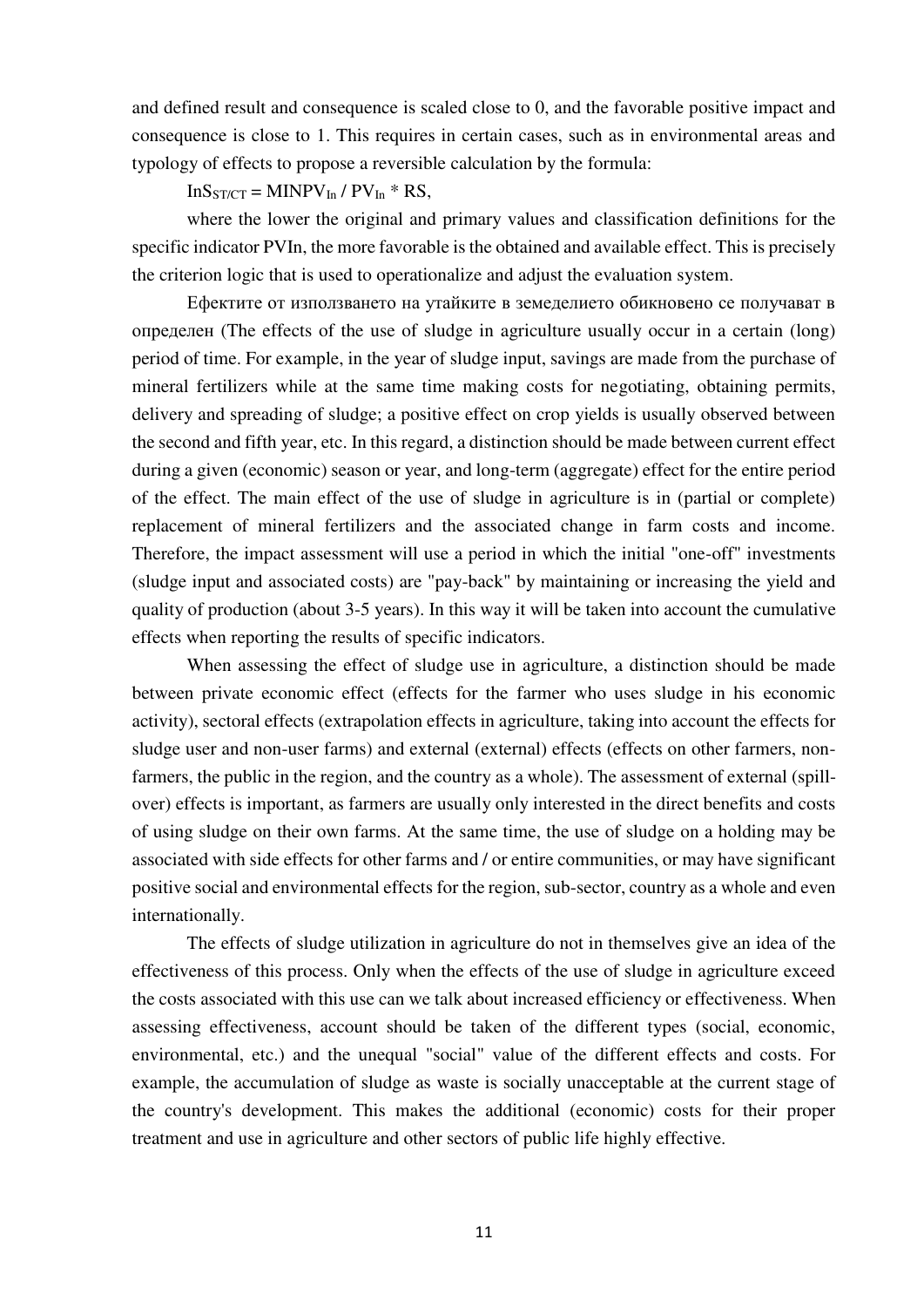When considering the efficiency of sludge use in agriculture, the analysis that can be used to assess this efficiency is the cost-benefit method. Cost-benefit analysis is a concept that refers both to impact assessment and comparison of different scenarios and as a decisionmaking approach. Through the analysis of the benefits and costs, it was possible to measure the complex consequences and to assess the favorable multiplier effects of the practice for the use of sludge in agriculture. The multiplier effects in this case relate to the assessment of the possibilities for increasing the positive results and to the selection of selection criteria in order to select practices and activities that will give greater results. The cost-benefit analysis can also be applied by examining the changes in the benefits of the corresponding changes in costs. This is done because absolute values are not always sufficient to take into account the results and efficiency and to assess to what extent in a given situation the achieved efficiency is satisfactory or unsatisfactory. The analysis of benefits and costs serves to measure the efficiency, therefore this method will be perceived as a method for assessing the efficiency of sludge utilization in agriculture.

$$
EFFE = \frac{\frac{BF_{ST}^{t+1} - BF_{ST}^{t-1}}{BF_{AES}^{t-1}}}{\frac{co_{ST}^{t+1} - co_{ST}^{t-1}}{co_{ST}^{t-1}}}
$$
,

 $E$  is the coefficient of elastic efficiency, while BF and CO are the respective initial indicators measuring the benefits and negatives of the applied technology and practice of sludge fertilization in the next and previous period of time. The higher the EFFE values and levels, the greater the elastic efficiency of the practice and technology in question. Conversely, it can be argued that the elasticity of the effectiveness of this practice is low and the adverse effects and disadvantages outweigh the benefits. This method is suitable for making comparisons between different types of technologies and for making evaluations of applied ones. On the basis of this method of assessment can be weighed the very practice of sludge utilization in agriculture, its benefits and advantages to the disadvantages and adverse effects of individual indicators. In this way, BF and CO will again cover all indicators included in the assessment, and the normalized specific indicator with its InSST assessment is qualified as BF or CO. The reverse calculation formula that takes into account the positive or negative effect of the integrated comparison method will not be used to calculate InSST.

The multifaceted, complex, contradictory and uncertain nature of the effects and costs of sludge recovery in general, and in agriculture in particular, requires a multi-criteria, multilevel, multi-faceted quantitative and qualitative analysis of the socio-economic effects of sludge use in agriculture. Such an excerses will be made in the next stage of project implementation.

When assessing the efficiency of sludge use in agriculture, the comparative and absolute benefits and costs of sludge recovery in the industry should be taken into account. The comparative efficiency of sludge utilization in agriculture shows the effectiveness of sludge use in agriculture compared to the effectiveness of other alternative uses (e.g. biogas production,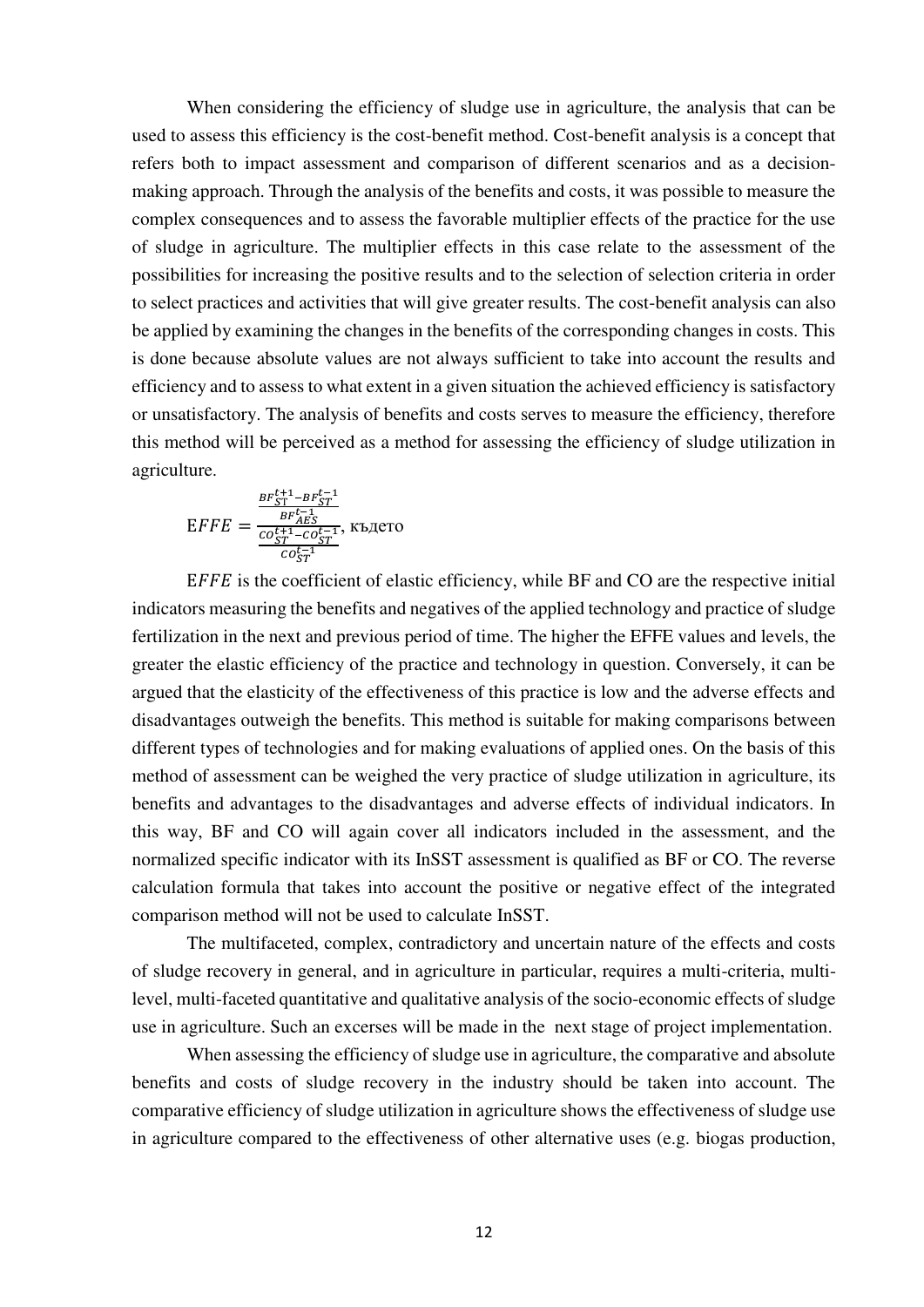compost, land reclamation, etc.). The analysis of this efficiency is very important, both for farms and nationally. For example, due to high treatment costs and low WTP prices, agricultural sludge use may be inefficient. Conversely, the lack of land or landfill bans can encourage WTPs to expand the provision of sludge to farmers, even free of charge, even ensuring that it is transported at their own expense.

*Абсолютната ефективност* на оползотворяването на утайките в земеделието показва резултатността от използване на утайки в земеделските стопанства сравнение с резултатността преди това използване. При оценките на ефективността от използването на утайките в земеделието е много важно правилно да се отчита *фактора време* пред вид на разновременния характер на правените разходи и на получаваните ефекти.

The absolute efficiency of sludge utilization in agriculture shows the efficiency of sludge use in agricultural holdings compared to the efficiency before this use. When assessing the efficiency of the use of sludge in agriculture, it is very important to properly take into account the time factor in view of the different nature of the costs incurred and the effects obtained.

There is not enough information in the country for a comprehensive assessment of the various effects of sludge utilization in agriculture. Therefore, the assessments of the effects of the use of sludge in agriculture in the present study will be based on a variety of information from scientific experiments, field and business experiments, expert assessments, government and business programs, laboratory analyzes, and in-depth interviews with farmers, WTP experts and other stakeholders. Depending on the type of source data used, a distinction should be made between actual effects and efficiencies from estimated (regulatory, forecasting, planning, etc.) effects and efficiencies of sludge use in agriculture.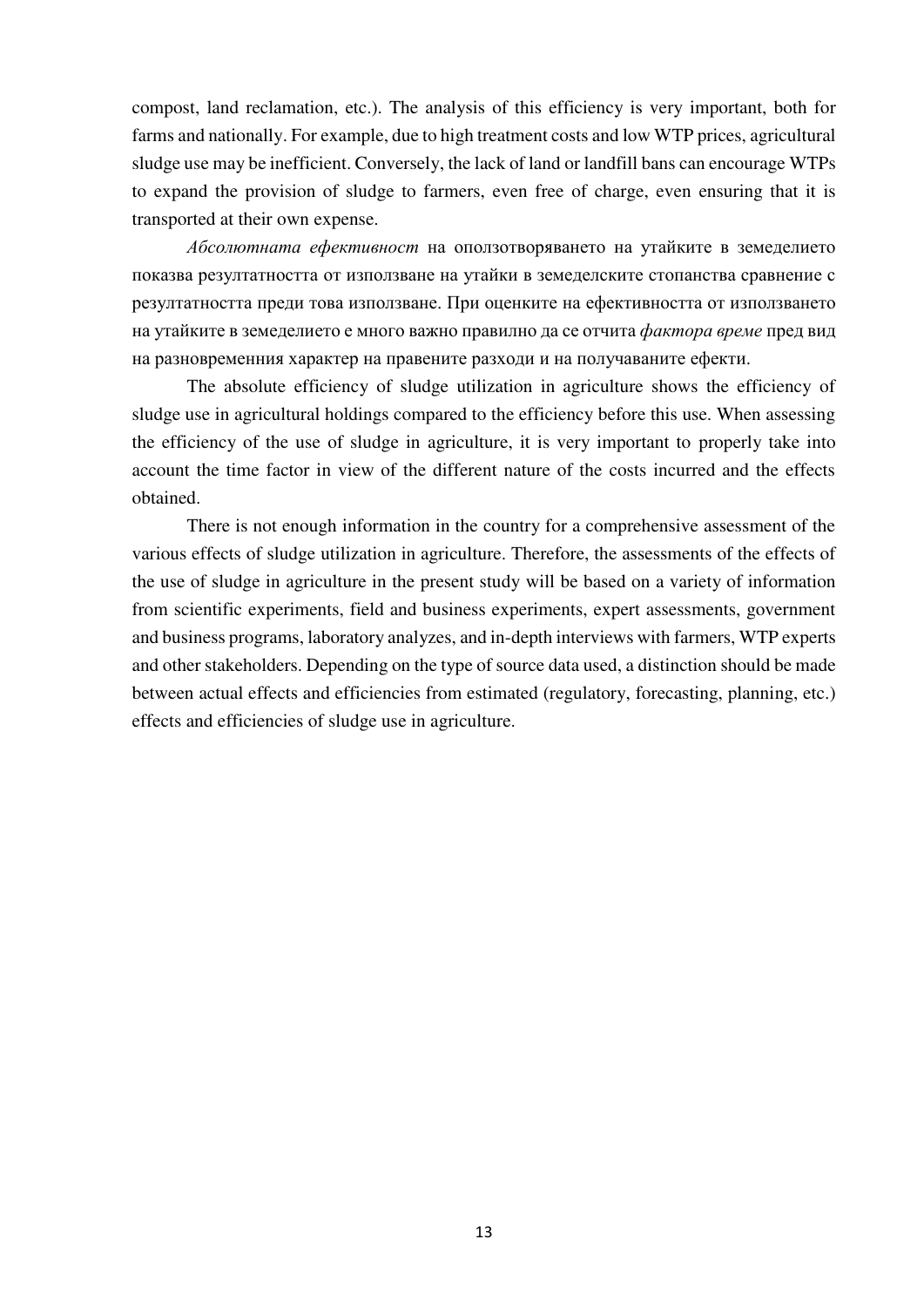### **Assessment on political, institutional and market factors**

In order to identify and assess institutional factors, the specific institutional environment ("rules of the game") and structures (agents and relationships between them) related to sludge utilization in agriculture are to be analyzed (Figure 1). Account should also be taken of the development of important factors of the external social, market and natural environment that influence the management of the process of agricultural use of sludge - EU and state policies, the development of the research system, education, and information, evolution of markets and demand, etc. Depending on the efficiency of the management system (institutions, market, private, public and hybrid forms) there will be different degree and efficiency of sludge utilization in agriculture (Bachev, 2007, 2018).

The specific institutional environment includes the various legislative and regulatory provisions and the system for their enforcements, which regulate the rights, methods, processes, and control of sludge utilization in agriculture. This analysis should also include the informal rules of the game, predetermined by the ideology of conservation farmers, interest groups and consumers,which occupy a growing place in the system of governance of society and agriculture.

One of the most important factors for the effective utilization of sludge in agriculture is the existence of modern legislation and regulations (Table 3). It is to define the rights and obligations of the various agents involved in the process (regulatory and control bodies, WTPs, farmers, etc.), standards for sludge quality and safety, soil fertility and human and animal health, norms and restrictions of application, etc. The institutional set-up also includes various state policies, programs, plans, and incentive instruments for achieving certain social goals regarding the utilization of sludge in agriculture and other sectors of production.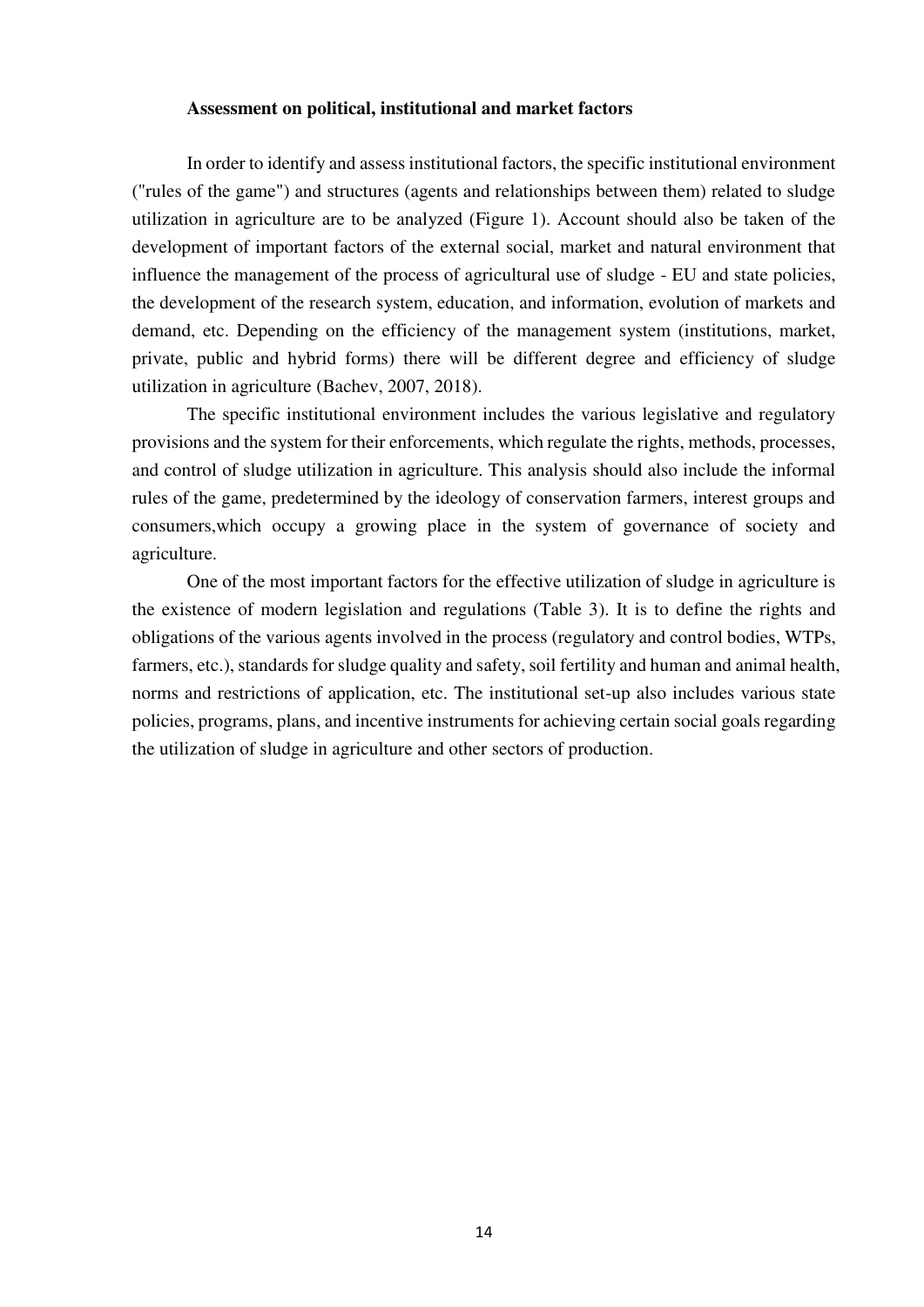**Figure 1. Institutional environment and structure of sludge utilization in Bulgarian agriculture** 



Source: authors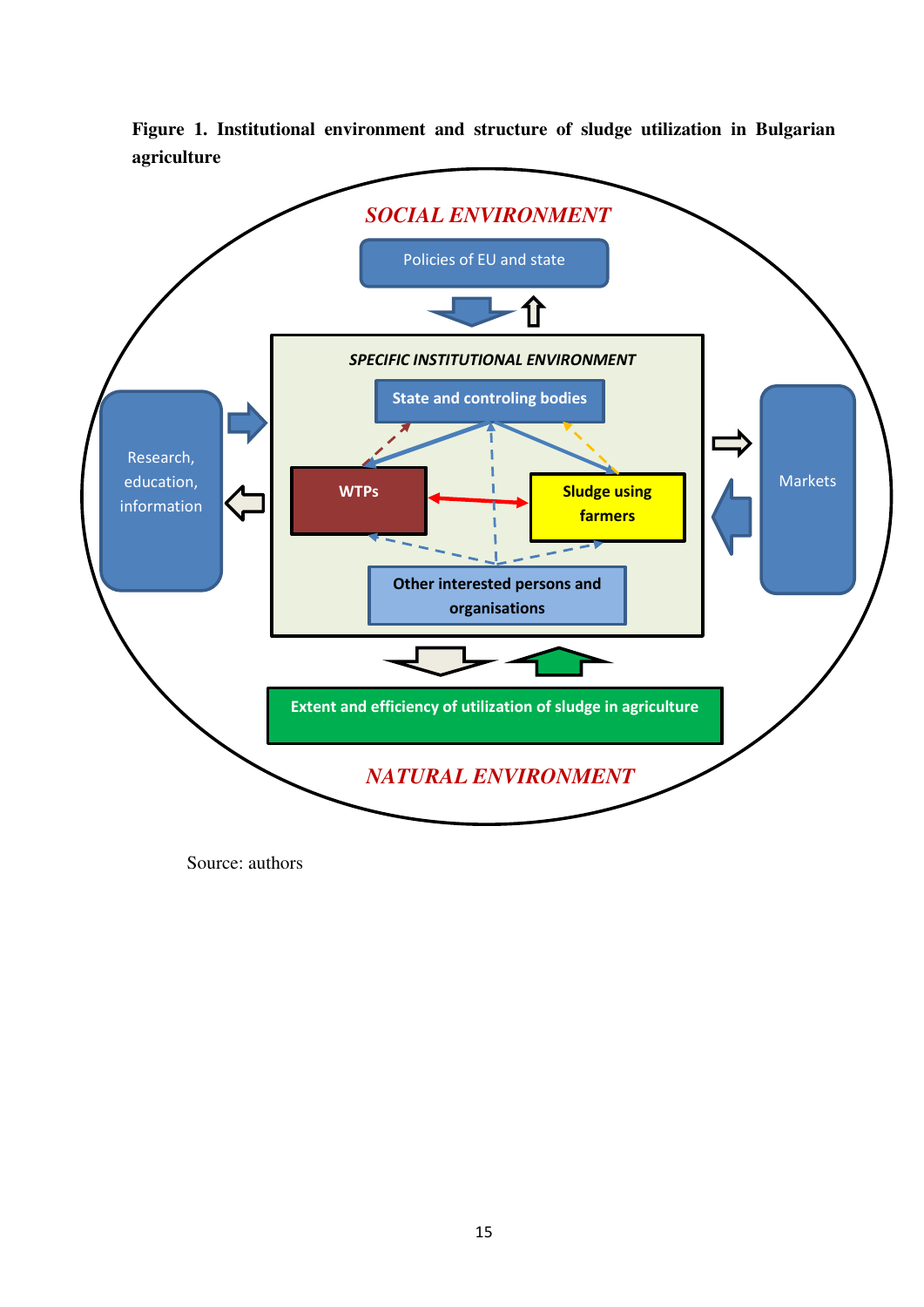## **Table 3. Institutional, personal and educational factors for sludge utilization in Bulgarian agriculture**

| <b>Type</b>                             | <b>Positive</b>                                                               | <b>Negative</b>                                                                             |
|-----------------------------------------|-------------------------------------------------------------------------------|---------------------------------------------------------------------------------------------|
| <b>Politically and</b><br>institutional | Long - term policy on safe sludge<br>use in the EU                            | Need for a special management system                                                        |
|                                         |                                                                               | Long and complicated licensing procedures                                                   |
|                                         | Modern legislation with clear<br>procedures and standards                     | Possibility for impunity for violation of                                                   |
|                                         | Long-term state and regional                                                  | procedures and standards                                                                    |
|                                         | strategies                                                                    | Possibility for development of dependancy and<br>corruption                                 |
|                                         | Restrictions<br>on utilization<br>on<br>agricultural land                     | Imperfect contracting (additional coordination<br>costs, little possibility for enforcment) |
|                                         | Mandatory<br>standards<br>for<br>the<br>protection of soil, water,<br>air,    | Restriction of users (sole traders and legal                                                |
|                                         | biodiversity,<br>and<br>human<br>and<br>animal health                         | entities)                                                                                   |
|                                         |                                                                               | Restrictive goals and uncertainty related to the<br><b>EU</b> Green Deal                    |
| <b>Personal and</b><br>organizational   | Vision and proactive strategy of<br><b>WTP</b>                                | Passive strategy of WTP                                                                     |
|                                         | Logistical and material support                                               | Tendency not to take risks                                                                  |
|                                         | from WTP                                                                      | High costs for proper treatment, storage and<br>delivery                                    |
|                                         | Innovation                                                                    | Need for precise organization and management                                                |
|                                         | Entrepreneurship of the farmer                                                | of production                                                                               |
|                                         | Qualification and experience of<br>the farmer                                 | Difficulty to introduce in non-innovative and<br>risk-averse farmers                        |
|                                         | Size of the holding                                                           | Difficulty to introduce in cooperative farms with<br>numerous members                       |
|                                         | Good and long-term relations<br>between WTP and using farmers                 | Practice of one-year rent contract for supply of<br>agricultural lands                      |
|                                         | High efficiency of self-learning<br>and learning by doing of good<br>managers | Standard contracts for supply of sludge from<br><b>WTP</b>                                  |
|                                         | High bilateral dependency<br>between WTP and sludge using<br>farms            |                                                                                             |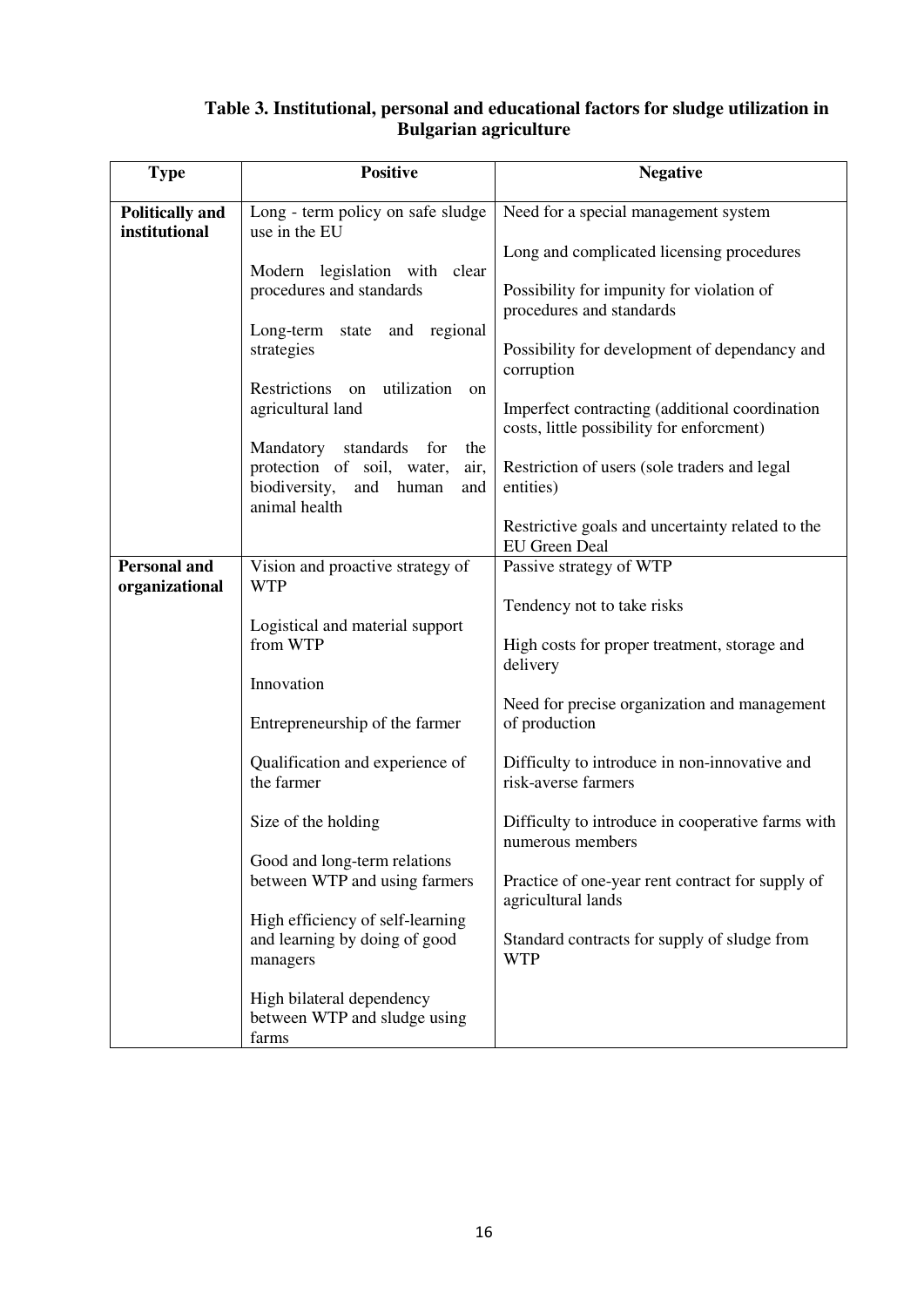| <b>Information</b> | $Up-to-date$ ,                                       | comprehensive, Lack of sufficient scientific literature on the                                    |
|--------------------|------------------------------------------------------|---------------------------------------------------------------------------------------------------|
| and                | reliable and accessible information                  | technology of growing crops with sludge                                                           |
| educational        |                                                      |                                                                                                   |
|                    | Independent<br>evaluations<br>information            | and   Lack of special training                                                                    |
|                    |                                                      | Lack of a system for special consultation and                                                     |
|                    | "Fast" training by doing of good                     | advice                                                                                            |
|                    | managers                                             |                                                                                                   |
|                    | Provision of information<br>and<br>advice by the WTP | Need for additional information, training,<br>consulting and exchange of experience of<br>farmers |
|                    | Close distance between user farms<br>and WTP         | Reluctance to share positive experiences                                                          |
|                    |                                                      | High asymmetry between WTP and farmers, and                                                       |
|                    |                                                      | with control bodies                                                                               |

Source: interview with WTP managers and farmers

Well-defined "rules of the game" and adequate government intervention will create conditions for inducing effective behavior of key agents and effective (and not only) use of sludge in agriculture (maximizing the positive effects and minimizing the negative effects). Conversely, in the case of inefficient regulation (for example, complex procedures and high costs of obtaining permits for use from farms), there will be no sufficient interest in participating in the process.

In the European Union there are strict regulations for the utilization of sludge in agriculture established by the European Union Directive of 1986 (Директива 86/278/ЕИО) and other documents on the protection of the environment and human health. The EU directive encourages the use of sludge in agriculture only if it is used in areas where it does not have a negative impact on soil and agricultural products. The main requirements in the Directive are limited to compliance with limits related to the content of heavy metals and nutrients in sludge and soil, as well as limits on the annual load of agricultural land with sludge. It is also mandatory to treat the sludge before using it for fertilization.

The requirements of the European Directive are also introduced in the national legislation in the Ordinance on the procedure and manner of utilization of sludges from wastewater treatment through their use in agriculture (adopted by c  $\Gamma$ MC  $\mathcal{N}$  201 of 04.08.2016). It determines the order and the manner of utilization of the sludge from treatment plants and wastewater treatment facilities through their use in agriculture; the requirements that sludge must meet in order to ensure that it does not have a detrimental effect on human health and the environment, including the soil; and the procedure for reporting the used sludge. According to the regulation, "sludge users" can only be sole traders and legal entities. The ordinance does not allow the utilization of sludge on: meadows, pastures or areas sown with fodder crops, when used for grazing or the fodder is harvested in a period shorter than 45 days after the use of the sludge; soils on which fruits and vegetables are grown, with the exception of fruit trees and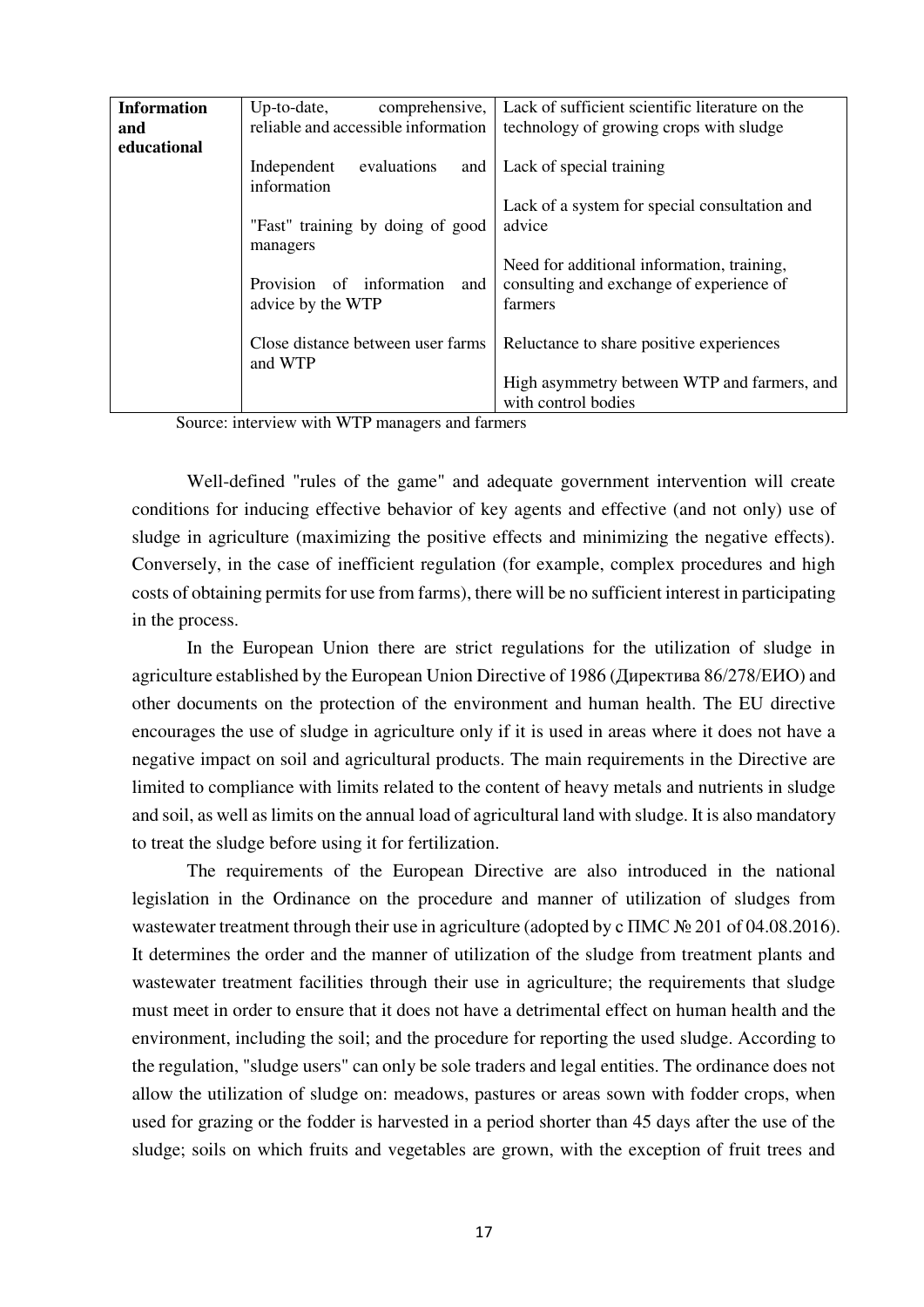vineyards; soils intended for the cultivation of fruit, vegetables and other crops which are in direct contact with the soil and are consumed in the raw state, for a period of 10 months before and during the harvest; coastal floodplains, riverbeds and protective dikes; zone I and zone II of sanitary protection zones of water sources and facilities for drinking and domestic water supply and around water sources of mineral waters used for medical, prophylactic, drinking and hygienic needs; and in agricultural land in protected areas.

The utilization of sludge in agriculture is allowed on the basis of a permit. For the issuance of a permit, sludge users provide to the Bulgarian Food Safety Agency (BFSA) information and results of analyzes of the soil from the places where the sludge will be used, of the soil characteristics: soil type, bulk density, soil particle size distribution, and total soil porosity. The sampling and their subsequent testing is performed by accredited laboratories according to certain indicators. Soil testing is mandatory before the initial use of sludge, and after their use - every 5 years. The permit contains: the quantities of sludge meeting the MDK for heavy metals in the sludge, expressed in tonnes of dry matter, which may be imported annually into the soil per unit area; the location and size of the landplots on which the sludge will be used. The permit is issued for a single application of a certain amount of sludge for a specific plot.

The bodies related to the implementation of an ordinance and control of its implementation are a key element of the institutional structure. The control over the application of the ordinance is assigned to the Minister of Agriculture, Food and Forestry, to the Minister of Environment and Water and to the Minister of Health in accordance with their competencies. In fact, these functions are performed by the specialized agencies of these ministries, whose functions are described in detail in the regulatory documents.

Regulatory requirements for the management of sewage sludge are also contained in other official documents, most of which are related to the legislation on waste and water management. It can be concluded that in Bulgaria there is a modern legislative and regulatory framework for safe use of sludge in agriculture, which is based on modern European standards. The ordinance regulates and restricts the use (permits for doses and plots) and users (sole traders and legal entities) of sludges from wastewater treatment in agriculture.

It is to be taken into account that the institutional requirements and restrictions, and the standards for quality and safety of food and feed, protection of the natural environment and biodiversity, animal welfare, etc. in the EU and Bulgaria are constantly evolving and "tightened". This modernization also affects the monitoring and control system and is closely linked to the support of farmers with CAP instruments (cross compliance, eco-payments, ecocontracts, overall "greening", etc.). For example, the newly adopted by the European Union in 2019 Green Deal sets ambitious goals in terms of reducing greenhouse gases, using mineral fertilizers and pesticides, and increasing the area with organic production by 2030 (The European Green Deal, 2019). Discussions are still ongoing in the EU countries and in the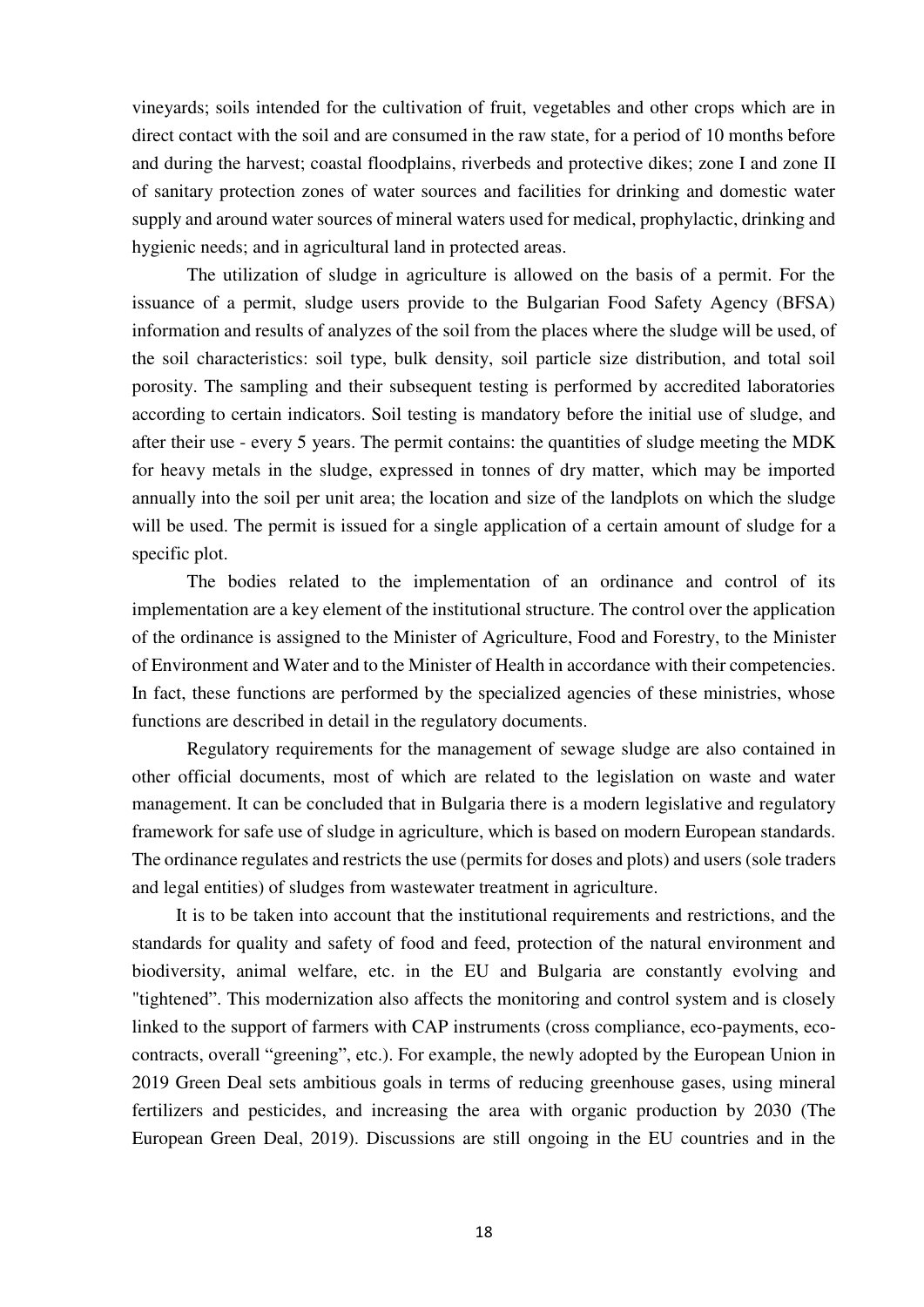Union's governing bodies, and procedures are being developed to achieve these goals through the CAP instruments, the Strategic Development Plans until 2030, and other policies and mechanisms. In this regard, there is considerable lack of precision and "institutional uncertainty" on many issues related to the achievement of European goals, and in particular how the reduction will be distributed among the individual EU member states, production subsectors, agricultural and agri-environmental regions and types of farmers, whether the total reduction will include and how the use of manure and sludge, etc. The degree of use of sludge in agriculture in the coming years will largely depend on the solution of all these issues.

Another factor is the possibility and the degree of implementation and control of the procedures, standards and restrictions for the use of sludge in agriculture by the competent state authorities. In the years of the country's membership in the EU, there are many examples of incomplete and "Bulgarian way" implementation of the common policies of the union. Moreover, there is no long-term and widespread experience in the use of sludge in agriculture in the country and almost all agents are outside or at the beginning of the "knowledge curve". The later leads to unintentional errors in the implementation and/or search for "effective" practical solutions outside the regulatory framework, etc. Finally, many of the eco-activities and eco-standards in agriculture are difficult to effectively control by enforcing authorities due to high cost or practical impossibility (Bachev, 2011, 2014, 2017). This is related to the wellknown "mass" non-compliance with certain official eco-standards and norms, etc.

Agents involved in the management of sludge ruse in agriculture are regulatory and controlling (state, regional, etc.) authorities, WTPs, sludge using farmers, other farmers and agents (landowners, traders, processors, etc.), population and business in the area, end users, interest groups, etc. An important component of the analysis of institutional factors is the interests and incentives of the participating agents and the nature of their relationship.

The state regulatory and controlling bodies are the main agent in the system. They apply the provisions of the legislator and the policies pursued by the government. One can only assume that (like other state structures) mistakes are likely to be made due to lack of experience in this "new" area, poor governance, and incompetence of employees. In addition, corruption is possible, as is the practice in all cases of licensing, control of certain practices and standards, etc. The same applies to some of the accredited laboratories, whose activity is not always in accordance with the regulations (imprecise tests, purchase and falsification of results, etc.).

In addition to the regulatory and controlling bodies, the main agents of the system are WTPs and sludge using farmers. The relations of WTPs and sludge utilization farms with the state authorities are of "unilateral" dependency. Applying for permits is voluntary, but permits are given, and this involves procedures, time, labpr costs, payments for tests, etc. In addition to permits, other parameters of the process are determined (restricted) – technology of application, mandatory standards, time periods, etc. However, the control over the implementation of the regulations is divided between many structures, which complicates the coordination between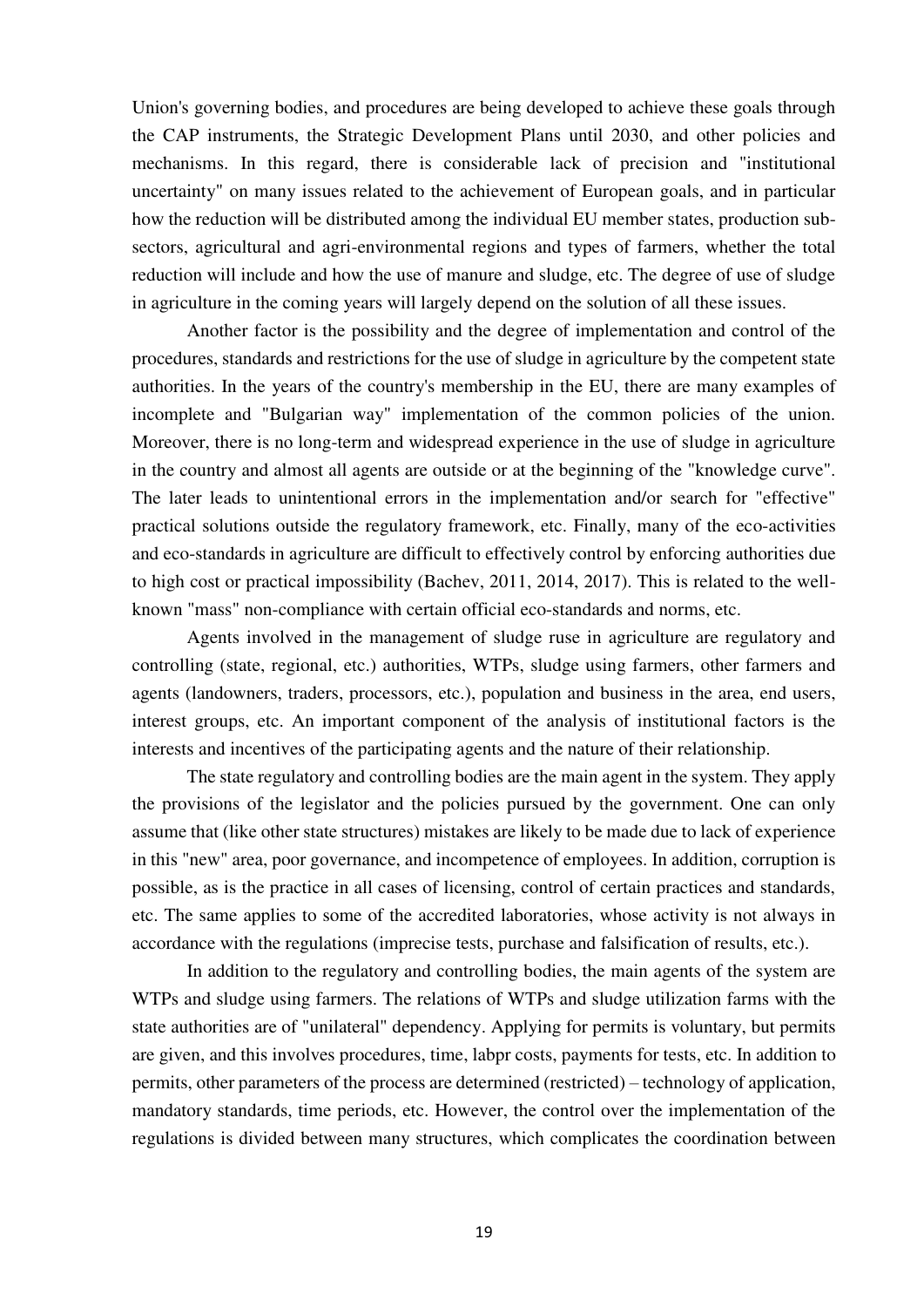them and creates difficulties for the other participants. At the same time, there is a situation of few players, and the agents "know" each other well, which should facilitate the relationship in the interest of "overall" efficiency. This situation often contributes to the easy development of "personal ties" and "coalitions" that are detrimental to the effective implementation of the legislation. A major problem identified by the present study is the slow issuance of new permits by public authorities.

The high asymmetry of the information between the interested agents (the state, WTP, farmers, consumers, etc.) provides a great opportunity and creates incentives for noncompliance (violation) of the requirements of the regulations, both by WTPs and by farmers using sludge. For example, it is practically possible that there are cases when incompletely treated sludge is provided to farmers by WTPs and imported into agricultural lands, that sludge per unit area is applied higher than the allowed norms, that sludge is also applied to unauthorized agricultural plots, and that sludge is applied in the not indicated manner (with simultaneous burying), etc. All this is associated with a number of risks and actual negative effects in terms of cleanliness of roads, soil, water and air, the health of farm workers, consumers of products, etc.

The contradictions and conflicts of the interested agents (and the individual, economic and social effects) in the process require the development of a special system for management and control of sludge utilization in general and in agriculture in particular. This is associated with additional costs for individual agents and society as a whole (taxpayers) - for maintaining government agencies, for studying and complying with regulations, for soil testing, for obtaining permits, for relationships with government institutions, etc. .n.

The introduction of a system of permits and control is also associated with the development of "dependency relationships", as well as the possibility of unregulated payments (and corruption) for fast and/or illegal obtaining of permits, for reduced or inefficient control of the implementation of legal norms and restrictions, and as a result of insufficient or inefficient utilization of sludge in agriculture. The degree of actual non-compliance with regulatory constraints is difficult to assess, as the agents involved are not interested in sharing this type of information and it is impossible to accurately "measure" this type of effect from third parties (researchers, etc.).

The relationship between the WTP and the beneficiary farmers is contractual, based on one-year or multi-annual agreements. Like all contracts, the parties are free to specify the terms of the exchange and terminate their relationship in the absence of benefit. Moreover, in most cases the relations between the WTP and the utilizing farmers are of "bilateral" (symmetrical) dependency - capacity, location, time of supply, etc. It is determined by the fact that the agricultural utilization of sludge in the country is in the initial stages, and with a consistent strategy in this regard the assets of the WTP for treatment and the obtained "product" are in partial or complete high bilateral dependency with the assets (agricultural land with permits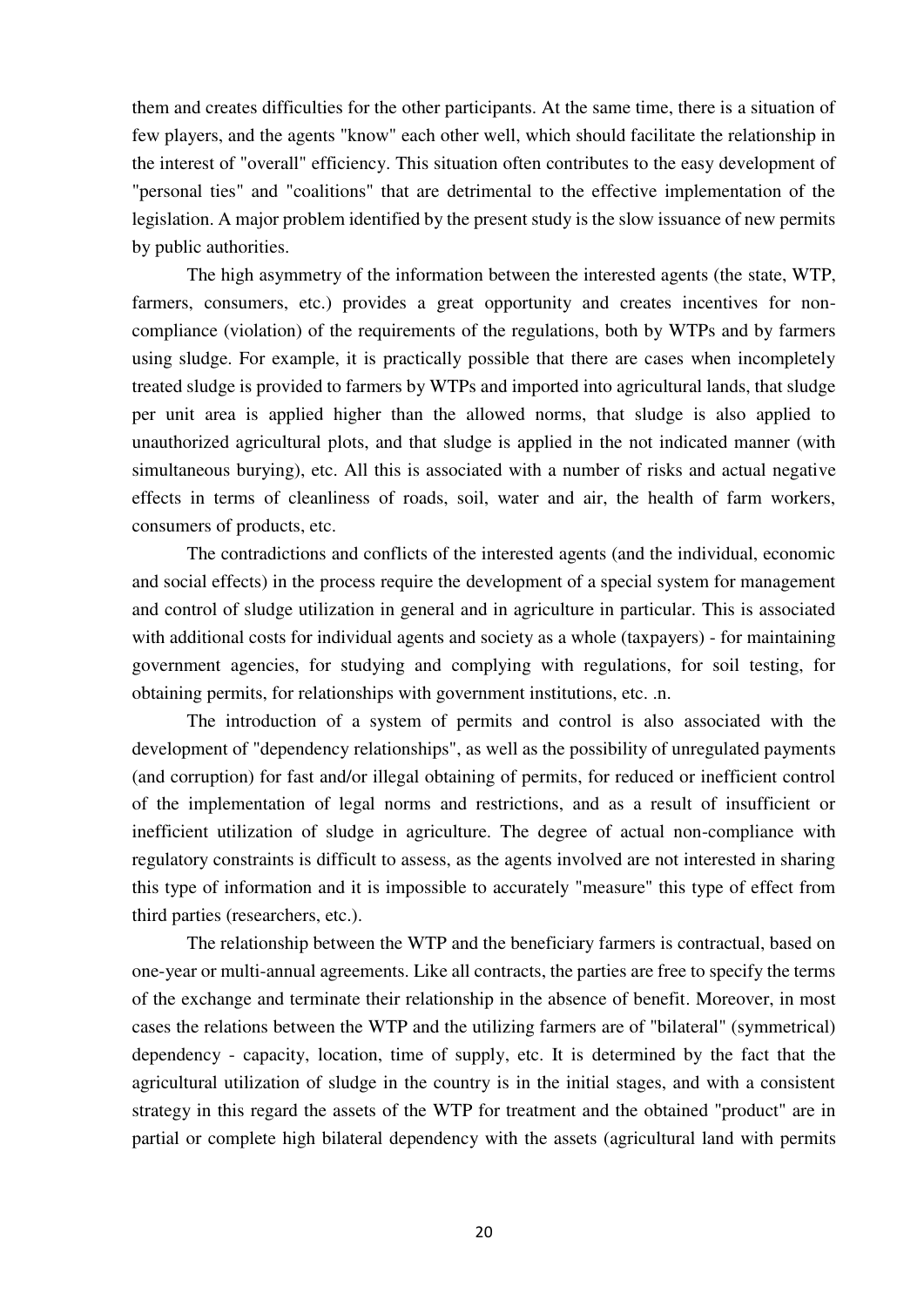obtained) of the sludge using holdings. The degree of this dependency is determined by the amount of sludge for "agricultural" use, and the (limited) number of permits for sludge use in the plots of certain farmers. Long-term relationships between the same partners with symmetrical asset dependencies help to get to know each other well, develop trust, seek cooperation, limit opportunism, share information, and develop mechanisms for coordinating and resolving conflicts, and minimizing transaction costs. This further facilitates the relationship, reduces the associated costs, and increases the efficiency of sludge utilization in agriculture. In this regard, it is important to establish how the WTP selects the particular farmers with whom the sludge is experimented with or widely-utilized, especially when there is a "deficit" of valuable sludge resources in a given area.

Other interested parties (landowners, neighboring farms and businesses, the population in the area, interest groups, consumers, etc.) are also involved in a "relationship" with the WTP, sludge-using farmers and public authorities. However, individual agents do not have the "power" to change dominant practices due to the small size of the (negative) effect on them, the high individual costs and opportunities for "free riding" (one invests costs and everyone benefits if successful), the difficulty of common "collective actions" of agents with divergent interests, power positions and "dependency" by large (sludge-using) producers in the region, etc. Only when the effect is highly negative and direct (for example, a strong odor when delivering and spreading sludge) the strong collective actions of the population in the area are possible and often lead to the cessation of sludge supply for short periods of time.

The efficiency and incentives for the application of sludge instead of mineral fertilizers will depend strongly (in direct proportion) on the price dynamics of mineral fertilizers of different types (mainly N and P, whose substitute is sludge). In addition, interest in the use of sludge may increase with mandatory or voluntary (for getting public subsidies) restrictions on the use of mineral fertilizers in certain areas, sub-sectors or types of farms in the EU.

There is a psychological barrier, due to the "special nature" of this fertilizer, both in the farmers themselves and in the landowners and the residents of the area, for the negative effects of the use of sludge in agricultural land. These informal "rules of the game" and how they affect each of the stakeholders are to be analyzed. In other EU countries, for example, in areas with highly developed livestock and mass application of manure, there is a higher tolerance for the application of sludge in agriculture, both by farmers and the general population.

The market and buyers are also not yet "open" to the widespread use of sludge in agriculture. Many wholesale buyers and end users question the safety of products procuced with sludge use. This is often associated with lower sales prices of farm products and high marketing costs. Last but not least, farmers and other stakeholders themselves are concerned about the long-term effects of sludge use on the environment - cleanliness and quality of soils and waters, trampling of agricultural land, protection of natural biodiversity, maintaining the ecological sustainability of farms, etc.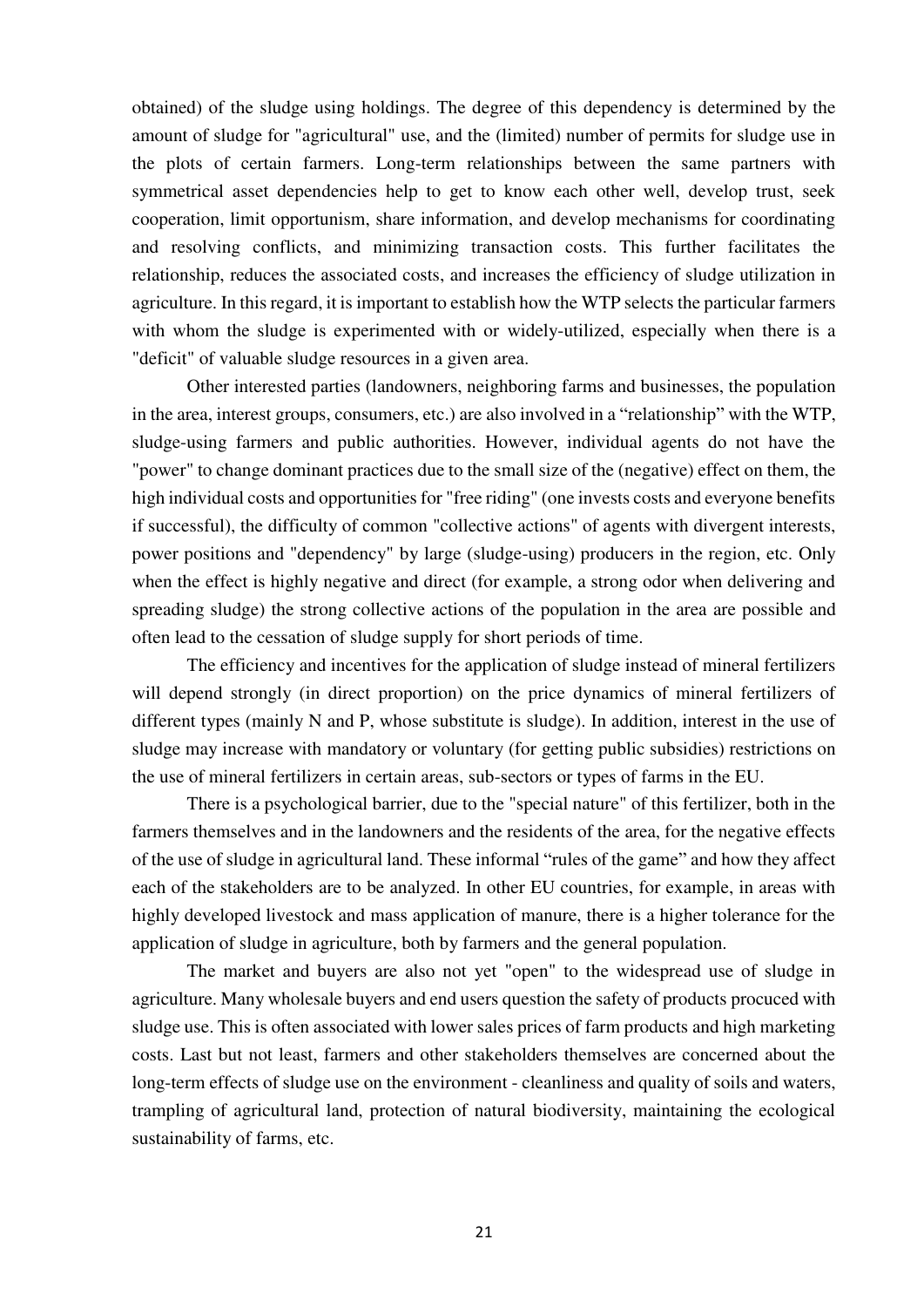The specific institutional structure and the participating agents, in turn, can and do participate in the modernization of national and European policies. However, the repercussions of these elements are severely limited because the "political process" is slow, with different priorities, and not always in the interests of overall efficiency. The same applies to the direct impact of these agents on the development of product and resource markets (fertilizers, agricultural land, etc.) and the natural environment due to lack of complete information, complexity, high uncertainty, and the need for expensive and long-term collective actions on a huge scale and scope.

The main agents involved in the management of the process of sludge use in agriculture are WTPs and farmers. In principle, all WTPs should have an interest and developed strategies for effective management, and at the present stage for effective utilization of sludge. It can be assumed that to achieve economies of scale and scale (for both WTPs and farmers), certain optimal amounts of sludge produced will be needed to invest in modern equipment for effective treatment, as well as certain minimum sizes of land plots and farms in order to make efficient transportation and import of fertilizers with specialized equipment.

The individual WTPs in the country to varying degrees implement effective strategies for sludge utilization in general, and in agriculture in particular. For example, the Management of "Sofiyska Voda" AD has a clear vision and takes comprehensive measures for the utilization of sludge in agriculture. The quantities of sludge are significant, which makes technologically modern and economically advantageous treatment possible. For years, good relations have been maintained with large farmers in areas where sludge is provided free of charge. The company's experts are also involved in aquiring permits for sludge utilization for the respective land plots in the area. In addition, the company provides transportation and spreading of sludge. In this way, the company creates favorable conditions for the utilization of sludge produced in WTP and strong incentives for farmers to use sludge on farms. In order to minimize the transaction and other costs for relations with state bodies and farmers, it works with a limited number of large agricultural producers in the region.

This company also works closely with research institutes to explore ways to increase the efficiency of the sludge process. Media appearances are also made to inform the public and promote the utilization of sludge among the agricultural producers. The company's long-term strategy is to commercialize the "produced" sludge and sell it on the fertilizer market to offset the significant costs of treatment and storage. Therefore, the experience so far is a kind of experimentation and demonstration of the socio-economic efficiency of agricultural sludge use in the long-term profit strategy for the company. However, it is not known how the "increase in the price" of sludge will change the incentives of farmers for their economic utilization. In the absence of additional incentives (e.g. public subsidies, personal comviction, etc.), any increase in costs (prices) for farms will lead to a reduction in economic effects and incentives for agricultural use of sludge.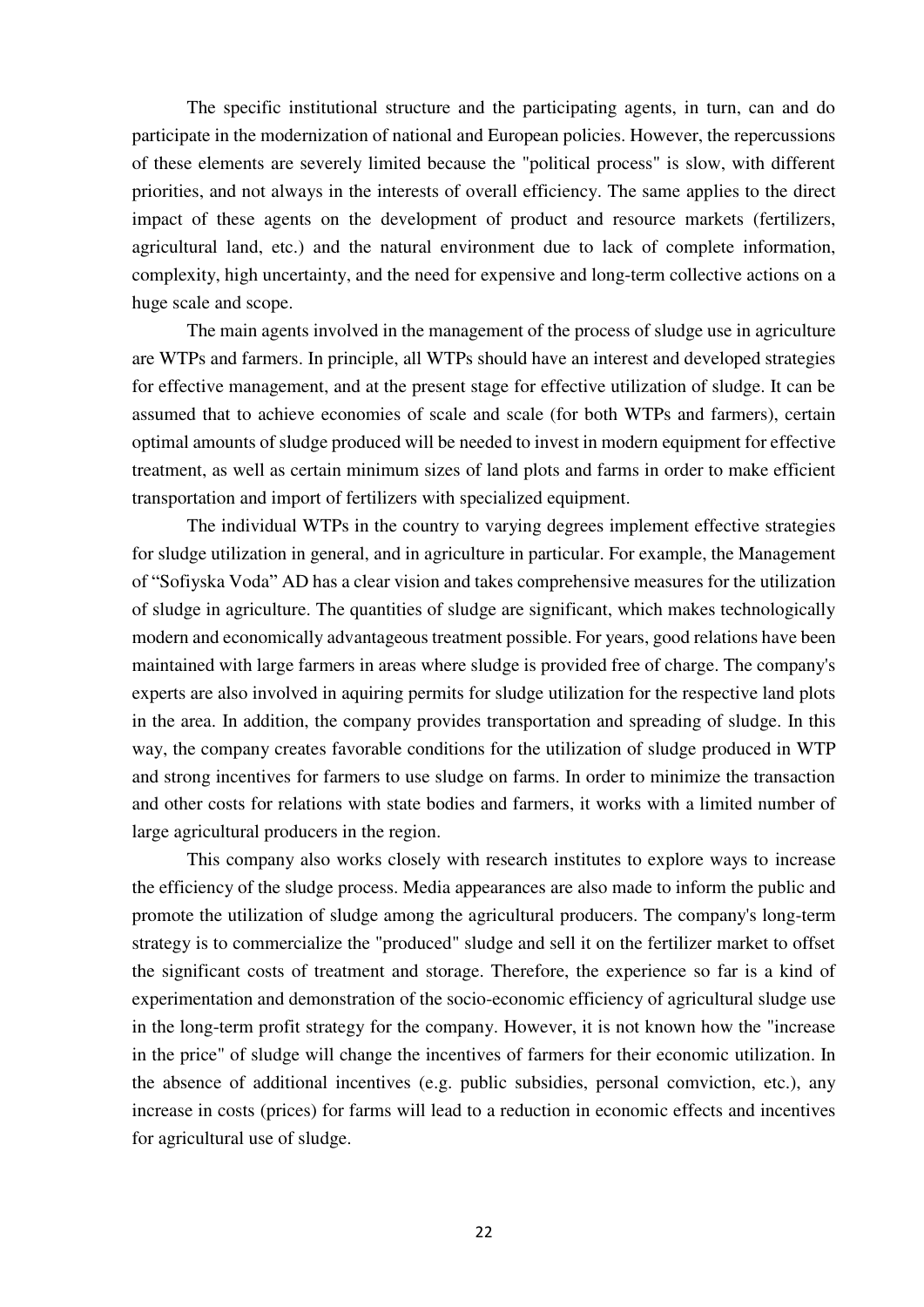After the study of WTPs in the region of Burgas, it was found that the utilization of sludge is still a challenge for most of them. In some places, a much broader information campaign is needed among farmers. At this stage, there are reservations of some managers of treatment plants and farmers to use the disposed sludge in agriculture, mainly related to the proximity of the area to the sea-coast and developed tourism. Some WTPs do not yet have complete equipment for effective sludge treatment, while others do not have sufficient quantities for possible treatment and extensive use. In the past, a large agricultural producer in the region applied sewage sludge (102 ha with coriander, rapeseed, etc.), but gave up due to the complicated monitoring for soil and sludge testing. Currently, there is also interest from a farmer, who is pay for drilling and testing soil samples, transporting the sludge, and spraying and mixing the sludge with the soil.

Our study found out that for different WTPs there is a different comparative efficiency of agricultural sludge utilization depending on the volume of sludge, available landfills, existing treatment facilities and equipment, and the level of costs for effective treatment, state and public pressure and tolerance, the possibilities for alternative use, etc. With relatively low economic efficiency for agricultural use, WTPs do not have strong incentives and strategies for the development of this process, and state intervention will be required - support, financing, information, etc.

Farmers, on the other hand, have an economic interest in using innovations like sludge to fertilize the soil in order to increase production efficiency. The use of sludge can also have positive agronomic, production, ecological and other effects (improvement of the structure, aeration and moisture retention of the soil, reduction of erosion, faster germination and vegetation development of the plant, higher quality of production, etc.) which further stimulate economic use. Therefore, the attitudes and capabilities of different types of farmers regarding the application of the innovation "fertilizer sludge" is to be be studied.

In addition, it can be assumed that a certain minimum size of land plots and farms is necessary not only to achieve economies of scale and scale in the transportation and application of fertilizers with specialized equipment, but also to justify the additional costs of training, information , experimenting, taking on possible losses, relationships with organizations, etc. Some specialization is also likely to be required for the efficient use of sludge to produce one or two of the permitted crops.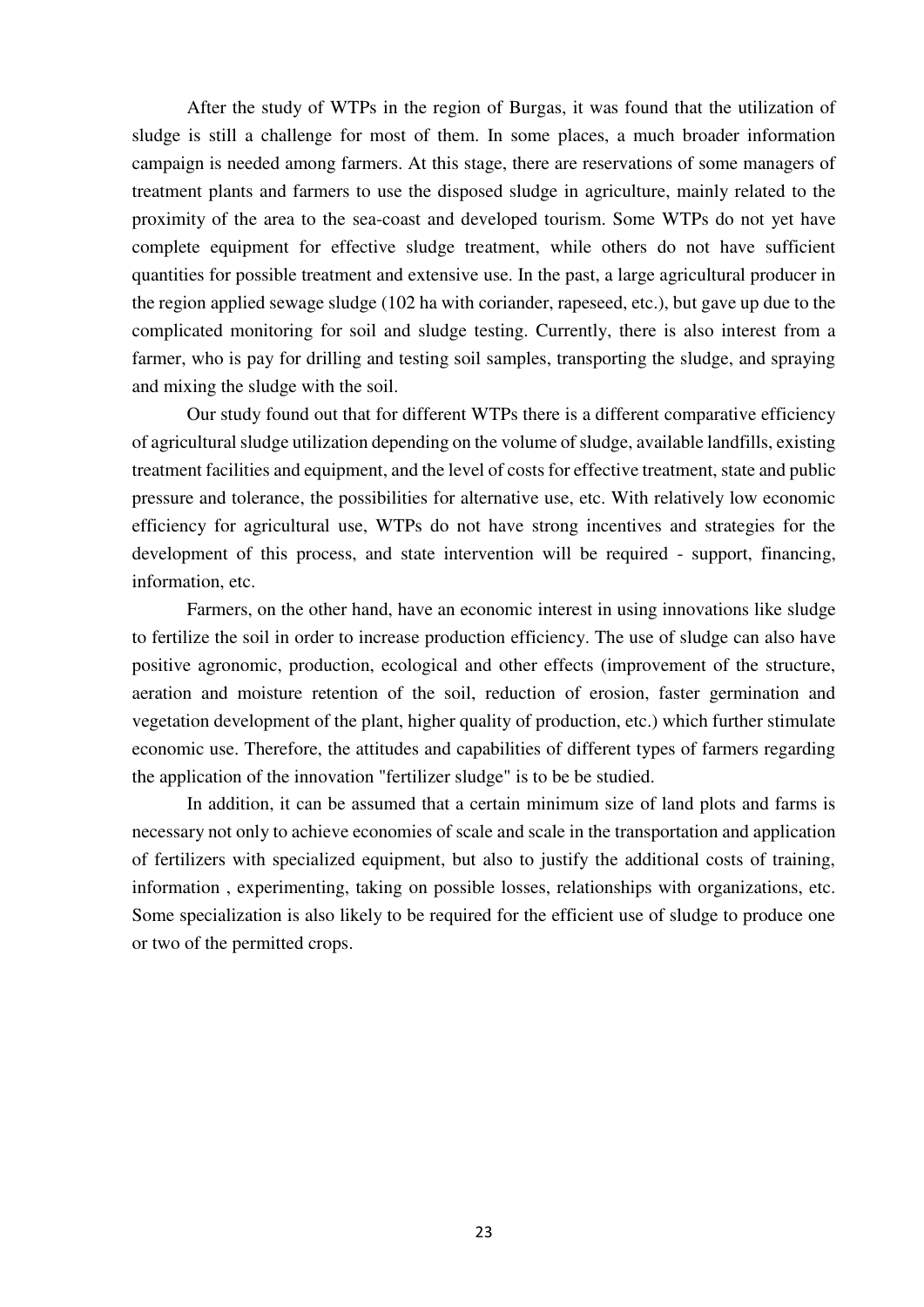### **Assessment of personal, educational and informational factors**

A very important factor for the efficient utilization of sludge in agriculture are the personal characteristicts of farm managers (Table 3). All of the long-term sludge using farmers are good entrepreneurs and managers, with a high innovative spirit and qualification, and a tendency to seek solutions, experiment and take risks to increase profits. They have "discovered" great economic potential in the use of sludge as fertilizers, assume a certain production and financial risk and losses, invest in new knowledge, adapt technology and organization of production, develop relations with WTP, etc. for its realization. Like any innovation, "fertilizer sludge utilization" is associated with a certain economic risk and the need for non-standard management decisions, and entrepreneurial (risk-taking) farmers are not many in this regard.

Another important factor for increasing the utilization of sludge in agriculture is the availability of comprehensive, up-to-date and reliable information on the opportunities, ways, conditions, effects, challenges and risks associated with sludge utilization in agriculture. Adequate regulatory, scientific, experimental and practical information is important not only for farmers, but also for all other participants in this process - government agencies and employees, WTPs, farmers, stakeholders, end users and the general public.

Our study found that such information in Bulgarian (only accesible to most agents) and the specific conditions of the country and its individual regions is very scarce and often contradictory. Very few publications are widely available, mostly in academic publications little read by farmers, businesses, the general public, etc., which are mainly based on experimental and laboratory experiments, most often presented in a foreign language. For example, a Google search can find a small number of publications in recent years by a limited number of authors. Occasional information may appear in the media, mainly about regulatory documents or publications induced by interested parties.

Moreover, there are virtually no comprehensive assessments of the actual socioeconomic and complementary effects of sludge use on farms of different types, specializations and locations. In addition, the results of published scientific, experimental and laboratory tests and trials are based on ideal conditions (optimal farming techniques, correct fertilization rates, good management, etc.), which differs significantly from the actual practice of farms. For example, experiments are made with perfectly treated sludge, while in practice the sludge is often delivered and imported in a different state from the regulatory requirements - not treated or partially treated, with high humidity, etc.

The study found that many farmers are partially aware of the possibility of sludge urilization, but there is a strong lack of information on the necessary conditions, potential effects, risks, costs, etc. The lack of adequate information on these issues also has a negative impact on the attitudes of the population, producers in the area, and intermediates and end buyers of the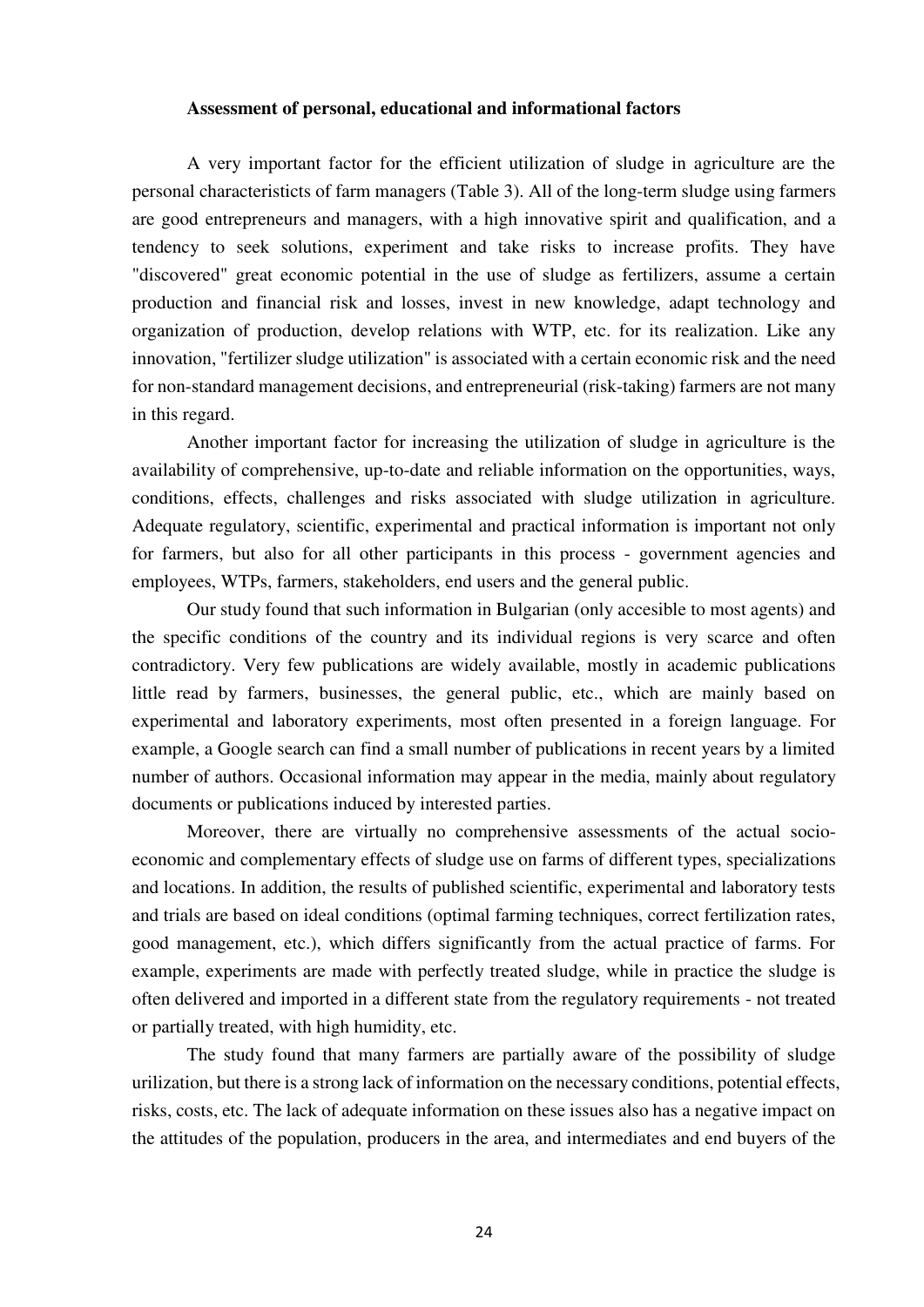product. The information deficit is most often "filled" with false information about the possible effects of agricultural use, and resistance from both farmers and other stakeholders.

In some scientific institutes of Agricultural Academy and other institutions there have been a long-term research on the chemical, biological and agronomic effects of the use of sludge in agriculture. However, the volume and nature of these studies do not correspond to the modern needs of farmers and society. There are no interdisciplinary studies on this important issue. There is a lack of independent tests and demonstrations, and promotion of practical utilization of sludge in experimental or economic conditions, and specific guidelines for optimal application in farms with different specialization, size, ecological and geographical location, etc.

The utilization of sludge in agriculture is a complex and dynamic process that requires long-term specialized training and consultation of farmers. Our research found that there is no specialized training and consulting in the country dedicated to the utilization of sludge in agriculture. For example, in the Agrarian and related universities, Agricultural Academy and National Agicultural Adviroy Service there are no highly qualified experts for long-term training and consulting of interested farmers. Some farmers also state that they "do not trust the local institutes" and therefore do not seek their services. All this makes it very difficult to make an effective transition to sludge utilization in agriculture.

Some farmers who use sludge in agriculture conduct their own experiments, find their own solutions and/or seek and find the necessary information and training, including from abroad. Some of them consult each other, exchanging experience and useful information, or seek external advice from private consultants, WTP experts, researchers, etc. At the same time, depending on personal characteristics (managerial experience, qualifications, innovation, etc.), self-training or "learning by doing experience" requires different time and gives different results for individual farmers, and in some cases can lead to incorrect or inefficient use of sludge, and not infrequently to the cessation of sludge use on farms.

However, our study found that most sludge using farmers are reluctant to share their experiences for a variety of reasons - lack of time, reluctance to publicize, firm secrets about yields and profits from competitors, etc. An important reason for this is that they do not want to increase the interest of new farmers in the use of sludge, as this will increase demand in the area, increase the "price" and reduce "profitable" access to the limited resource "sludge". This further slows down the spread of this new practice in the country.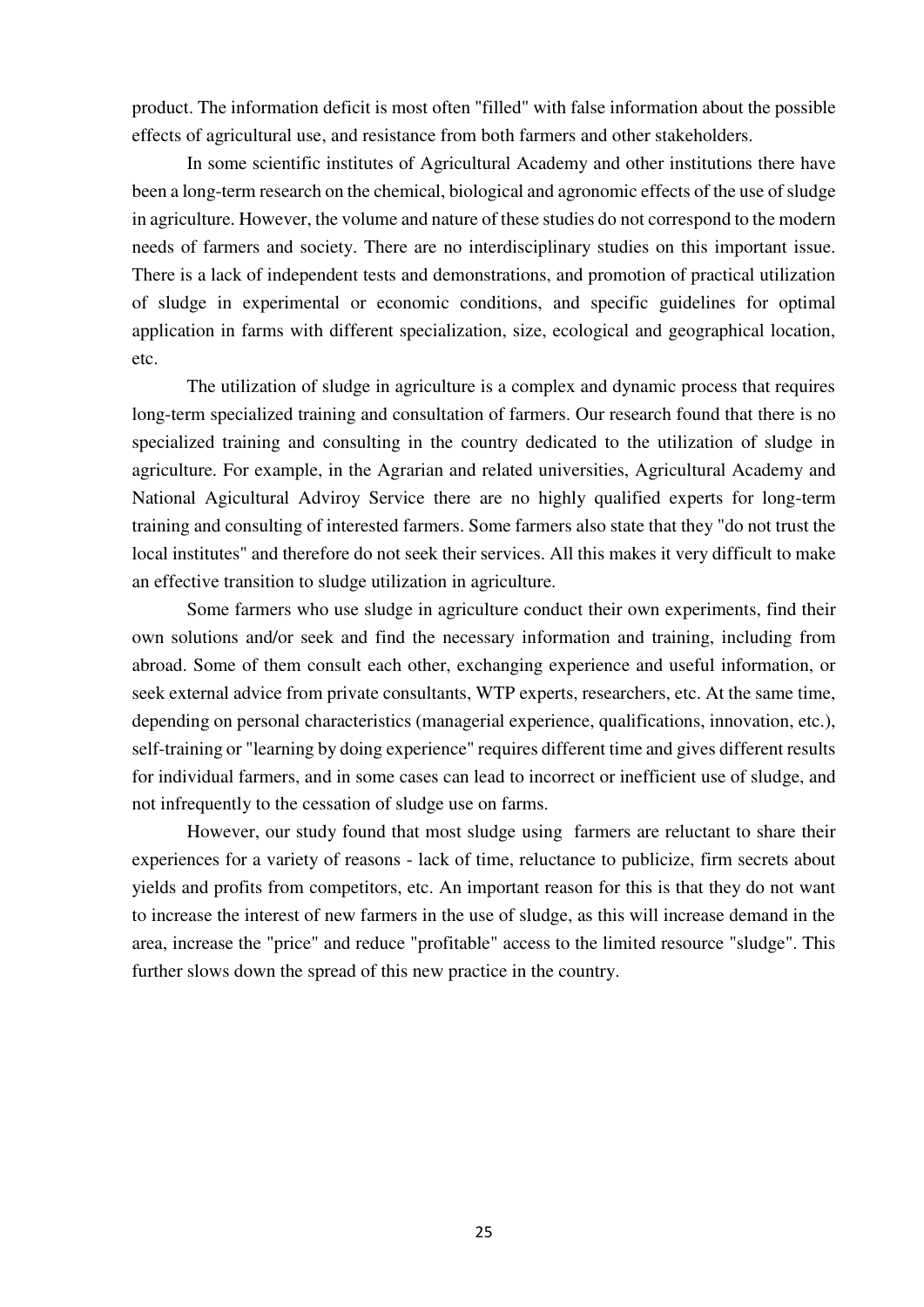## **Assessment of production, socio-economic and environmental factors**

The main incentives for the use of sludge by farmers are the production and economic benefits (Table 4). Our study found that all users of sludge are large producers who have a strong interest in minimizing the cost of fertilization and have the capacity to bear the additional costs of "external" relations with WTPs and government agencies, experimentation, training, reorganization of the production process and management, risk-taking and possible losses, etc.

| <b>Type</b>    | <b>Positive</b>                                                        | <b>Negative</b>                                                                                      |
|----------------|------------------------------------------------------------------------|------------------------------------------------------------------------------------------------------|
| Agronomic,     | Improve soil structure                                                 | Technologically limited period of time for                                                           |
| technological  |                                                                        | transportation and import of large amounts of                                                        |
| and production | Improve aeration and soil moisture retention                           | sludge on many farms                                                                                 |
|                | Faster germination and vegetative                                      | Compaction of the soil when applying the                                                             |
|                | development of the plant                                               | sludge                                                                                               |
|                | No need for deep plowing, mineral<br>fertilization and irrigation      | Needs to monitor for heavy metals and soil<br>acidity                                                |
|                |                                                                        |                                                                                                      |
|                | Better compensation of N and P uptakes and                             | Different results depending on the                                                                   |
|                | soil enrichment                                                        | characteristics of the soil, cultivated crops and<br>varieties, and the amount of rain or irrigation |
|                | Increase land productivity and yield                                   |                                                                                                      |
|                | Improve the quality of produce                                         | Difficulties for use by small and medium<br>farms                                                    |
|                |                                                                        |                                                                                                      |
|                | Water retention                                                        | Impossibility for use in all crops (vegetables,                                                      |
|                | Easy to apply to large farms specializing in                           | $etc.$ )                                                                                             |
|                | field crops                                                            | Diverse results depending on production                                                              |
|                |                                                                        | conditions and crops                                                                                 |
|                | More efficient use of land, material, labor and<br>financial resources | Potential sludge shortage for all interested                                                         |
|                |                                                                        | farmers in the area                                                                                  |
| <b>Social</b>  | Increasing amount of sludge produced in the<br>region                  | Conflict between economic and social effects                                                         |
|                |                                                                        | Deteriorate working conditions during periods                                                        |
|                | Lack of alternative use of sludge and lands for<br>disposal            | of sludge application                                                                                |
|                |                                                                        | Decrease comfort of the population during                                                            |
|                | Public and international (EU) pressure                                 | periods of sludge application                                                                        |
|                | Increase in the income of farmers                                      | Unfavorable wind direction during delivery,<br>spreading and plowing of sludge                       |
|                | Increase of sustainability of agricultural                             |                                                                                                      |
|                | holdings                                                               | Public dissatisfaction with the appearance of a<br>specific odor                                     |
|                | Reduce the amount of waste and the total cost                          |                                                                                                      |
|                | of waste storage and disposal                                          | Landowners reluctance to provide land for<br>rent                                                    |
|                | Improve competitiveness                                                |                                                                                                      |

## **Table 4. Production, socio-economic and environmental factors for sludge utilization in Bulgarian agriculture**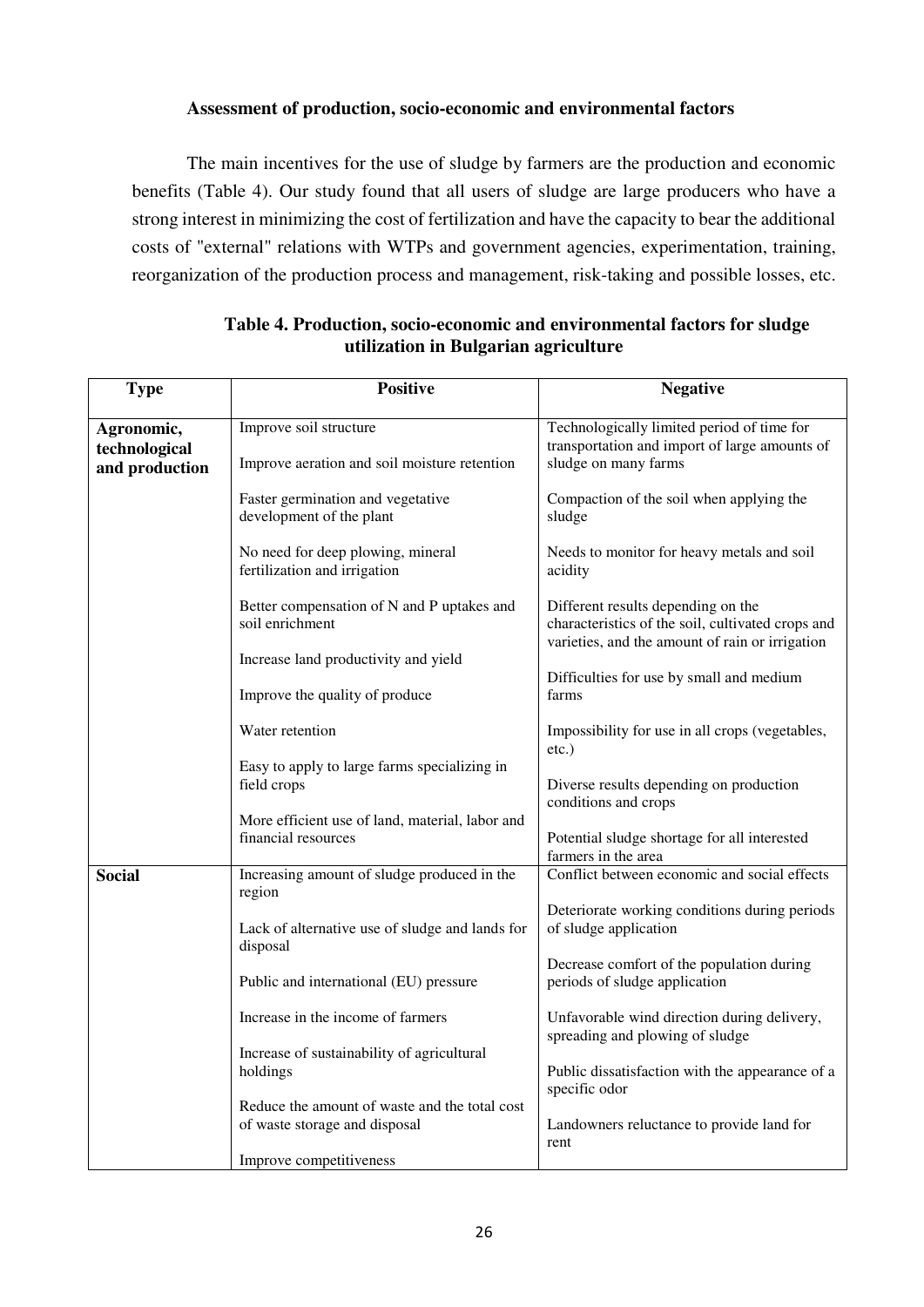|                   |                                                                                                            | Need for public regulation and control                                                                               |
|-------------------|------------------------------------------------------------------------------------------------------------|----------------------------------------------------------------------------------------------------------------------|
|                   | Easy to apply to large and remote from<br>settlements and other businesses farms                           | Conflicts with other farmers and stakeholders                                                                        |
|                   | Quick burial of the sludge to eliminate the                                                                | Reluctance of beneficiary farmers to share                                                                           |
|                   | unpleasant odor                                                                                            | their positive experiences for various reasons                                                                       |
|                   |                                                                                                            | Unacceptable for use in fruits, vegetables, etc.<br>crops for direct human consumption                               |
|                   |                                                                                                            | New EU goals for significant reduction of<br>greenhouse gases, use of fertilizers and<br>increase of organic farming |
|                   |                                                                                                            | Needs for long-term social dialogue and costs<br>to promote agricultural use                                         |
| <b>Economic</b>   | The growth of mineral fertilizer prices                                                                    | Increased costs for negotiation and relations<br>with WTP                                                            |
|                   | Minimize or remove the cost of mineral<br>fertilizers for a long period of time                            | Increased costs for study and implementation<br>of regulations                                                       |
|                   | Increase the average yield                                                                                 | Costs of time and funds for obtaining permits                                                                        |
|                   | Larger cobs, ears, grains and leaves (for<br>silage, straw)                                                | and relations with state bodies                                                                                      |
|                   | Negotiating a better selling price for better<br>quality grain                                             | Increased costs of information, exchange of<br>experience, training and management related<br>to the use of sludge   |
|                   | Bigger profit<br>Savings on material and labor costs                                                       | Increased costs for experimentation and for<br>studying the effects in the conditions of each<br>farm                |
|                   |                                                                                                            |                                                                                                                      |
|                   | Increase sustainability                                                                                    | Additional costs for laboratory tests of soil,<br>produce, etc.                                                      |
|                   | Improve competitiveness                                                                                    | Increased costs for relationships with                                                                               |
|                   | Reduce the needs for working capital and/or<br>external lending and payment of interest and<br>liabilities | landowners, buyers, local government, and the<br>public                                                              |
|                   | Inclusion of farms in the circular economy                                                                 | Additional costs for transportation, covering<br>and plowing of sludge                                               |
|                   | Better use of farm resources                                                                               | Need to pay for sludge (in the near future)                                                                          |
|                   |                                                                                                            | Increased labor compensation costs                                                                                   |
|                   |                                                                                                            | Need for a certain concentration and<br>specialization of production in the farm                                     |
| <b>Ecological</b> | Maintaining and improving the fertility and                                                                | Greenhous gases emission in sludge treatment                                                                         |
|                   | quality of agricultural land                                                                               | and use                                                                                                              |
|                   | Reducing soil erosion                                                                                      | Air and road pollution                                                                                               |
|                   | Increased water storage on farms                                                                           | Risks to natural biodiversity                                                                                        |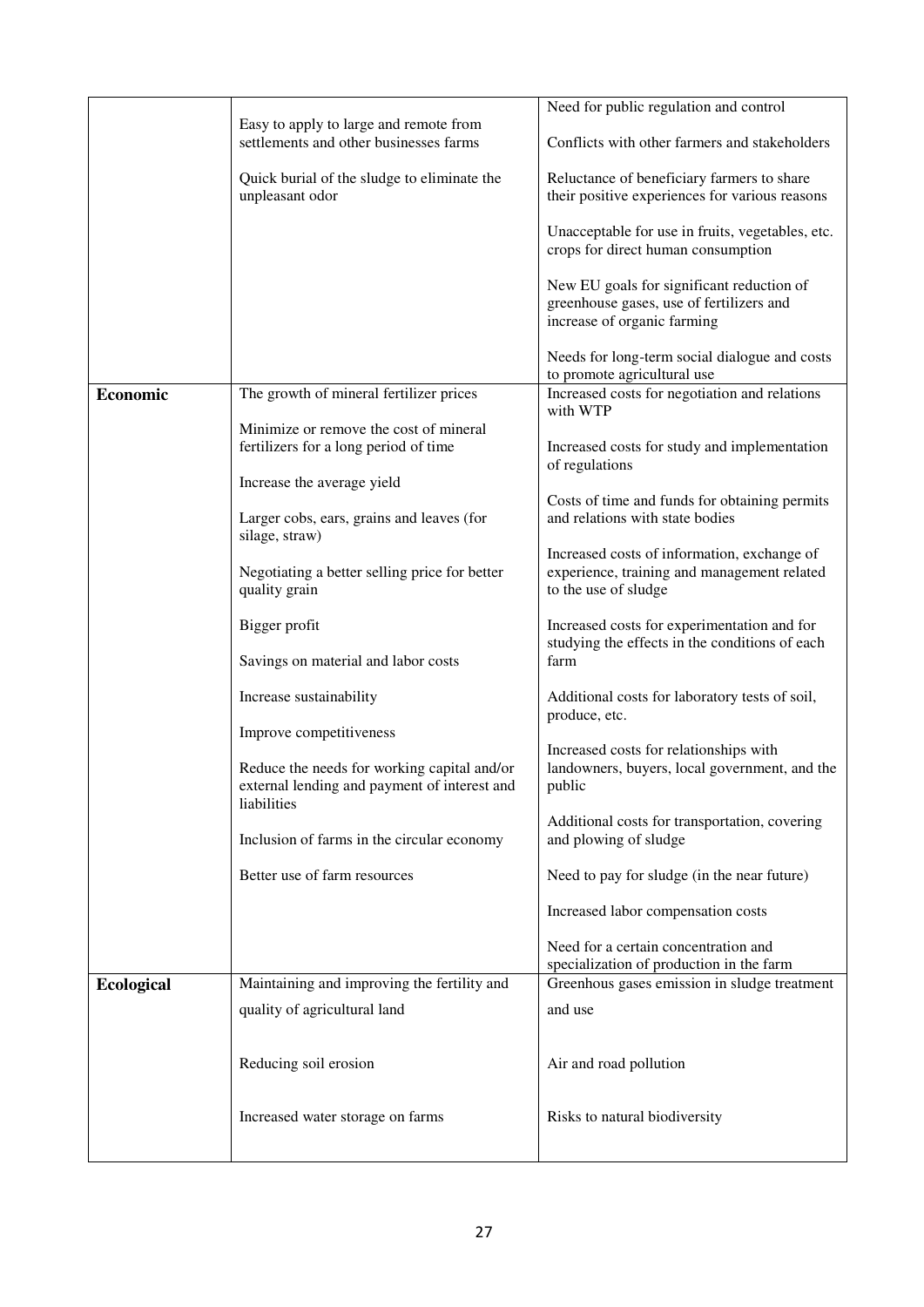| Application of sludge in the summer to reduce | Groundwater pollution                        |
|-----------------------------------------------|----------------------------------------------|
| soil compaction                               |                                              |
|                                               | Pollution with heavy metals                  |
| Increased ecological sustainability of        |                                              |
| agriculture                                   | Soil trampling                               |
|                                               |                                              |
| Improved and more efficient waste             | Need for careful use and precise control in  |
| management                                    | coastal, riparian, lakeside and water supply |
|                                               | areas                                        |
| Reduction of greenhouse gases in the          |                                              |
| production and supply of mineral fertilizers  | Uncertainty related to long-term effects     |
|                                               |                                              |
| Restrictions on use in protected areas        | Pre-existing before sludge use contamination |
|                                               | of soil and waters                           |
|                                               |                                              |

Source: interview with WTP managers and farmers

All sludge users report that the effect of replacing mineral fertilizers with sludge occurs over a long period of time. In the first years after the application of sludge, the yield usually decreases, and subsequently recovers and even increases without the need for annual fertilization with mineral fertilizers. One-time fertilization with sludge allows to replace the mineral fertilization for the entire regulatory period of 5 years, before re-application of sludge on the same plots. Therefore, the one-off costs associated with obtaining permits, supplying and depositing sludge is to be compared with the current savings from the reduced (removed) mineral fertilization during the period of effect realisation.

"Sofiyska Voda" AD provides (personnel, covers costs, etc.) for obtaining permits for sludge utilization, and provides free of charge sludge and transportation to the farm, additionally providing a machine and operator for sludge covering (only the fuel is paid by the using farmer). The costs for mineral fertilizers represent the main part of the production costs of the farms in the region - about 35-40%. Therefore, replacing mineral fertilizers with sludge fertilizer can lead to significant economies in large scale utilization.

It is reported that the effect is obtained in all types of soils, except sand, and the best results are obtained with corn in the same arrays – 6000-7000 kg/ha with irrigation. Without irrigation, there is no difference in yield, but only different costs of fertilization with mineral fertilizers and sludge, and yields strongly depend on an "external" factor - the amount of rain during the year. In cereals (wheat and barley) the effect is at the earliest in the third year, as the first and second year burn.

In the utilization of sludge, significant savings are additionaly made to the need for deep plowing, for the application of fertilizers, for irrigation (for needy crops such as corn), for the payment of interest on loans for the purchase of mineral fertilizers, to save on and more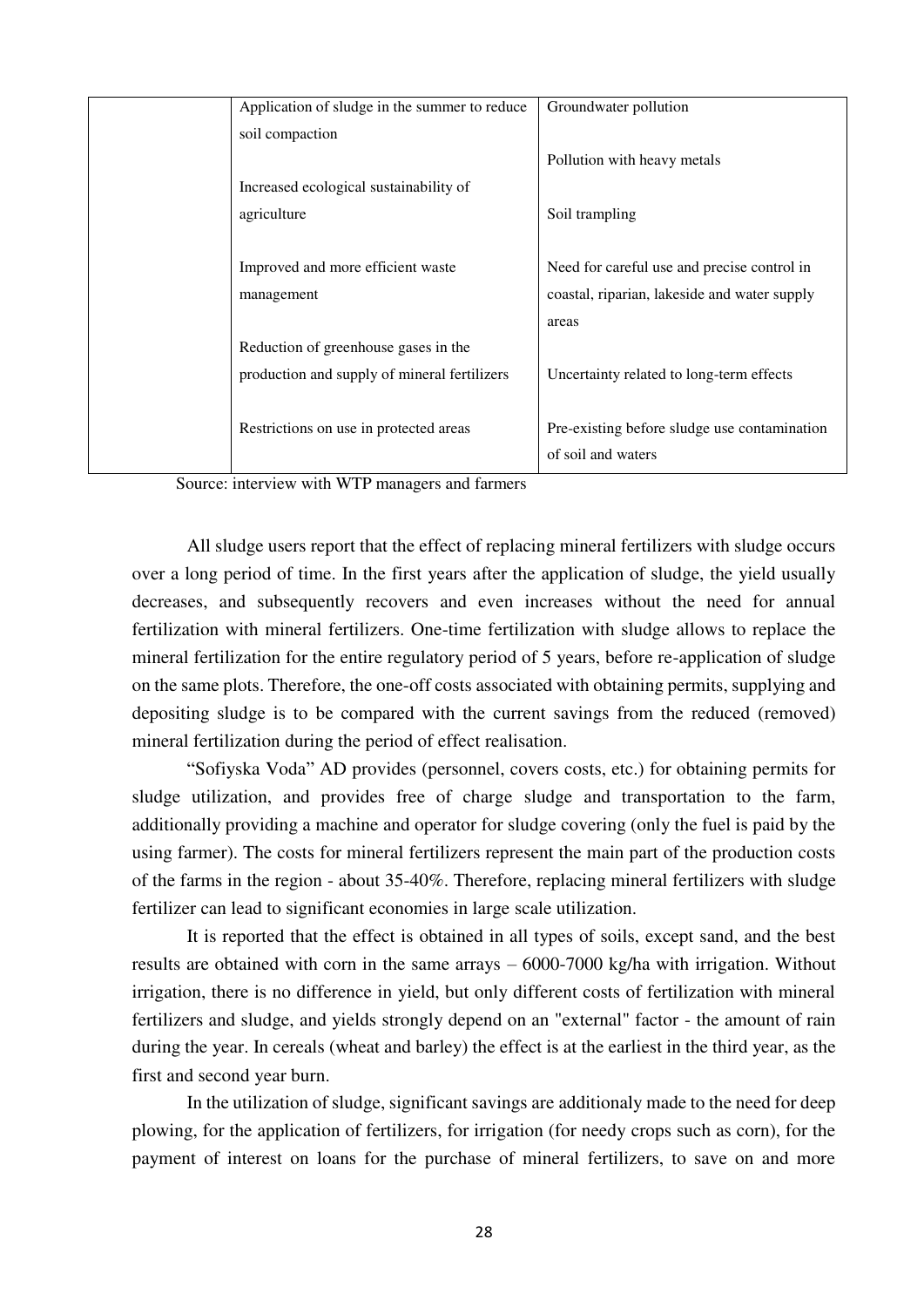productive use of own working capital, available equipment and manpower, etc. These supplementary effects are of great importance since the financial condition of most farms in the country is not good.

In addition to fertilizer savings, the application of sludge also leads to an increase in the total yield during the period, and depending on the crop and the amount of sludge, this increase can be 2 or more times. It should be borne in mind that in the first 1-2-3 years after the introduction of sludge there is a sharp decline in average yields, and loss of profitability of the affected plots of farms. Given the massive underuse of mineral fertilizers in the country, it can be assumed that the total effect of sludge imports is significant, as simultaneously with increasing yields it effectively recover the N, P,and K uptakes and maintain (and improve) soil fertility. Besides, the use of sludge is associated with additional environmental benefits such as improving the structure and quality of soils, reducing soil erosion and more.

The study found that the effect of fertilization with sludge on yield depends on the crop and varieties used, crop rotation, type and stocking of soils with N, P, K and other elements, etc. Yield also depends on the varieties grown, with many farmers preferring foreign varieties because of significantly higher yields other things being equal. A critical factor is the amount of rain, on farms that do not use crop irrigation due to the needs of high investment, the high price of water for irrigation, lack of permits for groundwater extraction, etc. It should be borne in mind that there are cases in which the leggaly permitted norms of sludge per unit area are increased (up to 3 times) and/or sludge is imported on more than the designated areas in order to maximize the yield.

Farmers also report increasing cob size and grades, improving product quality, increasing green mass (for silage and/or hay), which increases sales prices, increases profits and/or facilitates product marketing. These effects are especially important, given the high costs and difficulties associated with the sale of products on many Bulgarian farms.

The utilization of sludge in farms is also associated with maintaining soil fertility, as due to high prices mineral fertilizers are not used sufficiently (optimally). This is also an important indicator of the good environmental sustainability of the farmer. At the same time, however, some farms emphasize that "if possible, they will only apply mineral fertilizers, as they are safer."

The study also found that the application of sludge helps to improve (even double) the retention of moisture in the soil, and can achieve significant additional savings from irrigation and increase yields, in conditions of constant decreses in rainfall in recent years and high costs or lack of technical possibility for irrigation. At the same time, during the delivery and spreading of the sludge, the soil is compacted, its structure is compacted, and the areation is disturbed, hindering the development of the plants and reducing the yield in the first years. To reduce compaction, the sludge is applied in the summer, after harvest, when it is driest.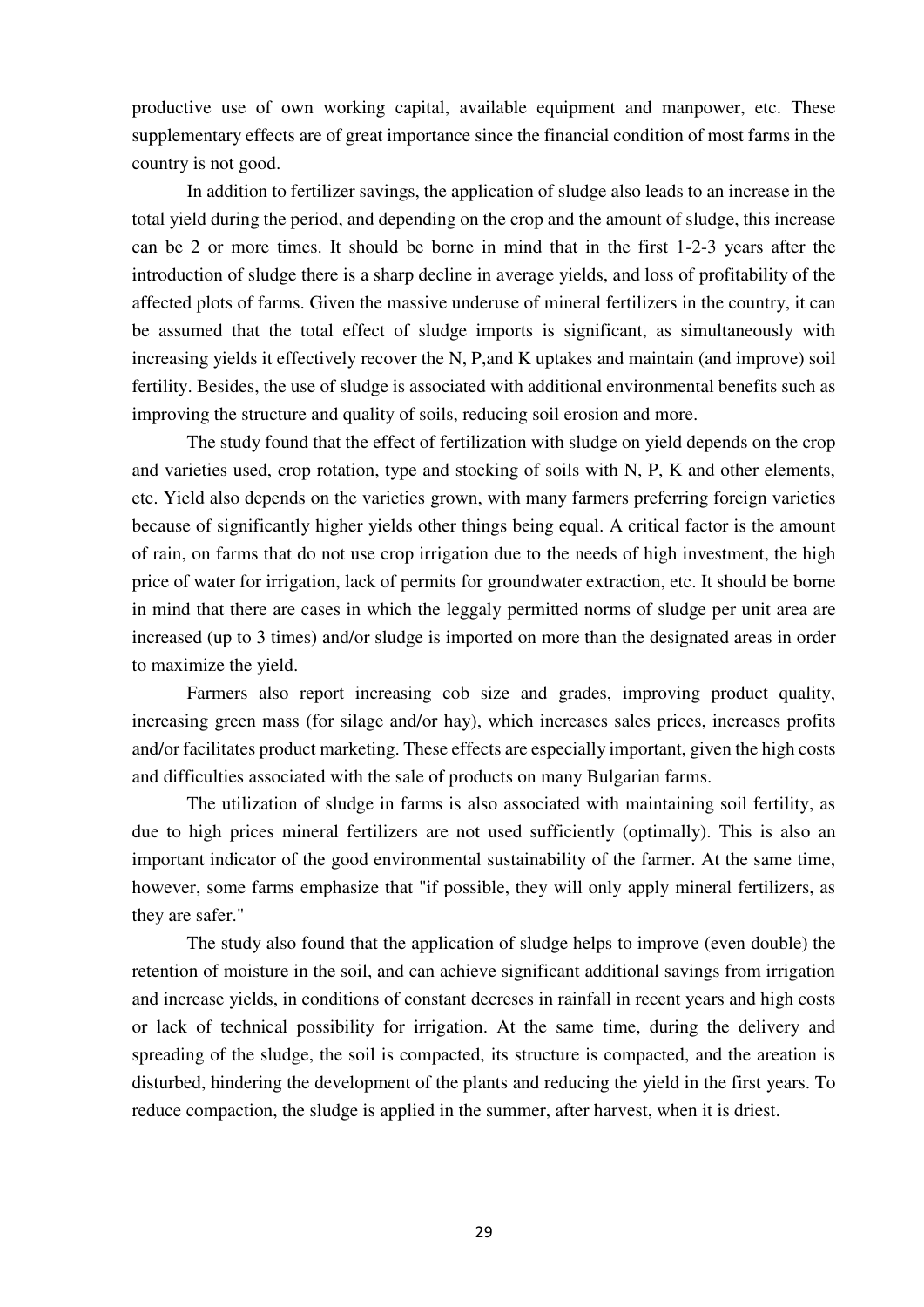The import of sludge requires not only a change in agricultural technology, but also a new better organization and management of production. For example, there is a relatively short technological period after the harvest (July-August) for the delivery, spreading and plowing of the sludge. Upon delivery and especially with delayed plowing, an unpleasant odor spreads, which causes dissatisfaction from neighboring farms and businesses and even residents of nearby settlements. In case of strong odors, it is even necessary to interrupt the process in order to "calm the dissatisfaction of the population", which further shortens the practically possible period for the introduction of sludge.

Along with the economic benefits for the farms, the utilization of sludge is also associated with additional costs for relations with WTPs, controlling bodies, soil sampling, etc. For example, contracts between WWTPs and farmers are not complete, require additional costs to coordinate and resolve potential conflicts, and so on. Non-exhaustive contracts also allow for unilateral "breach" of the agreement by the WTP at the expense of farmers - untimely delivery, delivery of sludge in various quantities and quality, temporary suspension of supplies to calm public discontent, etc. In addition, WTPs usually apply standard contracts that are not adapted to the specific conditions of a particular farm. This further increases the costs in the process of sludge utilization for adaptation, coordination between partners, contestation, etc.

On the other hand, (profit-oriented) WTPs also seek to minimize their costs for agricultural sludge utilization and prefer large farms near sludge landfills as contractors - cost savings for contracting and relationships, for obtaining permits (no fees are charged), on the paperworks and long procedures, soil samples, for transportation of sludge, etc. In all cases where the transaction costs for farmers and/or WTPs are very high, agricultural sludge utilization is reduced or completely blocked, regardless of the potential (production, economic, etc.) benefits for both parties.

The widely used practice of one-year landlease agreements of large farms with numerous landowners also creates an additional risk of damage (loss of one-time long-term investments related to the supply and use of sludge) in case of refusal of the landlords to renew the contract on landplots with sludge or permits, during the new business season (alternative use, sale, provision to another tenant, reluctance to deposit sludge, etc.).

Many of the above costs cannot be measured in monetary terms, but it is obvious that the one-off investment in the supply and import of sludge as fertilizers is recouped many times over from the additional profit received. Moreover, this type of investment has a much higher return (absolute and comparative efficiency) than other (traditional) capital investments in agriculture.

Most sludge using farms do this for a long period of time, in some cases up to two decades. This shows that good relations have been developed between farmers and WTPs, a good reputation and trust has been built between the partners, and mechanisms for coordination and conflict resolution, and for minimizing transaction costs. In addition, the long period of use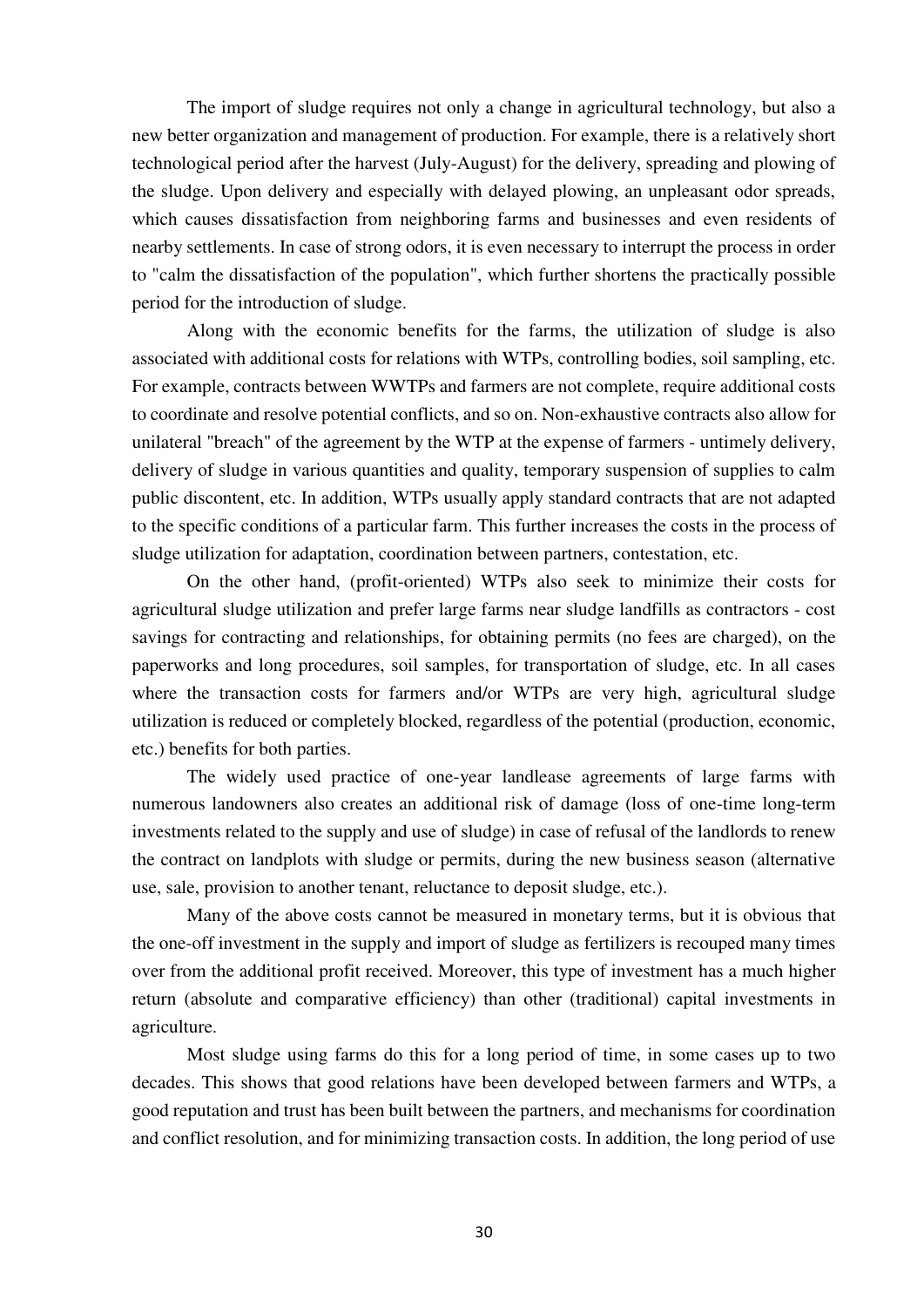of sludge from a holding is an important indicator of efficiency, as with insufficient additional benefits (effects) and high associated costs, farms quickly stop this practice ("low exit costs").

The study found that the revenues of sludge recovery farms are between BGN 350- 500/ha after deducting rent, depreciation and wages. The investment is cost-effective, and if allowed, many farmers would fertilize all areas with sludge. The use of sludge increases income, financial opportunities, competitiveness and economic sustainability of the enterprises. This also leads to higher social sustainability, as it provides employment in the region, and increases the viability of agriculture.

The studies also identified the main factors that increase or decrease the interest in the utilization of sludge by farmers who do not currently use sludge (ИАИ, 2021). Most of them are "generally" aware of the possibilities for using WTP sludge as fertilizer and its potential benefits. They receive this information informally either from the media, or from other producers, or from scientists, or from various publications in the press, or from direct monitoring of sludge farms. At the same time, however, very few non-using farmers have indepth knowledge of the multifaceted socio-economic and environmental effects of agricultural sludge utilisation.

A major factor restricting experimentation with or transition to sludge utilization is the release of the specific odor and negative public opinion. The study found that the main reason for this is that sludge is used only by large farms and for a short period of time large quantities are delivered and inputed in certain landplots or areas. In addition, the regulations for maximum permissible sludge moisture, maximum quantities per unit area, obligation to plow on the same day of delivery and laying, etc. are not always observed. To reduce these effects, in case of strong odors, many farmers stop introducing sludge for 1-2 days, and/or comply with the direction of the wind not to be towards the settlements. At the same time, if the sludge is provided to several smaller holdings and distributed to larger areas, and if the established doses and regulations are observed, the odor will not be a significant problem.

Concerns about the possible negative effects on soil quality, the health of workers, the population and animals, guests (tourists, etc.) in the area, etc. are also often mentioned. Many land-leasing holdings and cooperative farms worry that landowners and cooperative members will block such a decision by terminating leases or voting in the general meeting. At the same time, producers whose lands are in remote areas of the settlements point out that the smell is not a significant limiting factor. In addition, in order to reduce the unpleasant odor and dissatisfaction of the population, farmers practice rapid burial after the delivery and spreading of sludge in agricultural plots.

Many farmers also believe that if the sludge is not provided free of charge but sold as a fertilizer product, this would further limit its agricultural use. There is no market for such a product in the country, and the supply will be monopolized (a single supplier) in the respective WTPs regions. At the same time, this product is not very specific to the farm, as there are many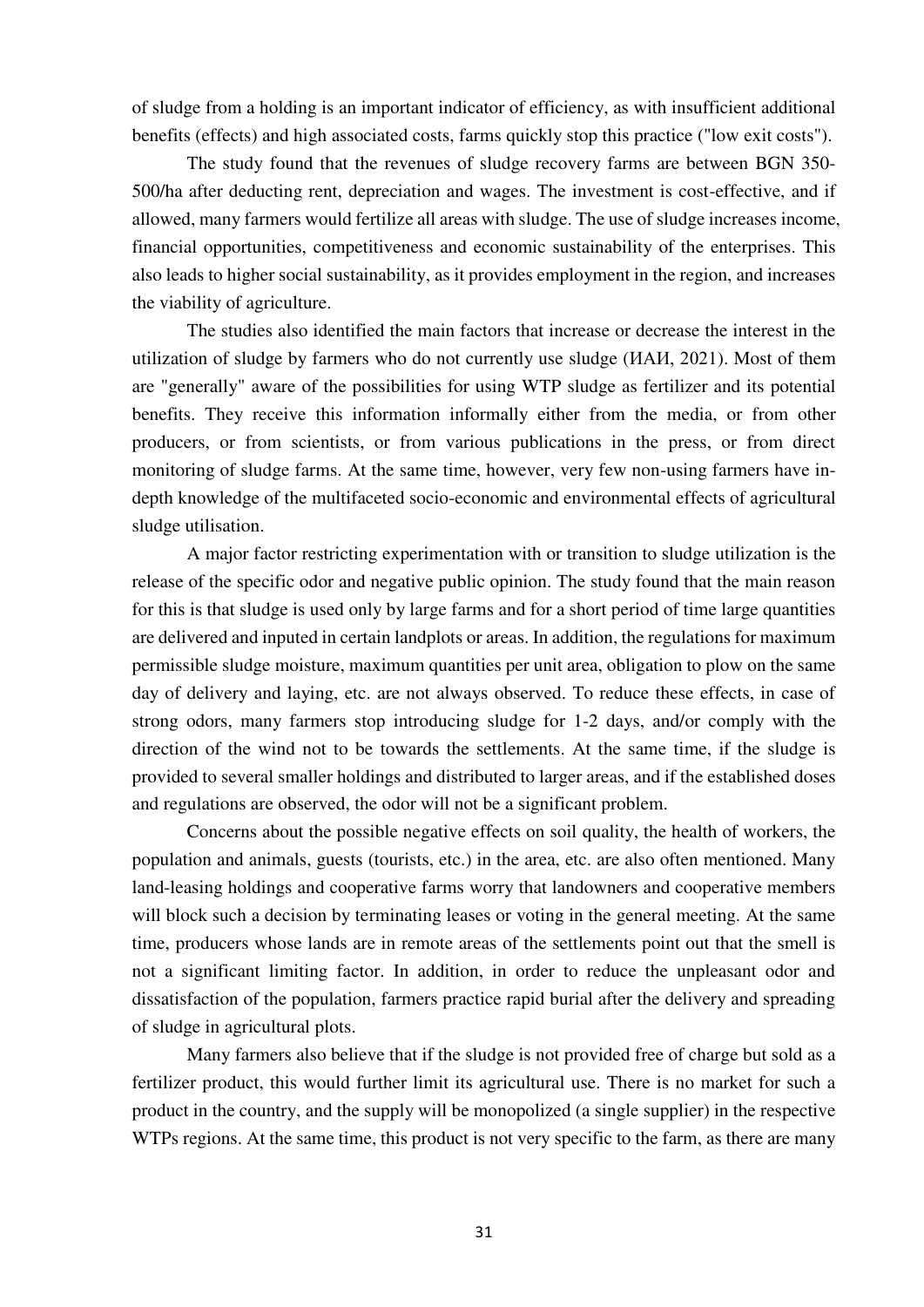alternatives among other (mineral, manure, etc.) fertilizers. Moreover, competition with and from companies supplying mineral fertilizers is high, with mineral fertilizers usually sold in a "package" with additional services (lending, delayed payment, consulting, seed provision, etc.). In addition, it is found that some non-sludge farmers in the area are convinced that farms that use sludge (defined as "waste") receive payment for it from the WTP. Therefore, a strong development of the "sludge market" and trade in sludge at high prices cannot be expected in the coming years. Increased costs for efficient sludge utilisation in general and in agriculture in particular will continue to be mainly covered by WTPs (and water users respectively) and/or public programs (respectively by European, national or local taxpayers).

## **Case study of good experience for utilization of WTP sludge in agriculture**

To analyze the various economic, technological, behavioral, etc. effects and factors a case study on "Experience or good practice for utilization of WTP sludge in agriculture" was conducted.

## *General description of the case (model)*

The surveyed farmer is a middle-aged man without special agricultural education. It is registered as a company (OD), located in the region of Sofia and has been engaged in farming since 1992. Initially, he grew vegetables and flowers on 2 ha, but gave up due to lack of labor, marketing problems and insufficient state support.

Currently, the farm specializes in the production of cereals and cultivates 1200 ha of land (45% corn, 40% wheat and barley, and 15% sunflower), located in many plots. Crop varieties are foreign due to higher yields other things being equal. He points out that watering is a problem due to high investment and high water prices. The production is sold to wholesalers and not a small part is exported abroad.

Most of the agricultural land is leased by numerous (over 1000) owners on the basis of annual agreements, as 99% of the owners refuse a lease agreement. The farm has modern equipment and is in good financial condition.

The farm has been applying sludge from WTP since 2002. The agricultural plots of the farm are located at a close distance from the landfills of WTP Sofiyska Voda AD, from where the sludge is delivered. The farm does not have a long-term contract with the company, but annual agreements for the supply of sludge are made. Sludge is utilized on 120 ha, on which corn, wheat and barley are grown in four soil types (chernozem-smolnitsa, alluvial-meadow, deluvial-meadow and brown forest). The cycle lasts 5 years while preserving the crop in the same plots.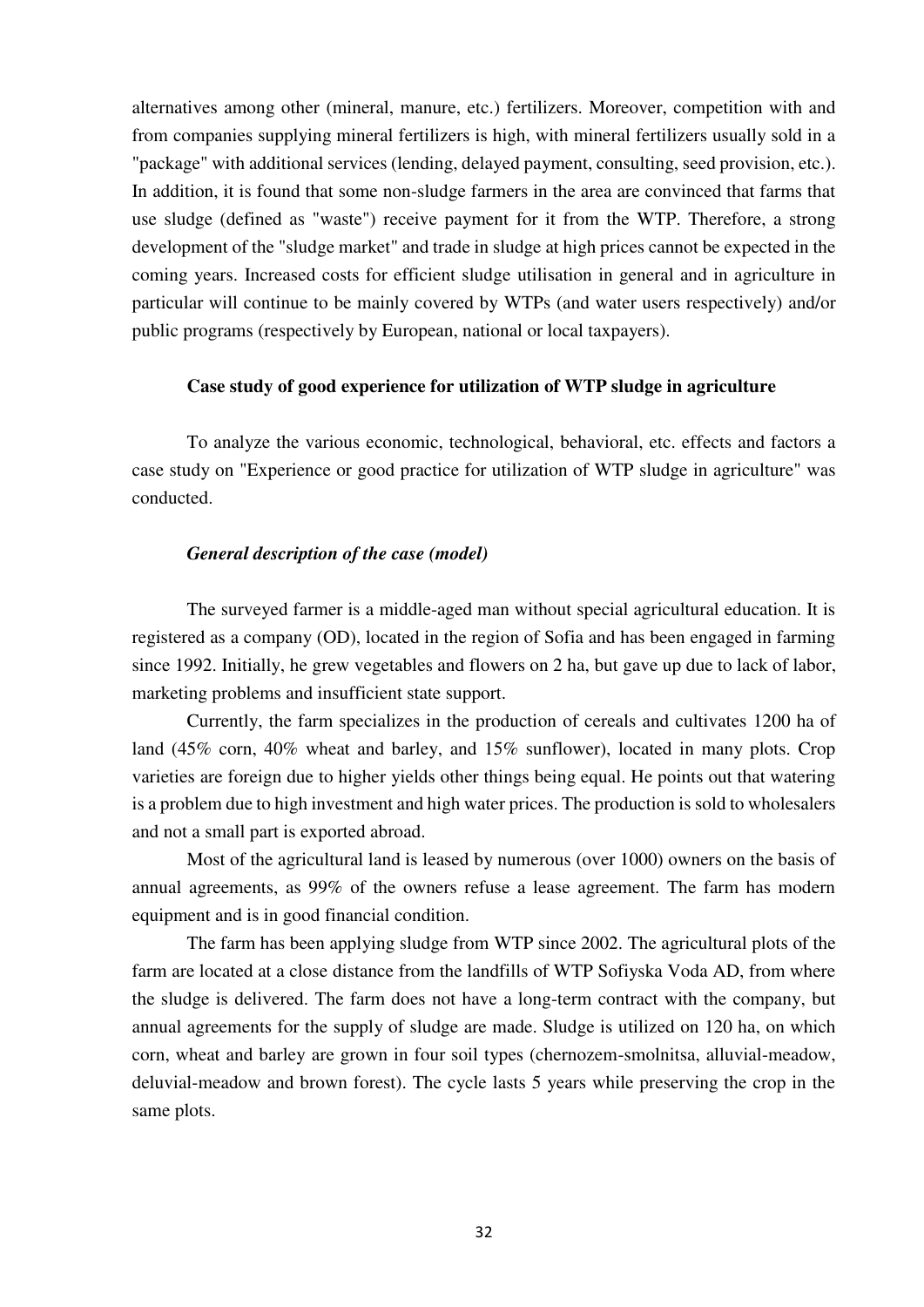The farm receives a permit from the Ministry of Environment and Water, according to the regulations it is "waste" and the agricultural area is "waste disposal site". A separate permit for the use of sludge has be obtained annually for each plot of arable land. Experts of Sofiyska Voda AD deal with the procedures for obtaining the necessary permits.

The sludge is provided and transported free of charge by Sofiyska Voda AD. After delivery to the farm, the sludge is spread and plowed with equipment and personnel from Sofiyska Voda AD, as the farmer pays only for the fuel. The process takes place in the summer after the harvest month (July-August). Annually, during the two possible months, 50 ha are fertilized with sludge. The delivered sludge usually has 65-85% water content. The farm uses 30 tons of sludge per year, which is a good part of the total sludge used in agriculture of Sofiyska Voda AD.

The farmer is well informed on issues related to sludge utilization in agriculture, including by visiting and studying the experience in other countries (USA, Austria, Germany, etc.). On his initiative for many years numerous soil samples are made for content of N, P and K, heavy metals, etc., as the costs of 0.16 BGN / ha are at the expense of the farm. In the past, samples were sent even abroad (England, Germany) to determine the accuracy of Bulgarian laboratories.

## *Evolution and driving factors*

The change of the initial specialization of the farm (from vegetables and flowers to cereals) is an important factor allowing the use of sludge, as the regulations do not allow this to happen in crops for direct human consumption. The farm started using sludge in 2002 only one year from the first farmers in the area from the village of Chelopechene. At the beginning, 6-7 ha of sludge from Kremikovtzi were experimented for 1 year.

The success of this innovation is facilitated by the entrepreneurship, innovation and awareness of the farmer, as well as the large size and financial capabilities of the farm. All of them allow to search, find and adapt innovations to increase the efficiency of the farm, and to "take" the associated risk, additional costs and damages, and wait for the necessary period to realize the benefits.

In the first years, the farmer experiments with different doses, crops and soil types. He has tried with 2, 3 and 4 times the doses that are allowed according to the regulations. It also closely monitors the effect of varieties, the impact on soil compaction, the development of yields and costs over time, the dependence on the amount of rainfall during the year, etc. Since 2008, detailed statistics have been kept on fertilization, yields, N, P, and K reserves, and the amount of heavy metals and trace elements on the farm. The farmer knows very well how much N he puts into the soil and how much he harvests with the harvest.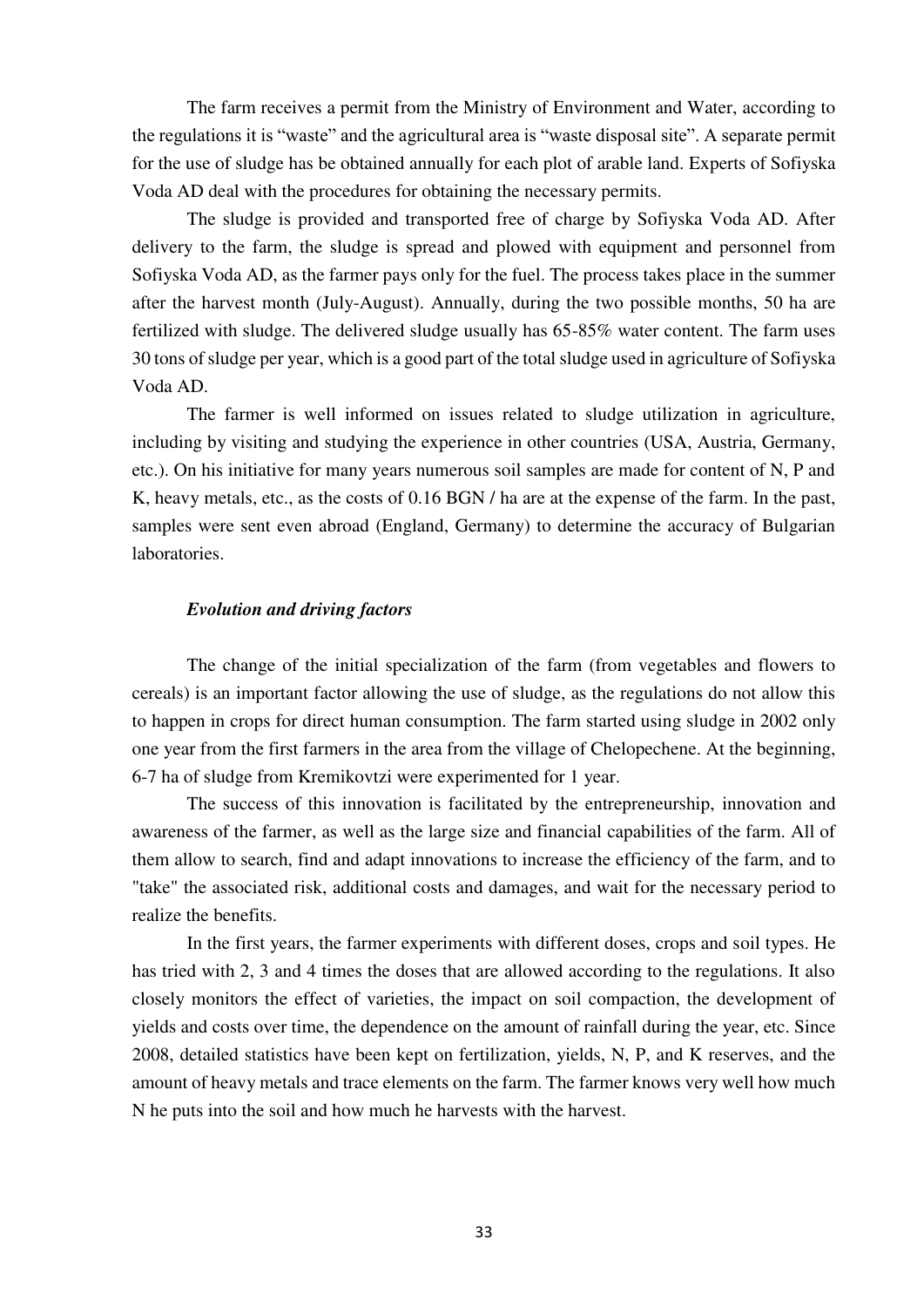The farmer studies (steals) the experience in other countries such as the USA, Germany and Austria. At the same time, he does not use the experience of other farms in the region or the country. He also sent samples abroad to make sure that Bulgarian laboratories were not lying. The results of the samples from Bulgarian laboratories and those in England and Germany (2014) show only a deviation in zinc (5-6 times more). The farmer has little confidence in scientific institutes such as Pushkarov, as the results he receives differ significantly, and due to their strict compliance with regulations. It closely monitors publications related to the utilization of sludge in agriculture, as well as trends in market developments, traders' preferences, innovation, etc.

As a result of all this, the farmer has established that higher than the allowed 2-3 tons of dry matter per decare<sup>5</sup> doses of the sludge should be applied in order to have an effect on the yield. With 0.6 t / ha of dry matter sludge, the effect is obtained every 2 years and the need to apply mineral fertilizers for 5 years is eliminated, and the investment is returned. Due to trampling of the soil in the process of delivery, spreading and plowing of the sludge, in the first year the yield decreases, as the structure of the soil, bacteria, etc. are restored. In the 5<sup>th</sup> year the application of mineral fertilizers begins. If the official norms are applied, sludge is insufficiently stored in only 2 mm of the area and in the fourth year N is extracted and the yields fall ("N cannot make the circle").

An important factor for the efficient utilization of sludge are the good relations with the experts of Sofiyska Voda AD, the constant logistical support by the company, the free provision and transportation of sludge, and the provision of equipment and personnel for spreading and plowing the sludge in the farm. .

The main problem is the permits for the utilization of sludge in agriculture, which must be obtained annually. The "paperwork" is large, but this is not a problem, as the permits are obtained by employees of Sofiyska Voda AD and there are no fees. However, the permitting process is slow, and no permits are issued for new areas, which prevents all areas on the farm from being "rotated". Farmers and Sofiyska Voda AD are trying to change the situation, but so far without success. Under these restrictions, it takes 10 years to rotate all areas of the farm.

EU policies, which oblige the sowing of crops for soil enrichment, set-aside, compliance with eco and other standards, etc., as a condition for receiving public subsidies, also contribute to this process.

Years ago, yields on the farm were low, but now only foreign varieties are used, which have significantly higher yields, other things being equal. For example, the yield increases from 5000 to 7000 kg / ha when using Austrian varieties. Yield also strongly depends on the amount of rain during the year, as watering is a "problem" due to the need for large investments, high water prices, difficulties and costs for permits, etc.

<u>.</u>

 $5$  1 dca = 0.1 ha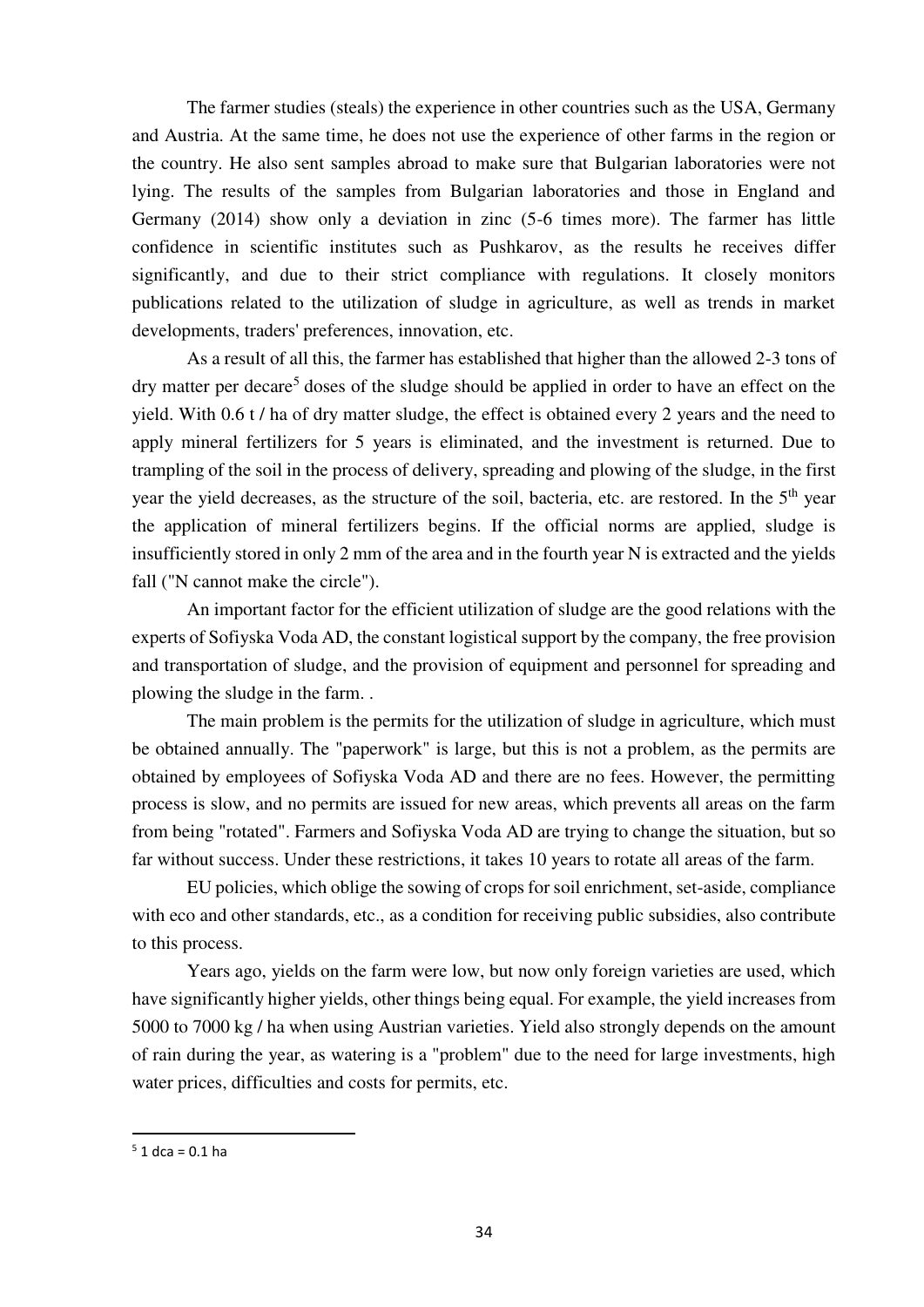The main problem when using sludge is the unpleasant odor during delivery and introduction of sludge. According to the regulations, in the same day of delivery of the sludge is has to be plowed, but in practice this happens after 3 days, which causes a strong odor. For this reason, many complaints are made annually by the population in the town hall. Under these conditions, the process of delivery and introduction of sludge is stopped for 1-2 days in order to calm the dissatisfaction of the population. According to the farmer, this is not due to coercion, but for "moral" reasons. Also, he makes sure that the wind direction is not towards the village when the sludge is spread and plowed.

The sludge is delivered and inputed in the summer when it is driest, so that the soil is less compacted. Usually in dry weather the sludge is delivered to the poorest soils or to the road, while in rain it is delivered inwards so as not to remove the mud.

The farmer keeps a company secret about his experience and the utilization of sludge, although he knows that many producers in the area are aware of the economic benefits. He avoids sharing experience and publicity, fearing that the sludge is insufficient and, if widely used, "it will not be possible to classify it as sludge in the WTP".

The utilization of sludge on the farm allows the replacement of expensive mineral fertilizers and the realization of significant profits. It is highly efficient for the farm and the farmer plans to continue this practice in the future. The farmer signs a declaration that he does not use GMOs, but believes that the use of GMOs should be allowed in the country. Current varieties can not be used for more than 10 years, while foreign ones are resistant to diseases and pests.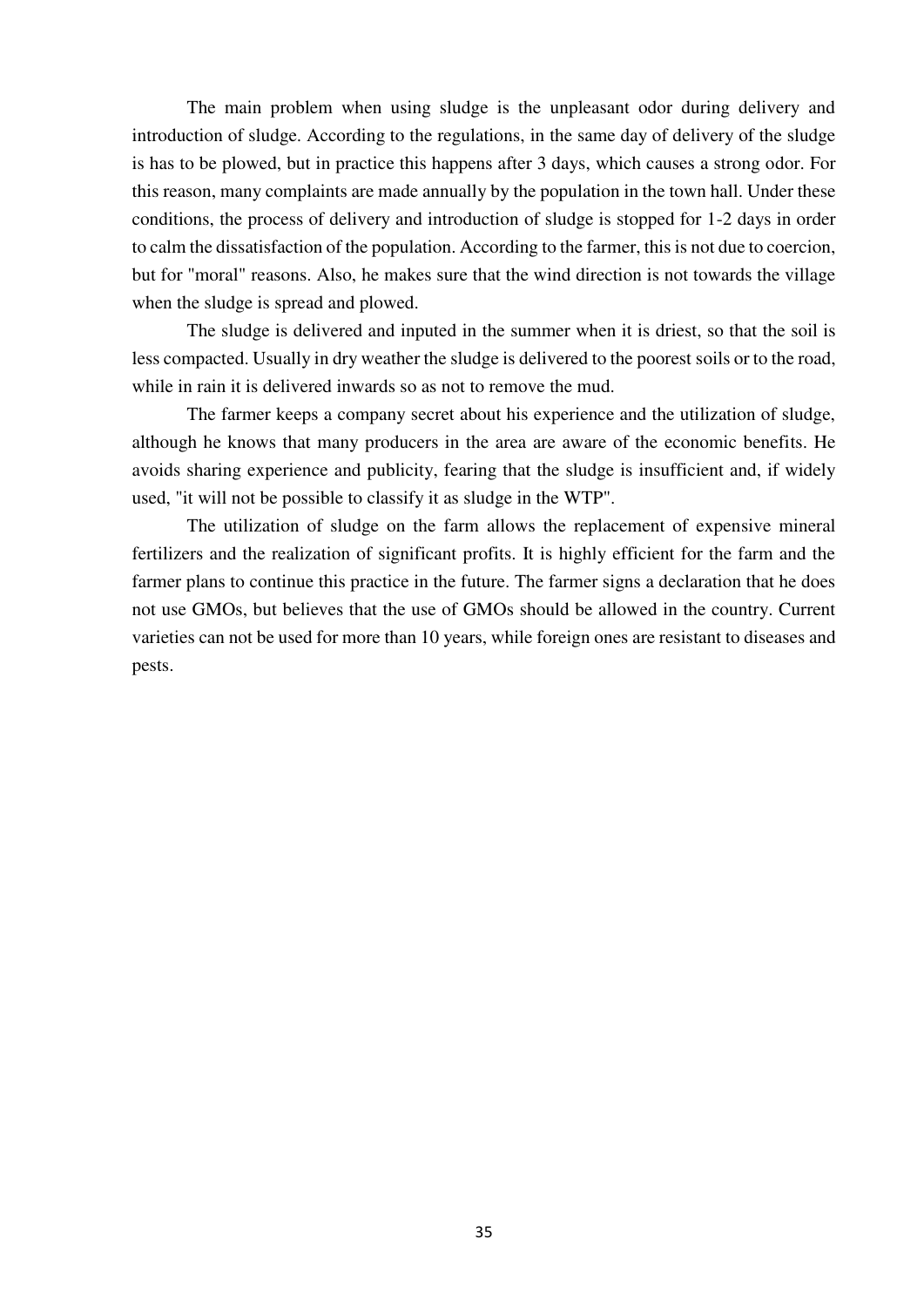## **Figure 2. Evolution and driving factors of the case study "Experience or good practice for utilization of WTP sludge in agriculture"**

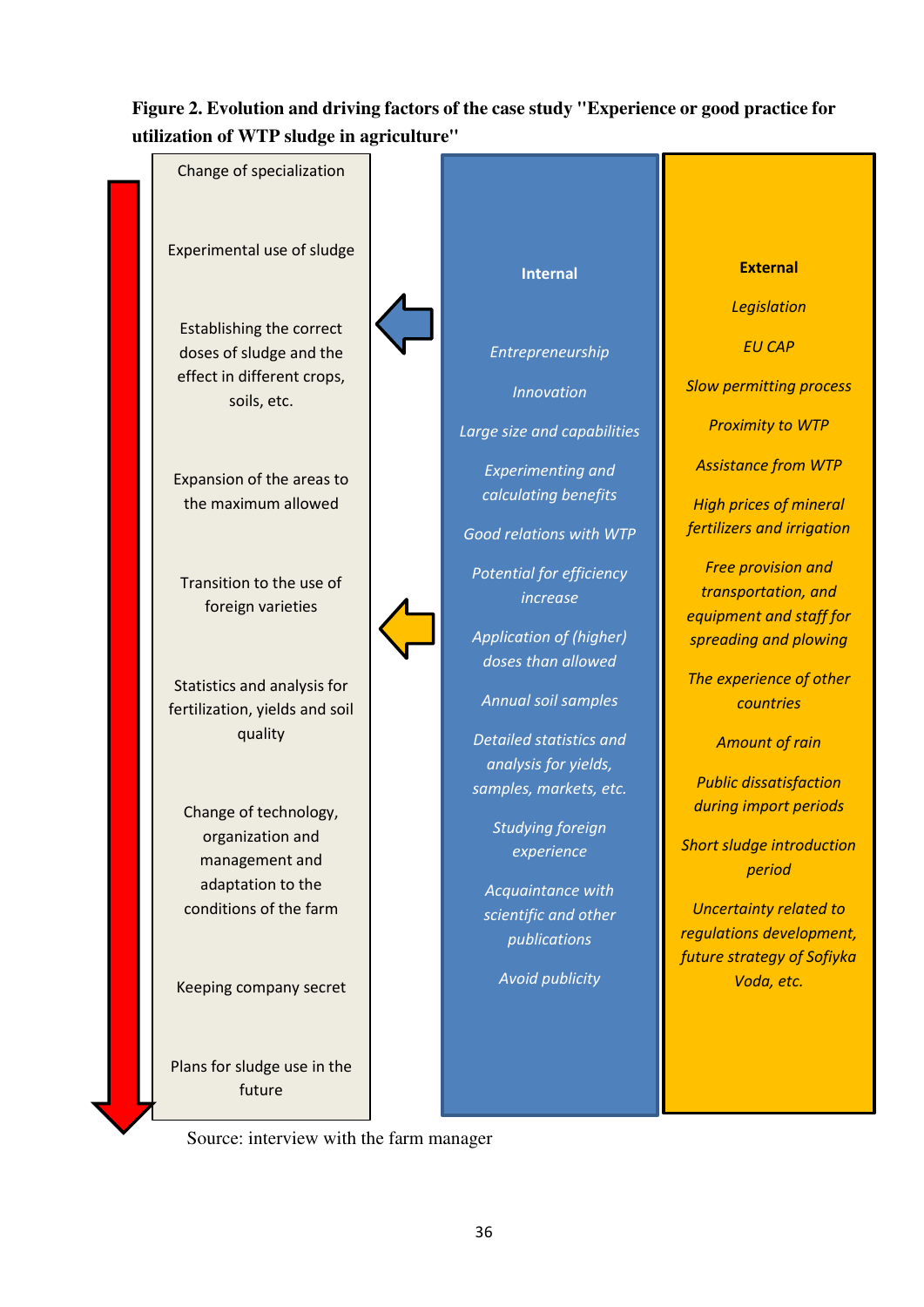## **Effects, efficiency and sustainability**

At the increased doses of sludge application (6 t / dca dry matter) the mineral fertilization is replaced for 5 years. The cost of mineral N, P, and K fertilizers is 40% of the cost per unit area. For 5 years 30% of the costs of the farm are saved at least 2 times and up to 3 times above the allowed doses of sludge. The effect is obtained on all types of soils, except sand.

The best results are obtained with corn in the same arrays 6000-7000 kg/ha with watering. There is also a rapid development of plants, more green mass, increasing the size of the cob and improving the quality of production. There are problems with watering due to the size of investments and the high price of water (BGN 150 / t). Without watering there is no difference in yield, only different costs of fertilizing with mineral fertilizers and sludge. Yields strongly depend on an "external" factor - the amount of rain during the year.

There are additional benefits from using sludge - when plowing the sludge goes deep, and retains moisture 2 times better soil ("like a sponge for washing dishes"), and the water is sufficient for plants. In this way, a yield increase of up to 3 times is achieved. The use of sludge produces more green mass for silage and hay, larger cobs and ears, and improves the quality of the harvest. All this leads to more effective marketing of the products - easy sales, additional revenue, etc.

The sludge is brought in by heavy trucks, and heavy spreading and plowing techniques are used, which degrades the soil. As a result of compaction in the first year there is no yield effect. In cereals (wheat and barley) the effect is at the earliest in the third year, as the first and second year burn. In the fourth year there is no problem.

The additional investments of the farm are BGN 60 for labor and BGN 15 for sludge for standard plowing the fuel consumption is 2.5 l / dca, and for plowing sludge more 4-5 l / dca. The additional cost of seeds for high-yielding foreign varieties is the "smallest problem". Foreign varieties under the same other conditions increase the yield by 2000 kg to 7000 kg / ha. In order to reach this yield, more than BGN 1200 are needed for mineral fertilizers. In addition, mineral fertilization requires a minimum of 60 days to transform substances from one form to another.

The income of the farm is 350-500 BGN / ha after deducting rent, depreciation and salaries. The investment is cost-effective, and if possible the farmer would fertilize all areas with sludge. It takes 10 years to rotate all areas of the farm. The use of sludge increased income, financial opportunities, competitiveness and economic sustainability of the holding. This also leads to higher social sustainability, as employment is provided in the region.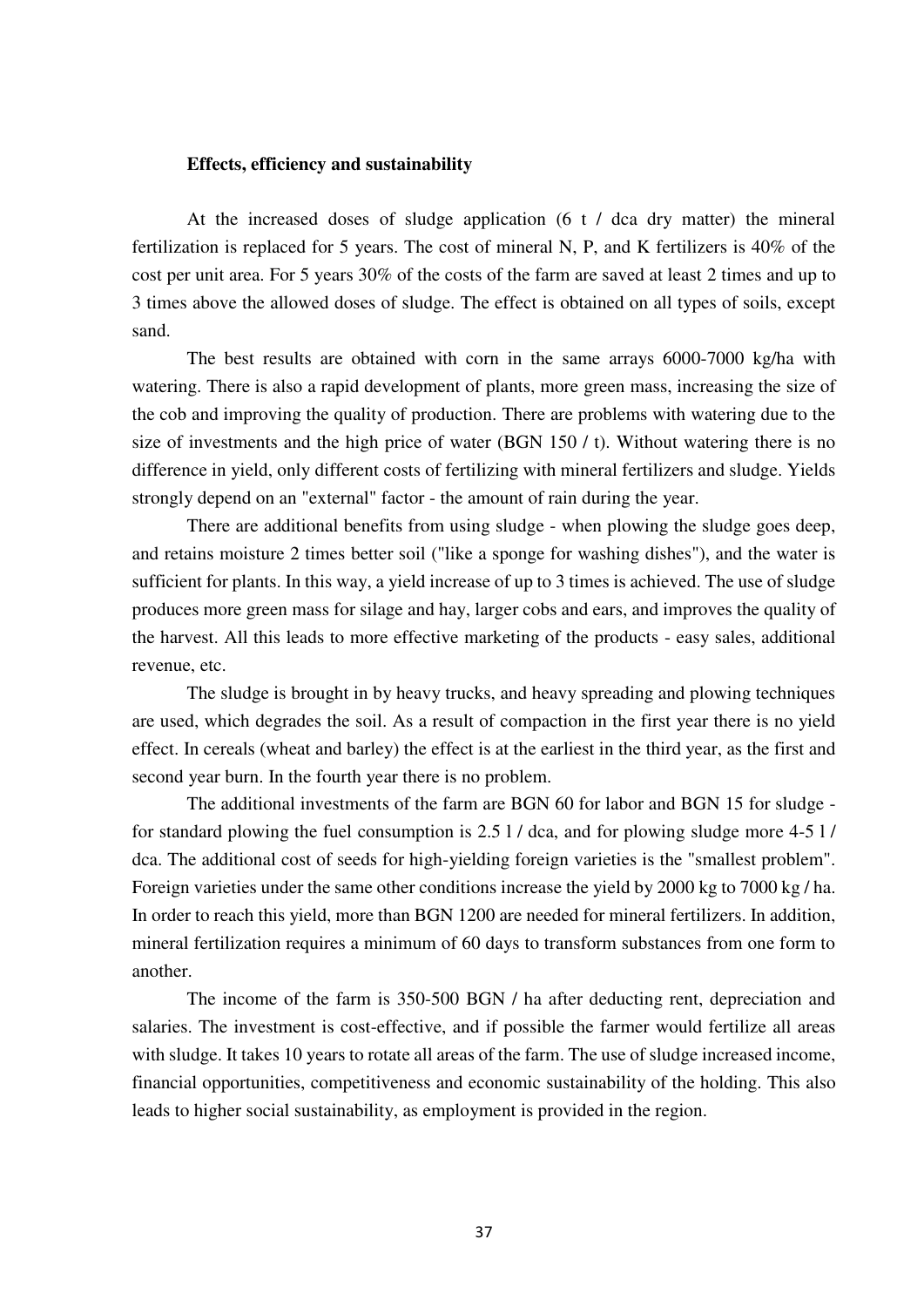The utilization of sludge in the farm is also related to the maintenance of soil fertility, as due to the high prices the mineral fertilizers are not applied to a sufficient degree. This is also an indicator of the good environmental sustainability of the farmer. At the same time, however, the farmer states, "that if possible, he will apply only with mineral fertilizers, as they are more harmless."

| Type of the effects                         | Sizwe of the effects |
|---------------------------------------------|----------------------|
| Yield change (grain and green mass)         | $++$                 |
| Fertilization cost savings                  | $+++$                |
| Product quality                             | $++$                 |
| Additional plowing costs                    | $+$                  |
| Effective product marketing                 | $++$                 |
| Profit                                      | $++$                 |
| Economic sustainability and competitiveness | $+++$                |
| Soil compaction                             | $++$                 |
| Moisture retention in the soil              | $^{+++}$             |
| Plant development                           | $++$                 |
| Soil pollution                              | $+$                  |
| Air Pollution                               | $++$                 |
| Environmental sustainability                | $+$                  |
| Dissatisfaction of the population           | $++$                 |
| Employment of workforce                     | $+$                  |

**Table 4. Type and magnitude of the effects of sludge utiliztion on the farm** 

Source: interview with the farm manager

Long-term tests on the farm show that for heavy metals only zinc has an increase in quantities. According to the farmer, plants (corn, sunflower) absorb all trace elements.

Soil compaction is a problem after the application of sludge is overcome and the quality of the soil and the normal development of plants are restored after the first year. The only problem with the use of sludge is the smell, which, however, "does not mean pollution."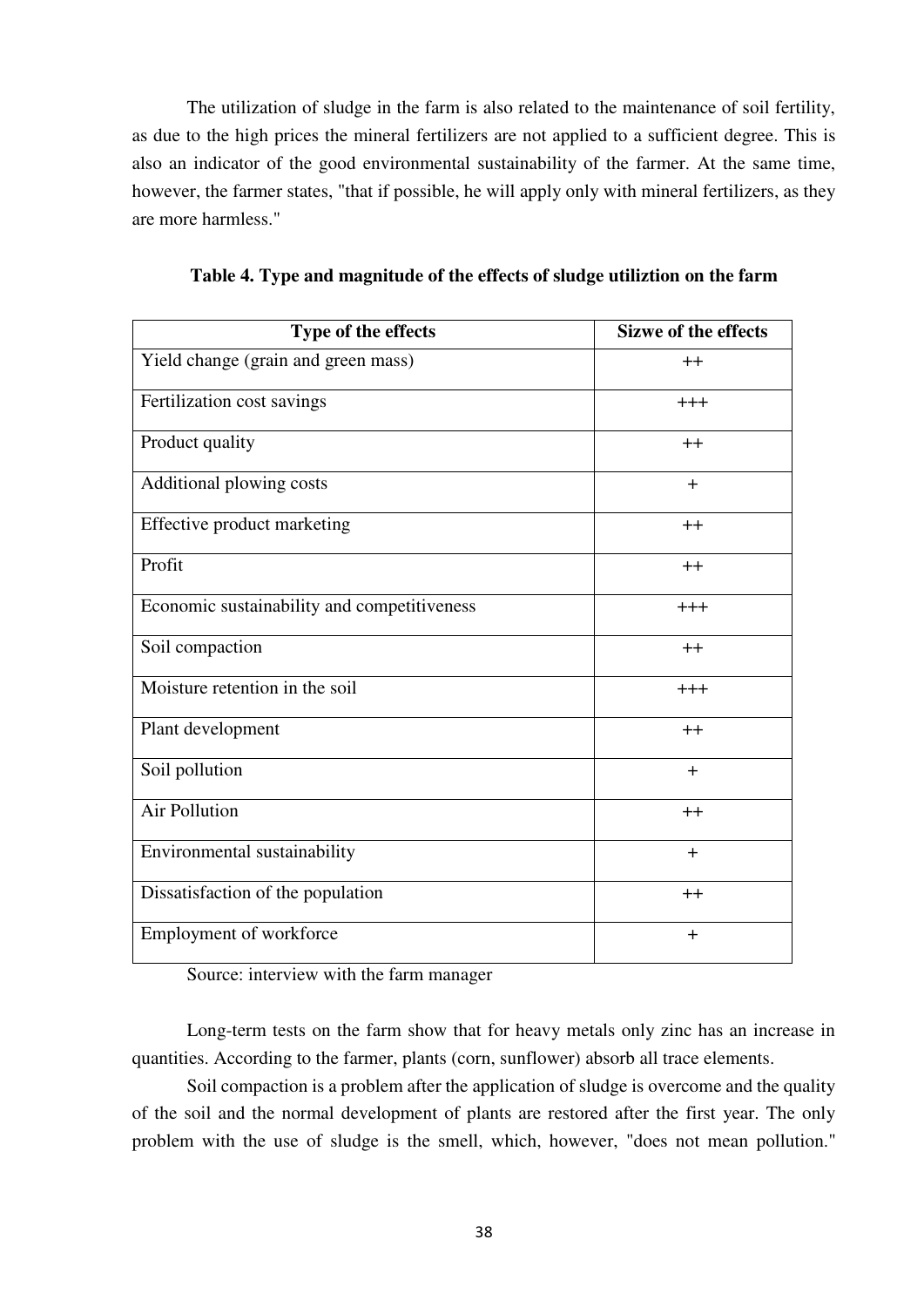According to the farmer, it is said that "sludge will poison the land", and at the same time farmers "cannot be classified as sludge due to a big demand".

The farmer considers the continued use of sludge for economic gain. However, he does not think that the use of sludge can be expanded in the future due to the "small potential of the water treatment plant". Only he currently uses 30 tons per 100 ha and is one of only 7 agricultural producers using sludge in the region of Sofia. He believes that if the sludge becomes a "commodity", it will not be able to settle due to competition with other farms. Another problem is that no permits for new areas are issued by the competent authorities. If he could, the farmer would fertilize constantly with mineral fertilizers, as he considers this to be "safer".

Another uncertainty in the medium term is associated with the modernization of the EU CAP related to the ambitious goals of the Green Deal, and the resulting "new" rights and restrictions for farmers.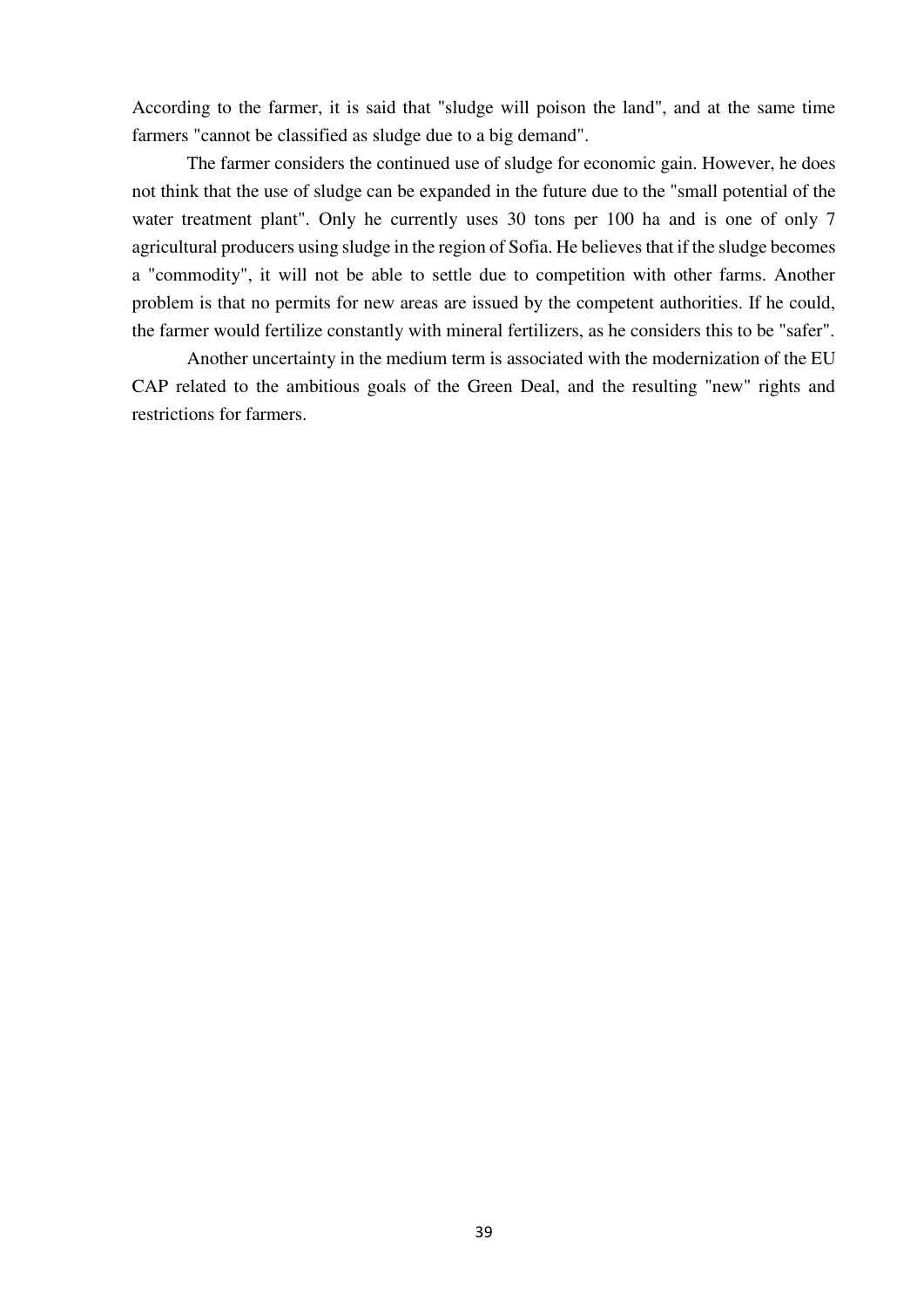## **Conclusion**

This study is only the first stage of a larger srudy to establish the diverse effects and factors of sludge utilization in Bulgarian agriculture. The factors and effects of the circular economy are strictly specific to the conditions of each economic organization, the individual sub-sectors of agriculture, the different ecosystems and regions in which the useage takes place. Therefore, efforts will be focused on the next stage of development to clarify the farm, sectoral and regional specificities.

Given their relevance, research of this kind should be continued and deepened and should be based on more representative information from all participating agents and stakeholders. In addition to identifying the factors and their direction (positive, negative), the degree of their significance should be assessed by an interdisciplinary panel of experts in the field. On this basis, specific recommendations can be prepared to improve the utilization of sludge in agriculture to improve the policies, public support and institutional arrangements, and management strategies of WTPs and potential and sludge-using farmers.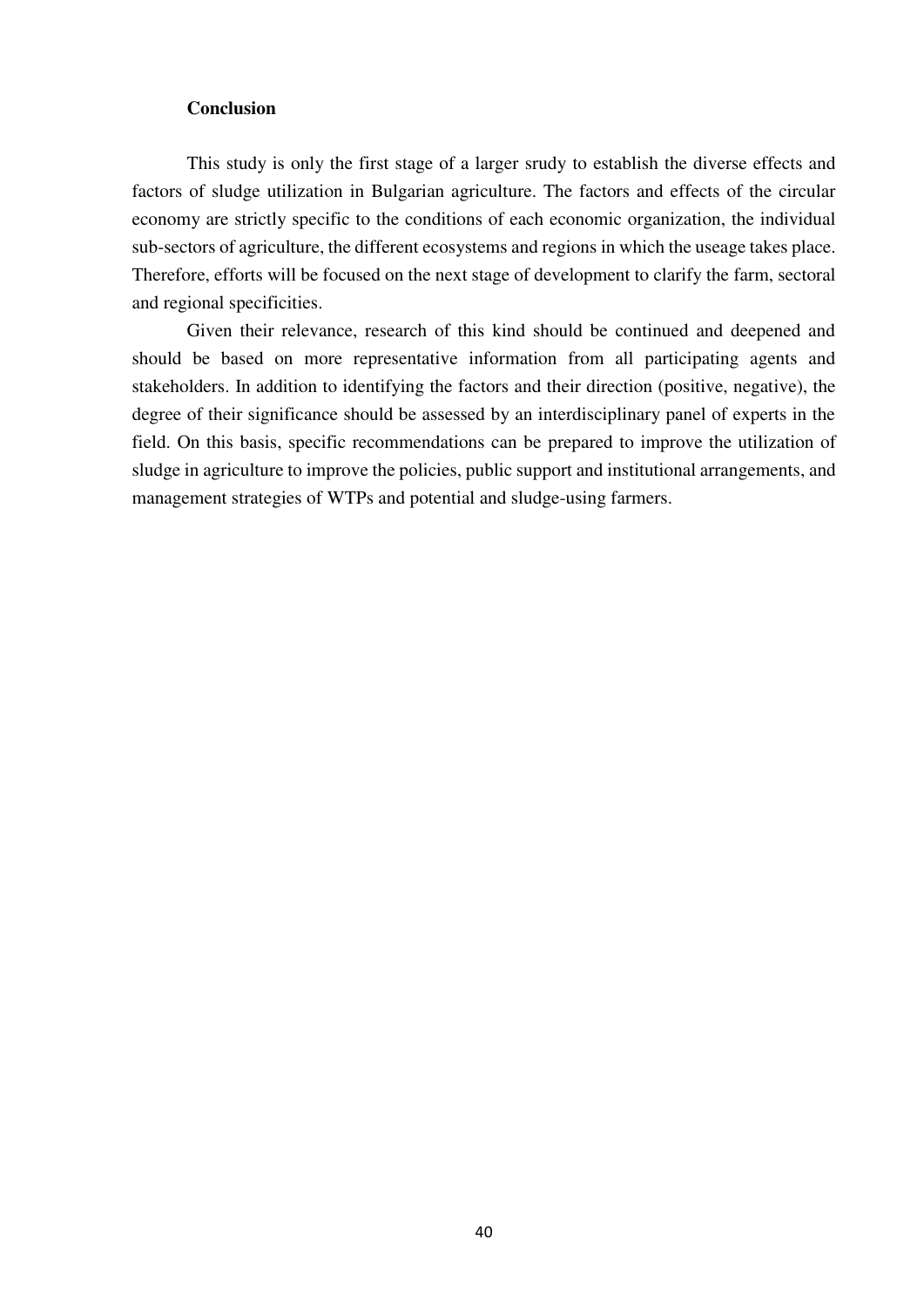### **References**

- Башев Х. (2009): Оценка на въздействието на ОСП на ЕС върху устойчивостта на животновъдните стопанства, Икономика и управление на селското стопанство, 1, 8- 18.
- Башев Х. (2010): Оценка на конкурентоспособността на българските ферми, Икономика и управление на селското стопанство, 6, 11-26.
- Башев Х. (2011): Оценка на конкурентоспособността на земеделските кооперации, Икономика и управление на селското стопанство, 1, 22-30.
- Башев Х. (2011): Конкурентоспособностт на земеделските стопанства на физически лица, Икономика и управление на селското стопанство, 5, 55-65.
- Башев Х., Н. Котева, М. Младенова (2014): Ефекти от прилагане на европейски политики върху земеделските стопанства в Р.България, сп. Икономика-21 4 (1), 97-114.
- Башев Х. (2015): Оценка на системата за управление на аграрната устойчивост, Икономика и управление на селското стопанство, бр 4, 21-48.
- Башев Х. (2015): Подход за оценка на устойчивостта на земеделските стопанства, сп.Икономика и управление на селското стопанство, 3, 12-36.
- Башев Х. (2012): Ефективност на икономическите организации и обществената интервенция в земеделието, Икономика и управление на селското стопанство, 3, 24- 44.
- Башев Х. (2018): Въздействие На Пазарните, Частните, Колективните И Хибридните Форми На Управление Върху Аграрната Устойчивост В България, Икономика 21, Volume 8, Issue 2, 131-176.
- Башев Х., Б. Иванов, Д. Тотева (2019): Устойчивост на аграрните екосистеми в България, Икономика и управление на селското стопанство, 1, 39-55.
- Башев Х., Б. Иванов, Д. Тотева (2019): Оценка на устойчивостта на основните подотрасли на българското селско стопанство, Икономика и управление на селското стопанство, 2, 34-50.
- Башев Х., Б. Иванов (2021): Оползотворяване на утайки в селското стопанство на България, EconPapers
- https://econpapers.repec.org/paper/pramprapa/109606.htm
- Башев Х., Б. Иванов, Д. Митова, И. Боевски, П. Маринов, А. Саров, Д. Цвяткова, К. Костенаров, Д. Ванев (2021): МЕХАНИЗМИ И ФОРМИ НА УПРАВЛЕНИЕ НА АГРОЕКОСИСТЕМНИТЕ УСЛУГИ В БЪЛГАРИЯ, ИАИ, София.
- ИАИ (2021): Възможности от оползотворяването на утайки, получени при пречистване на отпадъчни води и ефект за устойчиво земеделие, отчет на научно-приложен проект, ИАИ.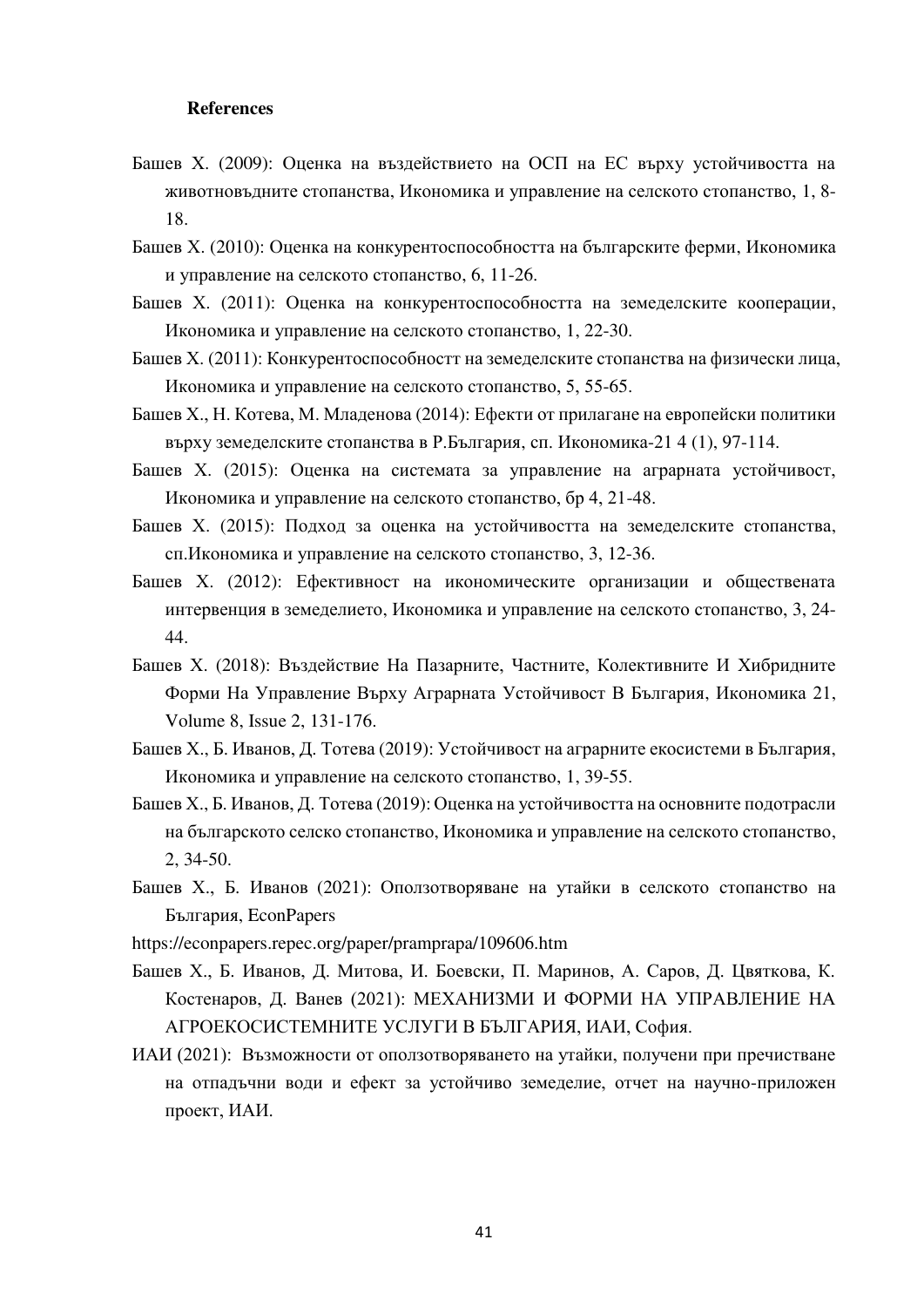- Иванов Б., С. Маринова, Х. Башев, В. Георгиева (2020): Икономически и екологични ефекти от използване на утайките в земеделието, Екологично инженерство и опазване на околната среда, 3, 44-53.
- Котева Н., Башев Х. (2010); Подход за оценка на конкурентоспособността на земеделските стопанства, Икономика и управление на селското стопанство, 1, 32-43.
- Маринова С. (2008): Утайки от пречиствателни станции за отпадъчни води и правила за тяхното оползотворяване, София.
- Сяров А. (2020): Социално-икономически, екологични и управленчески аспекти при оползотворяването на утайки в земеделието, получени при пречистване на отпадъчни води, Икономика и управление на селското стопанство, 1, 58-69.
- Директива 86/278/ЕИО Директива 86/278/ ЕИО за опазване на околната среда и в частност на почвите, в случаите на употреба на утайки от отпадъчни води в земеделието.
- Наредба за реда и начина за оползотворяване на утайки от пречистването на отпадъчни води чрез употребата им в земеделието (приета с ПМС № 201 от 04.08.2016г.).
- НСПУУ (2014): Национален стратегически план за управление на утайки от пречиствателните станции за отпадъчни води в България за периода 2014- 2020г.
- ANSES (2020): Sewage sludge produced during the COVID-19 epidemic can only be applied to fields after disinfection, The French Agency for Food, Environmental and Occupational Health & Safety, 02/04/2020.
- Baba A., G. Tayfur, O. Gunduz, K. Howard, M. Friedel, A. Chambel (editors) (2011): Climate Change and its Effects on Water Resources, Issues of National and Global Security, Springer Science+Business Media B.V.
- Bachev H. (2007): Governing of Agrarian Sustainability, ICFAI Journal of Environmental Law, 6, 2, 7-25.
- Bachev H. (2009): Mechanisms of governance of sustainble development, Journal of Applied Economic Sciences (JAES) 4 (08), 169-184.
- Bachev H. (2011): Water governance in Bulgarian agriculture, in Climate Change and its Effects on Water Resources, Springer, 215-224.
- Bachev H. (2012): Governing of Agro-Ecosystem Services in Bulgaria, in Research Topics in Agricultural and Applied Economics 3, 94-129.
- Bachev H. (2013): Risk management in the agri-food sector, Contemporary Economics, Volume 7, Issue 1, 45-62.
- Bachev H. (2013): NEW INSTITUTIONAL ECONOMICS FRAMEWORK FOR ASSESSING AND IMPROVING AGRARIAN ORGANIZATIONS, Bulletin of Taras Shevchenko National University of Kyiv Economics 8(150):6-17.
- Bachev H. (2014): Environmental management in agriculture Mechanisms, Forms and Efficiency, LAP LAMBERT Academic Publishing.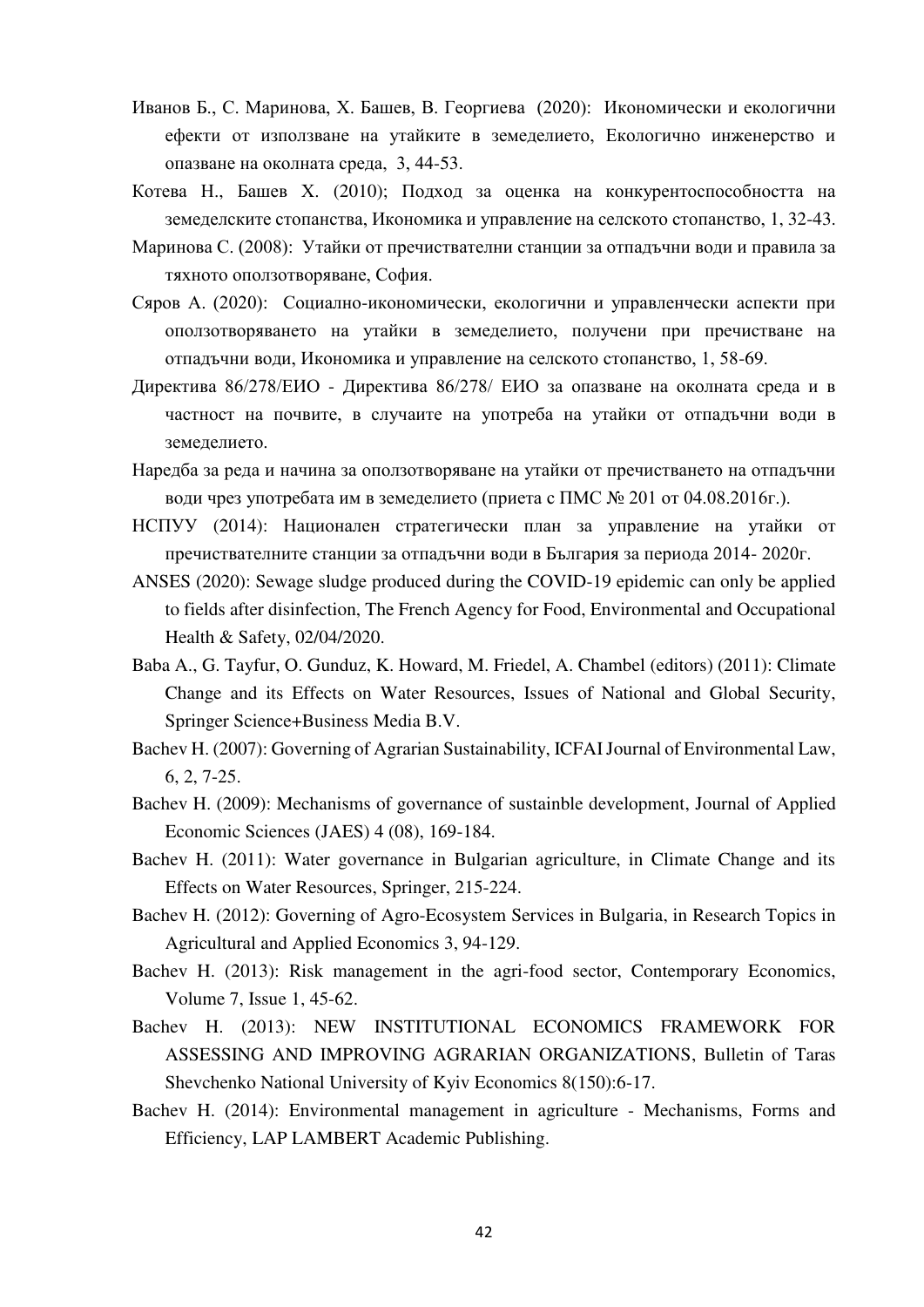- Bachev H. (2015): An Approach to Assess Sustainability of Agricultural Farms, Turkish Economic Review, 3 (1), 29-53.
- Bachev H. (2017): Socio-economic and environmental sustainability of Bulgarian farms, Agricultural and resource economics: international scientific e-journal, 29, 5-21.
- Bachev H. (2018): Institutional environment and climate change impacts on sustainability of Bulgarian agriculture, Bulgarian Journal of Agricultural Science 24 (4), 523-53.
- Bachev H. (2000): Bulgarian Experience in Transformation of Farm Structures, Farm Management and Rural Planning, 1, 181-196.
- Bachev H. (2002): Study on Land Supply in Bulgarian Farms, Farm Management and Rural Planning, 3, 189-203.
- Bachev H. (2020): About the governance pillar of agrarian sustainability, Economic Consultant, 4 (32), 16-27.
- Bachev H. and M. Kagatsume (2002): Governing of Financial Supply in Bulgarian Farms, The Natural Resource Economics Review, 8, 131-150.
- Bachev H., D. Terziev (2018): A study on agrarian sustainability impact of governance modes in Bulgaria, Journal of Applied Economic Sciences 13, 1, 227-257.
- Bachev H., B.Ivanov and A.Sarov (2020): Unpacking Governance Sustainability of Bulgarian Agriculture, Икономически изследвания, 6, 106-137.
- Bachev H., B.Ivanov and A.Sarov (2021): Assessing Governance Aspect of Agrarian Sustainability in Bulgaria, Bulgarian Journal of Agricultural Sciences, 27 (3), 429–440.
- Bachev H., B.Ivanov (2021): A STUDY ON WASTEWATER TREATMENT SLUDGE UTILIZATION IN BULGARIAN AGRICULTURE, Technology audit and production reserves, 5.
- Barbu C. (2012): Management and Environmental Protection, ASERS Publishing.
- Csaki C., C. Forgács, D. Milczarek, J. (editors) (2008): Regional Outcome: Central and Eastern Europe. Restructuring market relations in food and agriculture of Central and Eastern Europe - Impacts upon small farmers, Budapest.
- Daniels J. (2011): Advances in Environmental Research, New York: Nova Science.
- Ivanov B. and H. Bachev (2021): Convergent analysis of waste water practices among EU countries, Bulgarian Journal of Agricultural Science, 27, 2, 289–296.
- EC (2008): Environmental, economic and social impacts of the
- use of sewage sludge on land, [https://ec.europa.eu/environment/archives/waste/sludge/pdf/part\\_i\\_report.pdf](https://ec.europa.eu/environment/archives/waste/sludge/pdf/part_i_report.pdf)
- Ekane N., K. Barquet1 and A. Rosemarin (2021): Resources and Risks: Perceptions on the Application of Sewage Sludge on Agricultural Land in Sweden, a Case Study, Front. Sustain. Food Syst., 19 April 2021. |
- EU (2021): Roundtable discussion on sludge use, <https://ec.europa.eu/environment/archives/waste/sludge/pdf/workshoppart5.pdf>